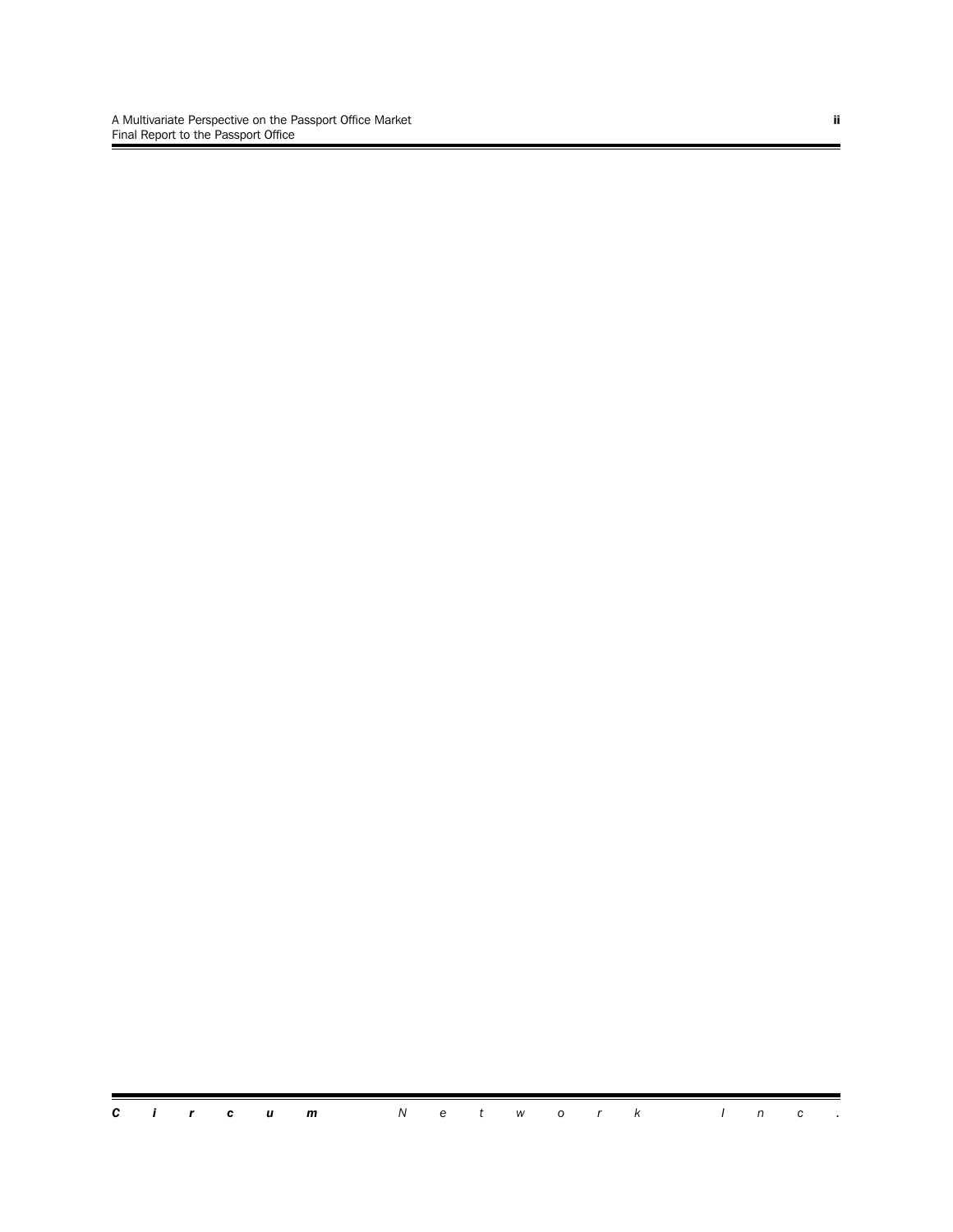# *TABLE OF CONTENTS*

| ш                                                                                                                  |
|--------------------------------------------------------------------------------------------------------------------|
| Chapter $1$                                                                                                        |
| Chapter 2<br>HIERARCHY OF PRODUCT CHARACTERISTICS 3<br>2.1<br>2.2 Structure of the Hierarchy  6                    |
| Chapter $3$<br><b>SEGMENTATION OF THE CLIENT BASE</b> 9                                                            |
| Chapter 4<br>Structure of Opinions on Policy Propositions 15<br>4.1<br>Determinants of Policy Positions  17<br>4.2 |
| <b>APPENDIX 1</b>                                                                                                  |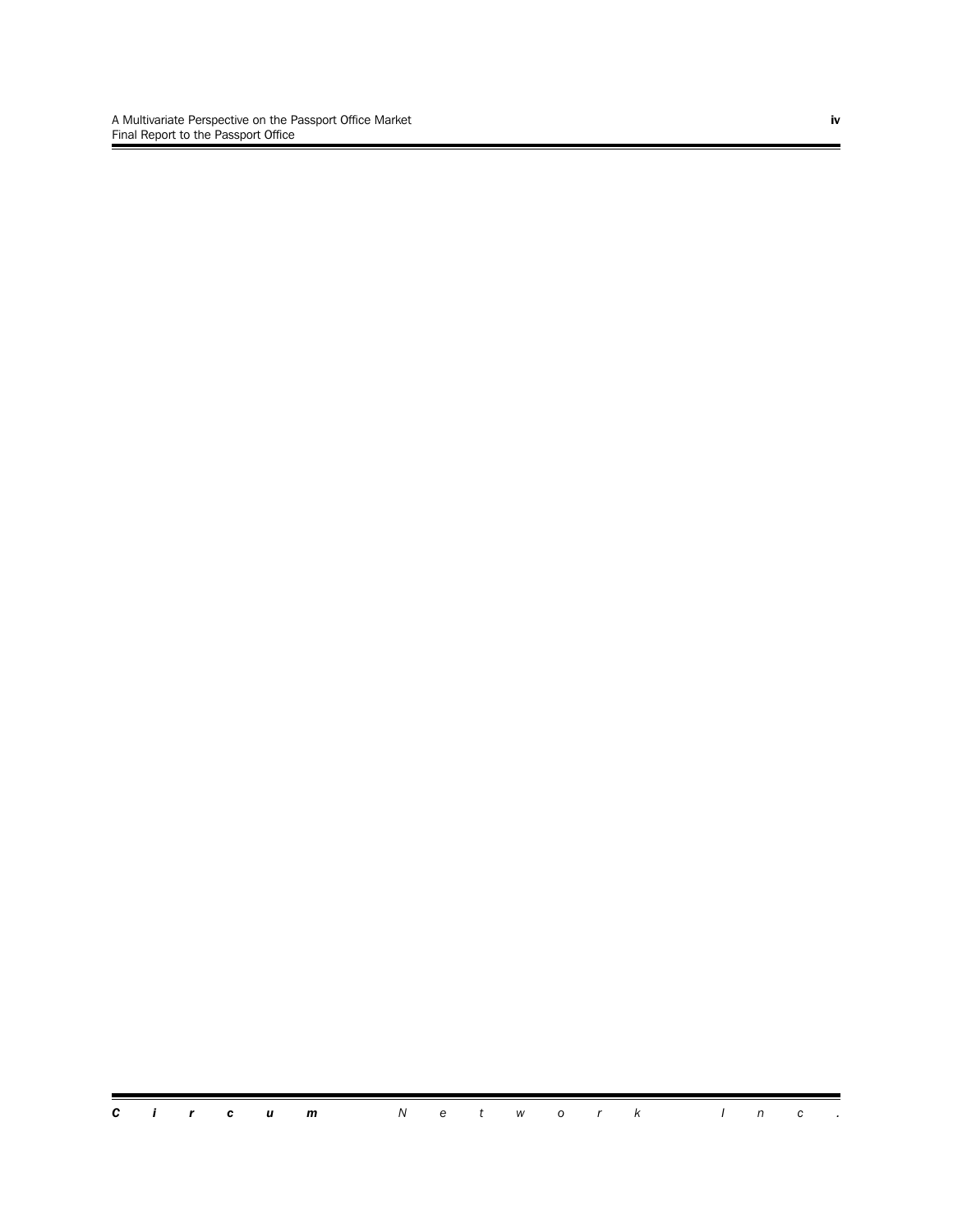# *Chapter 1*

# *INTRODUCTION*

The Passport Office has recently conducted a market study concerned with the feasibility of modifying its product offering on three fronts:

- the adoption of the "one person one passport"  $(1p1p)$  principle whereby children could not be listed as an annex to their parent's passport but would possess their own passport;
- billing of the postal return of the passport to the client;
- express delivery of a passport within 24 or 48 hours.

The study was based on a telephone survey of some 1,400 recent clients. The data collection methodology is detailed in Chapter 2 of a report entitled *Market Study Concerning Express Service, Mail Delivery, 1P1P Policy and Other Topics*, prepared by Circum Network Inc. The survey questionnaire is available as Appendix 1 of the same report.

In addition to providing insights into clients' reactions to various new products and policy directions, the survey included more general questions concerning product preferences. The present report uses these data to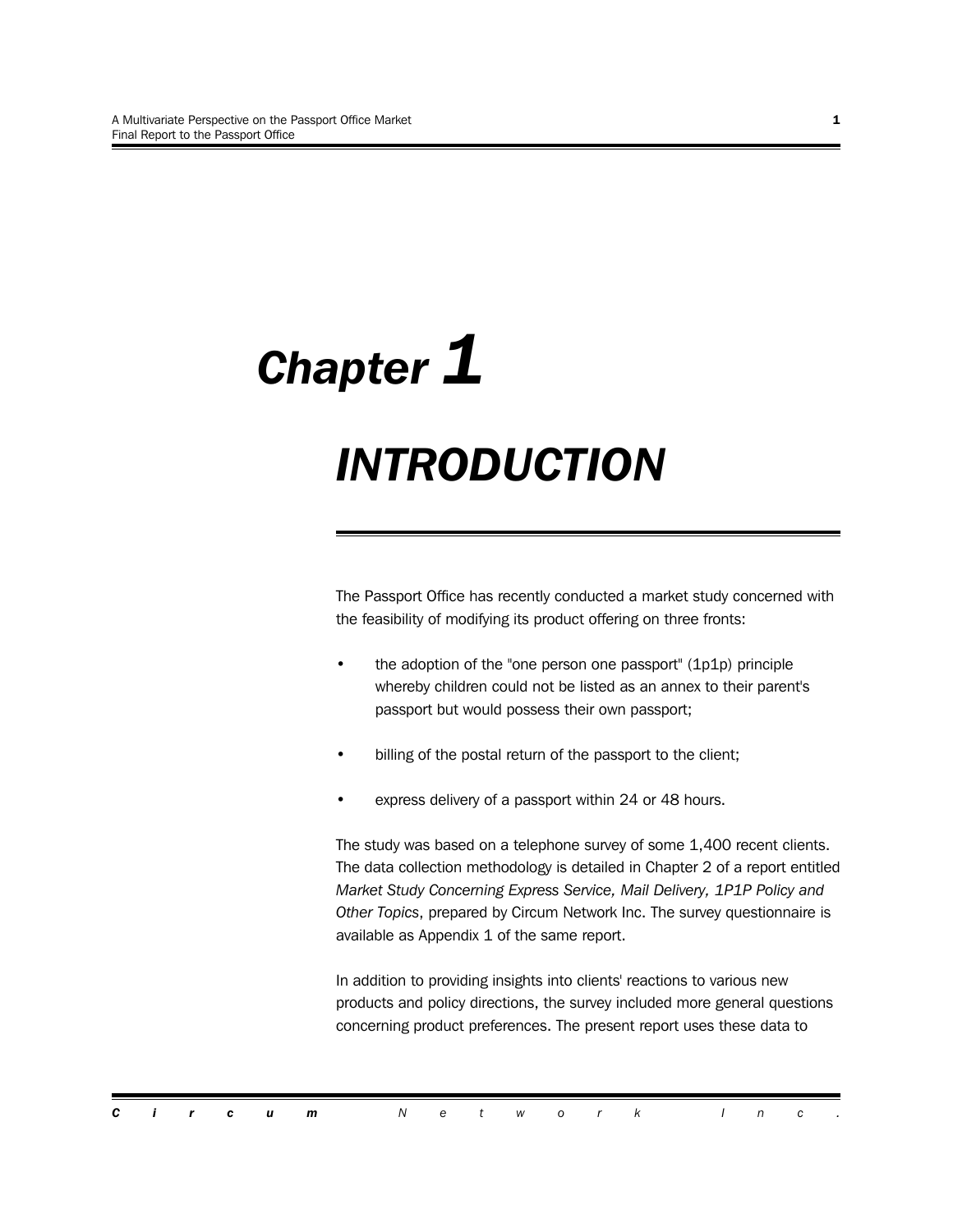develop a better understanding of clients' attitudes toward the Passport Office products and services.

The balance of the report is structured into three chapters. Chapter 2 describes the hierarchy of product characteristics and their logical organisation into five underlying dimensions. Chapter 3 subdivides the Passport Office clientele into six groups of clients according to their product preferences. Chapter 4 uses multivariate techniques to better understand the reactions of clients to proposed changes in products and policies. Appendix 1 contain more technical information on the analyses that were undertaken.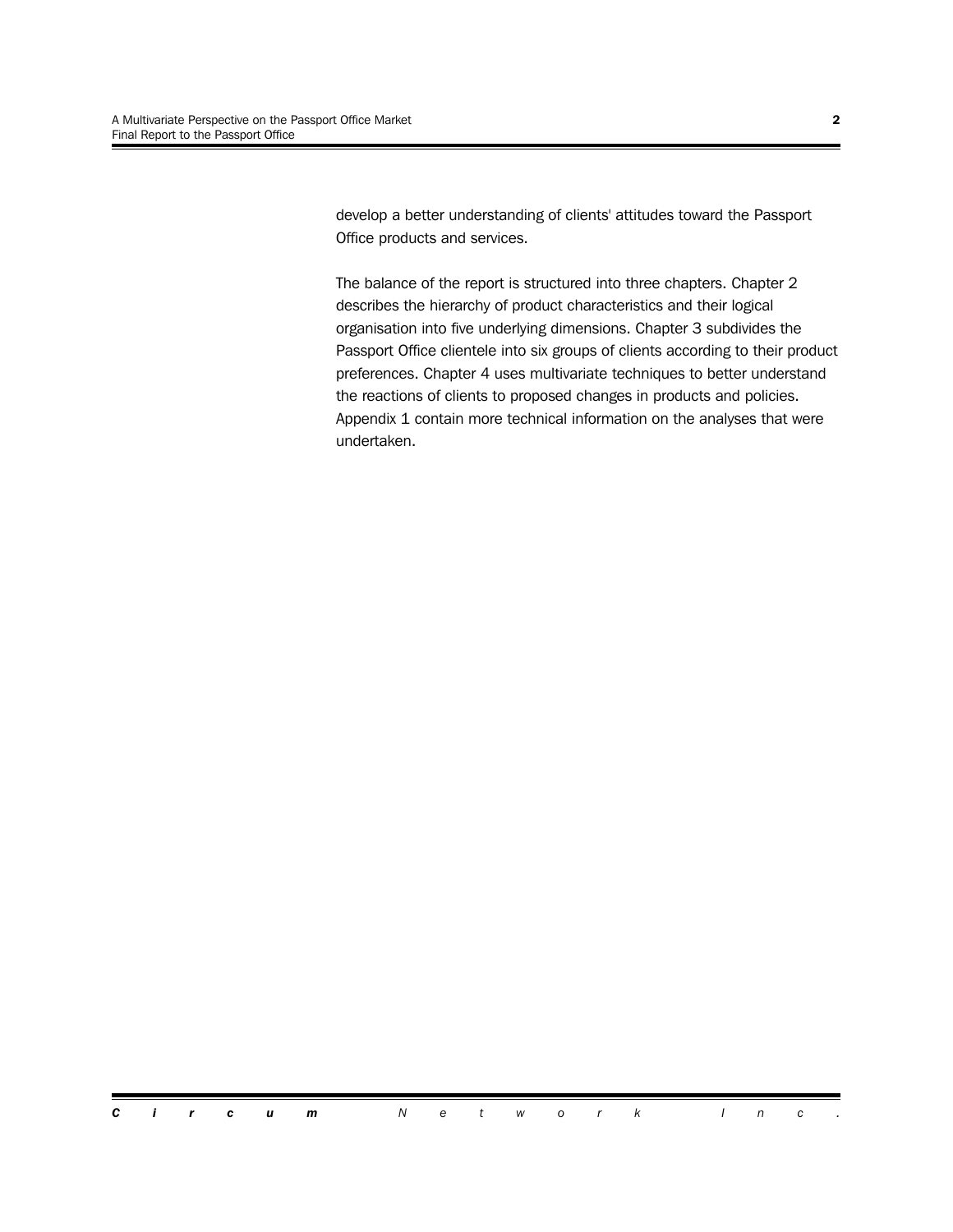# *Chapter 2*

### *HIERARCHY OF PRODUCT CHARACTERISTICS*

### *2.1 General Hierarchy*

The first goal of this study is to document the preferences of Passport Office clients with regard to product characteristics. The recent survey asked clients to rate the importance of 23 characteristics "in obtaining or using a passport". The rating was performed on a scale from 0 to 10 where 0 meant not at all important and 10 meant extremely important. Exhibit 2.1 presents the basic results for the sample representative of all Passport Office clients and for each specialized sample.<sup>1</sup>

1

Four independent samples were drawn randomly from client files dated January to March 1999: a general sample of all clients with no particular emphasis; a sample of clients having used express services (called the express sample); a sample of clients having requested mail delivery of their passport (called the mailback sample); a sample of clients having listed at least one child in their passport (called the 1P1P sample).

|  |  | <b>Circum</b> Network Inc. |  |  |  |  |  |  |
|--|--|----------------------------|--|--|--|--|--|--|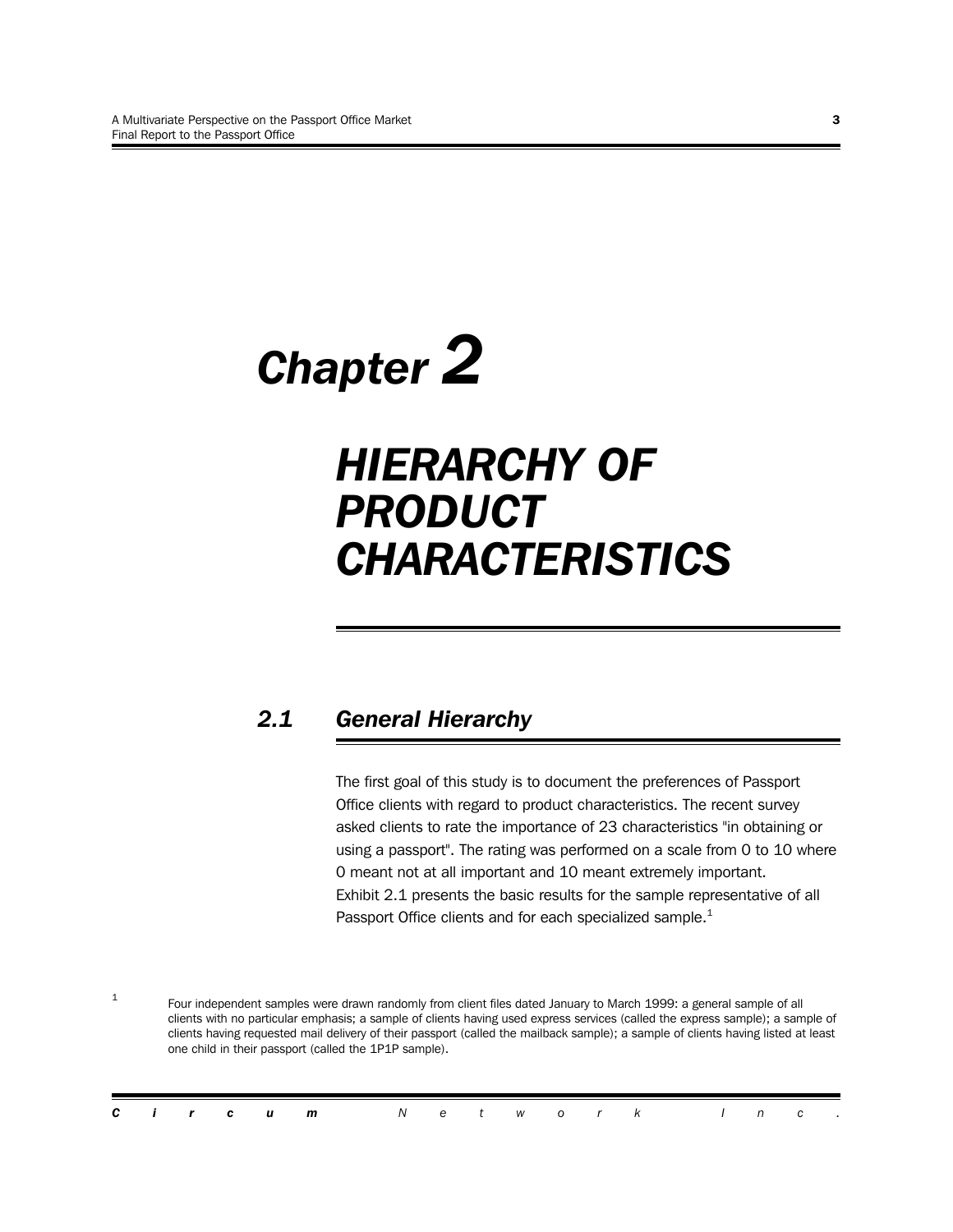### **EXHIBIT 2.1 Hierarchy of Product Characteristics**

(Average score on a scale from 0 to 10 and rank)

|   | <b>Item Service Characteristic</b>                                 |       | General<br><b>Sample</b> | <b>1P1P</b><br><b>Sample</b> |                  | <b>Express</b><br><b>Sample</b> |                |       | <b>Mailback</b><br><b>Sample</b> |
|---|--------------------------------------------------------------------|-------|--------------------------|------------------------------|------------------|---------------------------------|----------------|-------|----------------------------------|
|   |                                                                    | score | rank                     | score                        | rank             | score                           | rank           | score | rank                             |
|   | (sample size)                                                      |       | 347                      | 347                          |                  | 349                             |                |       | 353                              |
| S | making the passport difficult to use by imposters                  | 9.7   | $\mathbf{1}$             | 9.6                          | $\mathbf{1}$     | 9.6                             | $\mathbf{1}$   | 9.6   | $\mathbf{1}$                     |
| R | the acceptance of your passport by other countries                 | 9.6   | 2                        | 9.6                          | $\overline{2}$   | 9.6                             | $\overline{2}$ | 9.6   | $\overline{2}$                   |
| Κ | the ability of the Passport Office personnel                       | 9.2   | 3                        | 8.9                          | 5                | 9.2                             | 3              | 9.1   | 3                                |
| J | the knowledge of the Passport Office personnel                     | 9.1   | 4                        | 9.0                          | $\overline{4}$   | 9.0                             | 5              | 9.0   | $\overline{4}$                   |
| Α | the reduction of international child smuggling                     | 9.0   | 5                        | 9.2                          | 3                | 9.0                             | $\overline{4}$ | 8.6   | 6                                |
| F | access to passport application forms                               | 8.9   | 6                        | 8.7                          | 6                | 8.6                             | 9              | 8.6   | $\overline{7}$                   |
| T | the friendliness of the Passport Office personnel                  | 8.9   | $\overline{7}$           | 8.6                          | $\overline{7}$   | 8.8                             | $\overline{7}$ | 8.7   | 5                                |
| L | the time it takes to complete a visit at the Passport office       | 8.7   | 8                        | 8.3                          | 10               | 8.5                             | 10             | 8.6   | 8                                |
| V | a renewal process that is simpler than the original application    | 8.5   | 9                        | 8.4                          | 8                | 8.4                             | 12             | 8.4   | 9                                |
| D | the location of the passport office in town                        | 8.4   | 10                       | 7.8                          | 15               | 8.1                             | 16             | 7.9   | 14                               |
| M | the time it takes the Passport Office to produce a passport        | 8.4   | 11                       | 8.2                          | 13               | 8.9                             | 6              | 8.3   | 10                               |
| N | the time it takes you to obtain your passport after it is produced | 8.4   | 12                       | 8.4                          | $\boldsymbol{9}$ | 8.7                             | 8              | 8.3   | 11                               |
| Q | the simplicity of the requirements to obtain a passport            | 8.3   | 13                       | 8.3                          | 11               | 8.4                             | 13             | 8.3   | 12                               |
| U | the number of years the passport is valid                          | 8.3   | 14                       | 8.3                          | 12               | 8.2                             | 15             | 8.0   | 13                               |
| W | the price of the passport                                          | 8.2   | 15                       | 8.0                          | 14               | 7.9                             | 17             | 7.9   | 15                               |
| Е | the signs inside the passport office                               | 8.1   | 16                       | 7.7                          | 17               | 7.8                             | 19             | 7.9   | 16                               |
| Τ | picking up your passport at the office                             | 7.9   | 17                       | 7.0                          | 21               | 7.5                             | 21             | 5.3   | 23                               |
| B | access to the Passport Office by telephone                         | 7.8   | 18                       | 7.8                          | 16               | 7.9                             | 18             | 7.4   | 17                               |
| С | parking close to the Passport Office building                      | 7.6   | 19                       | 7.2                          | 19               | 7.1                             | 22             | 7.4   | 18                               |
| G | service outside normal working hours                               | 7.3   | 20                       | 7.3                          | 18               | 7.5                             | 20             | 7.0   | 21                               |
| P | obtaining your passport within two working days                    | 7.2   | 21                       | 7.1                          | 20               | 8.5                             | 11             | 7.3   | 19                               |
| O | obtaining your passport within one working days                    | 6.5   | 22                       | 6.2                          | 23               | 8.3                             | 14             | 6.3   | 22                               |
| н | sending the passport form and supporting documents by mail         | 5.9   | 23                       | 6.5                          | 22               | 6.6                             | 23             | 7.3   | 20                               |

Several observations are in order. First, since the lowest rated characteristic obtains a score of 5.9 from the general sample — the midpoint of the scale, 5, was labelled "somewhat important" during the survey — none of the 23 characteristics are without importance to clients. This being said, survey respondents tend to rate relatively high on

*Circum Network Inc .*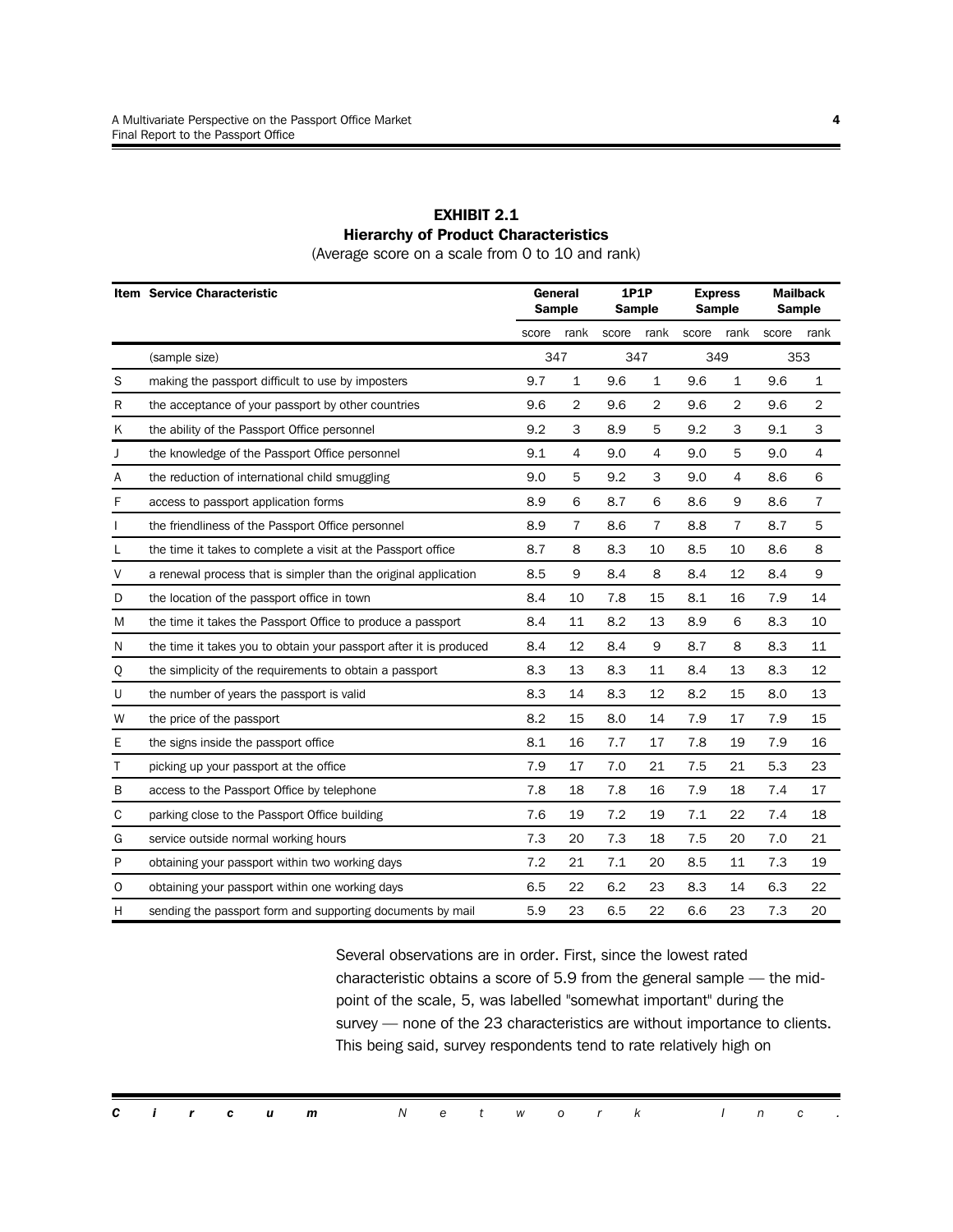Clients assign the top scores of importance to the two aspects of the passport which define its value to them: protection against imposters and acceptance by other countries.

numerical scales — possibly a bias left over from the days when a school rating below 60 represented a failure. Hence, we will tend to regard the lowest rating characteristic as less important than their absolute position on the scale would suggest.

The relative position of each characteristic is more important than their average absolute score. From that point of view, it is of critical importance to observe that the top two characteristics in the mind of clients are "making the passport difficult to use by imposters" and "the acceptance of your passport by authorities of other countries". These two characteristics, which will later be amalgamated into a single underlying dimension, represent the *value* that clients attach to the passport document. In the clients' mind, the passport is a safe-conduct to a secure trip abroad. Clients emphasize the utilitarian dimension of the passport product over other characteristics associated with the process of obtaining the passport, the service received and the price paid. This finding will permeate the entire report.

The position of the cost dimension is striking: it comes  $15<sup>th</sup>$  in order of importance in the list of 23 characteristics.

The three subsamples display preference hierarchies which are very similar to that of the general sample of clients. There is only one difference for each subsample and it is in direct relationship with the nature of the subsample: 1P1P clients (who have at least one of their children listed in their passport) rate the reduction of international child smuggling higher than the general sample; members of the express sample (who paid additional fees to obtain their passport faster than usual) assign higher scores of importance to the time dimensions; clients in the mailback sample (who had their passport mailed back to them rather than delivered at the Passport Office counter) consider "picking up your passport at the office" much less important.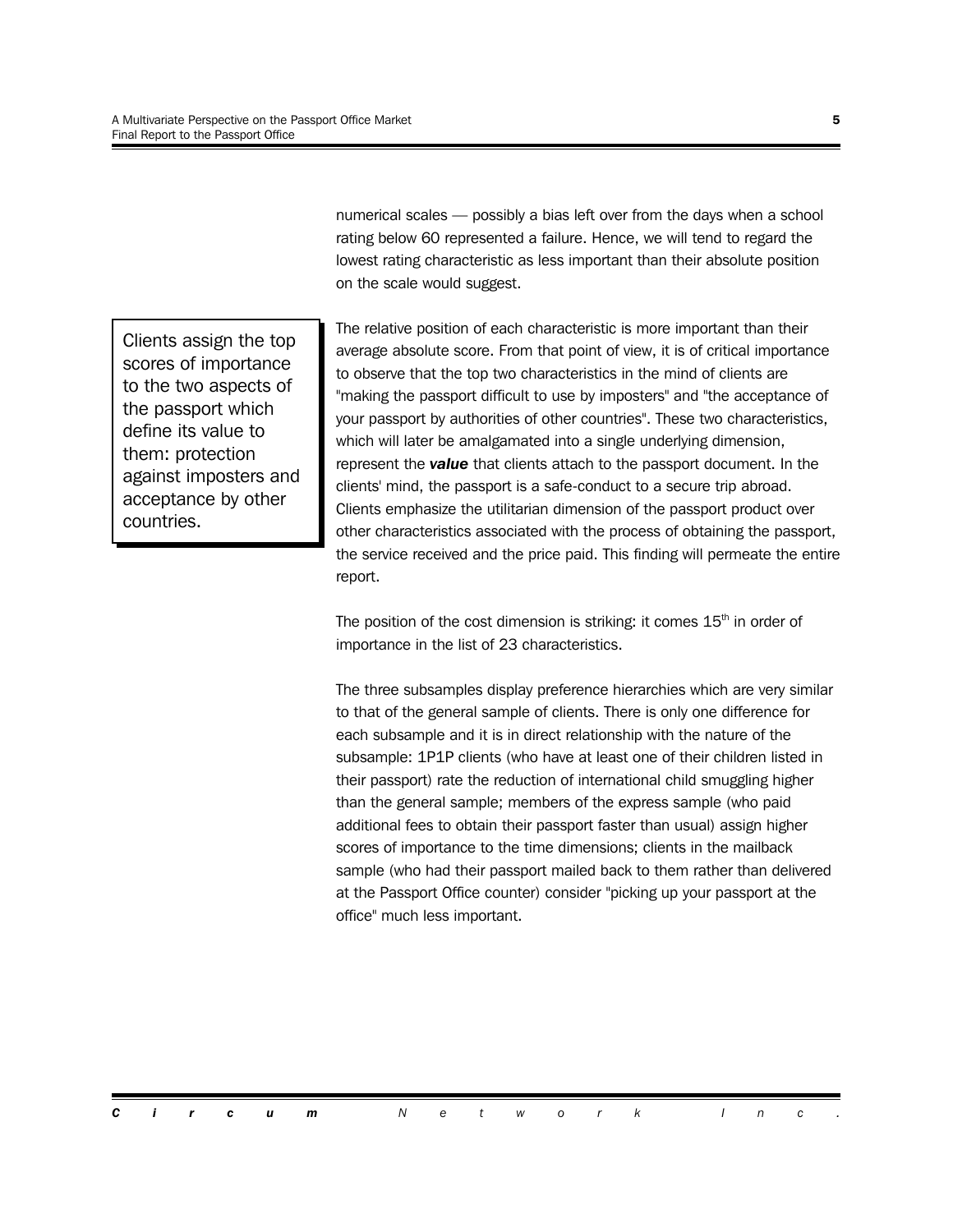### *2.2 Structure of the Hierarchy*

While it is conceptually elegant to distinguish 23 product characteristics as in the previous section, clients do not assess the Passport Office, its services and its products on such a complex basis. Clients use a simpler preference structure. In this section, a factor analysis of product characteristics is used to uncover the logic of client preferences. The detailed technical results are presented in Appendix 1 starting at page 22.

The analysis identified five underlying dimensions among the hierarchy of preferences presented to clients — two items were left out (international child smuggling and access to forms) because they destabilised the factor analysis. Exhibit 2.2 presents the match among underlying dimensions and original product characteristics.

| <b>Dimensions</b>               | Item                            | <b>Product Characteristic</b>                                                                                                                                                                                                                                                                                                                                                                    |
|---------------------------------|---------------------------------|--------------------------------------------------------------------------------------------------------------------------------------------------------------------------------------------------------------------------------------------------------------------------------------------------------------------------------------------------------------------------------------------------|
| Value                           | S<br>R                          | making the passport difficult to use by imposters<br>the acceptance of your passport by other countries                                                                                                                                                                                                                                                                                          |
| Direct service                  | J<br>K<br>U<br>E<br>ı           | the knowledge of the Passport Office personnel<br>the ability of the Passport Office personnel<br>the number of years the passport is valid<br>the signs inside the passport office<br>the friendliness of the Passport Office personnel                                                                                                                                                         |
| Various price<br>considerations | Q<br>V<br>C<br>W                | the simplicity of the requirements to obtain a passport<br>a renewal process that is simpler than the original application<br>parking close to the Passport Office building<br>the price of the passport                                                                                                                                                                                         |
| Time                            | P<br>0<br>M<br>L<br>N<br>D<br>Τ | obtaining your passport within two working days<br>obtaining your passport within one working days<br>the time it takes the Passport Office to produce a passport<br>the time it takes to complete a visit at the Passport office<br>the time it takes you to obtain your passport after it is produced<br>the location of the passport office in town<br>picking up your passport at the office |
| Access                          | B<br>н<br>G                     | access to the Passport Office by telephone<br>sending the passport form and supporting documents by mail<br>service outside normal working hours                                                                                                                                                                                                                                                 |

**EXHIBIT 2.2 Structure of the hierarchy of preferences**

|  |  |  | <b>Circum</b> Network Inc. |  |  |  |  |  |  |
|--|--|--|----------------------------|--|--|--|--|--|--|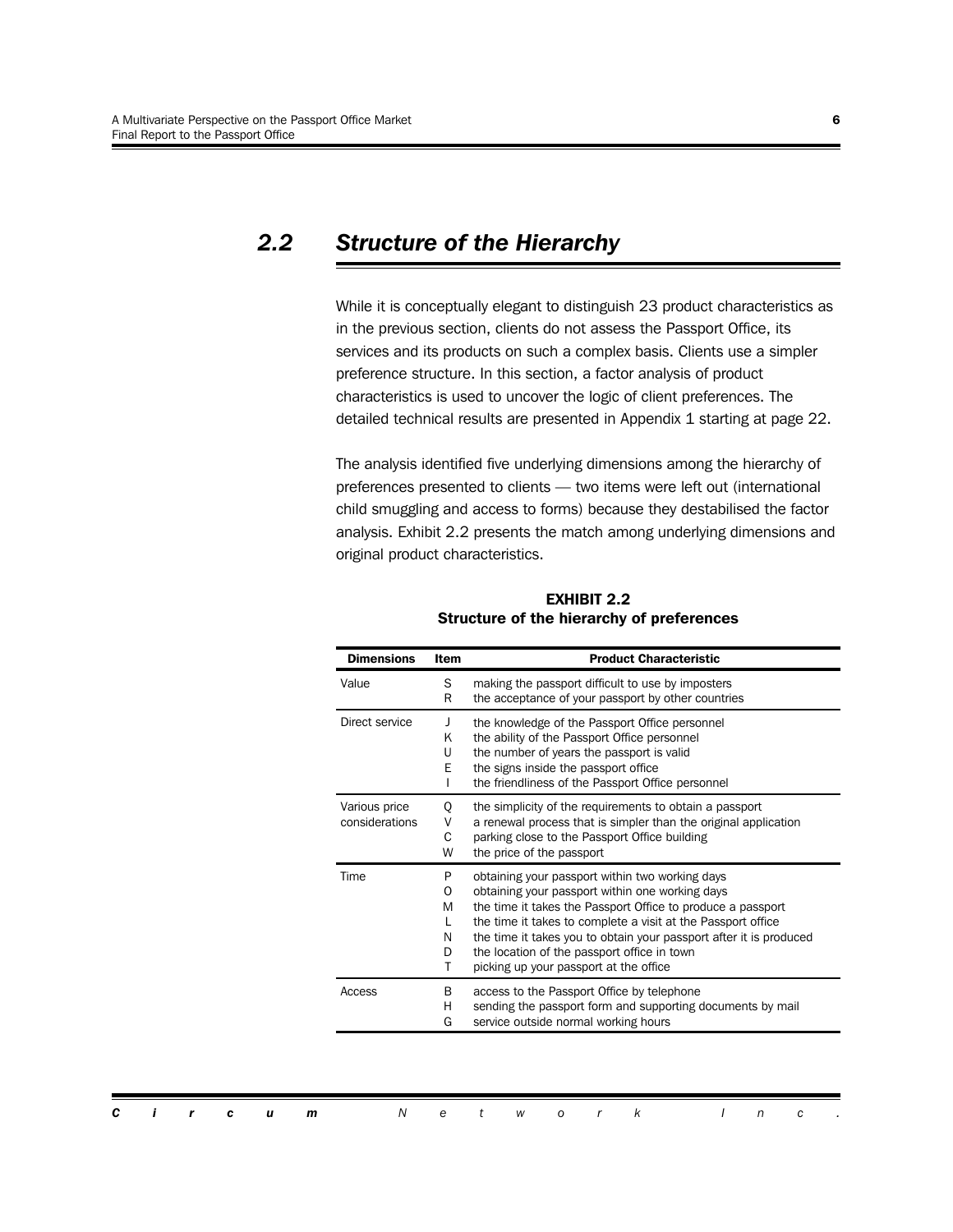When they assess the Passport Office and its services, clients do not juggle 23 criteria. This analysis indicates that they use the following five:

- *Value*. The first criterion is the value they derive from the passport product: safe travelling. It transpires through a concern with forgery and the acceptance of the passport by other countries.
- *Direct service*. The second criterion is direct service. This encompasses the knowledge and attitude of the personnel, signage and the period of validity of the passport. Note that the latter characteristic is bundled with the service dimension in clients' minds rather than with the price dimension where passport office personnel may be tempted to locate it. Hence, for clients, the length of the period of validity is a characteristic of good service, not a component of the pricing policy.
- *Various price considerations*. In conformity with marketing literature, price involves more than one dimension for clients. Obviously, it includes the actual price of the passport, but also the simplicity of the requirements (a form of cost) and parking.
- *Time*. Time, durations and wait constitute the fourth assessment dimension. It is not foremost in importance, however, as we will see later.
- *Access*. The last dimension in client preferences is access to the service. This is a minor dimension which was in fact excluded from some analysis presented later because it did not always behave in a coherent manner.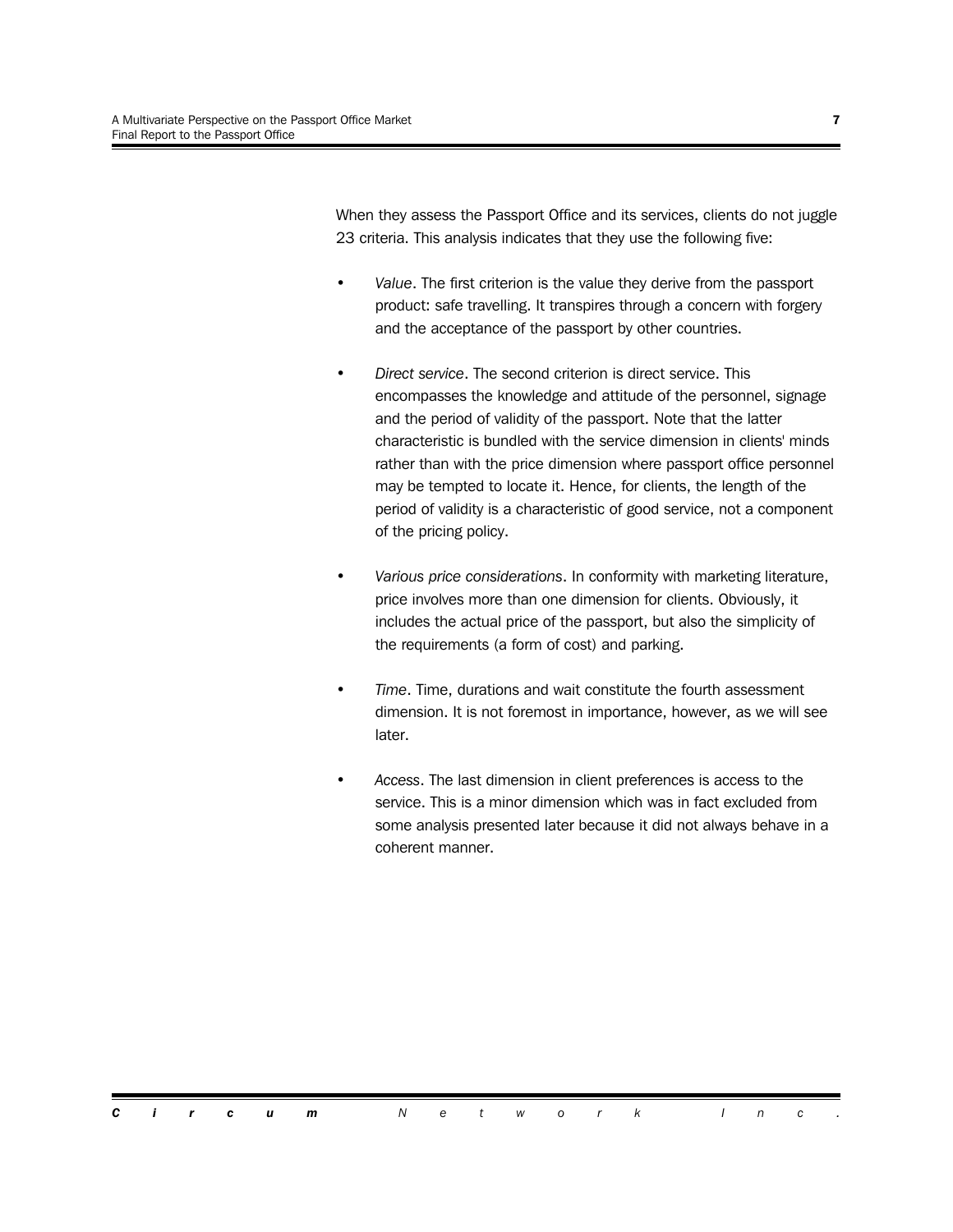

Exhibit 2.3 displays the summary hierarchy of product characteristics, as established from client preferences. Clearly, as Exhibit 2.1 had suggested, clients give the top priority to the value they derive from the passport documents. Direct service comes second in importance, but a full point behind; this is a wide gap for this type of scale results. Price comes third and just ahead of time and delays; both can be thought of as elements of costs to the client. Finally, access is a distant last, almost three scale points behind the top priority.

As detailed tables in Appendix 1

(page 24 and ff.) indicate, there are few differences in the position of each product characteristic dimension among specialized samples. Essentially, the differences are in the score given to the time dimension, where, not surprisingly, express service clients rate higher and mailback clients lower. Note that the ranking of all five dimensions is the same among all four samples with the exception of time which takes third place instead of fourth among express service clients. Corollarily, value is the priority dimension for all groups, by a wide margin.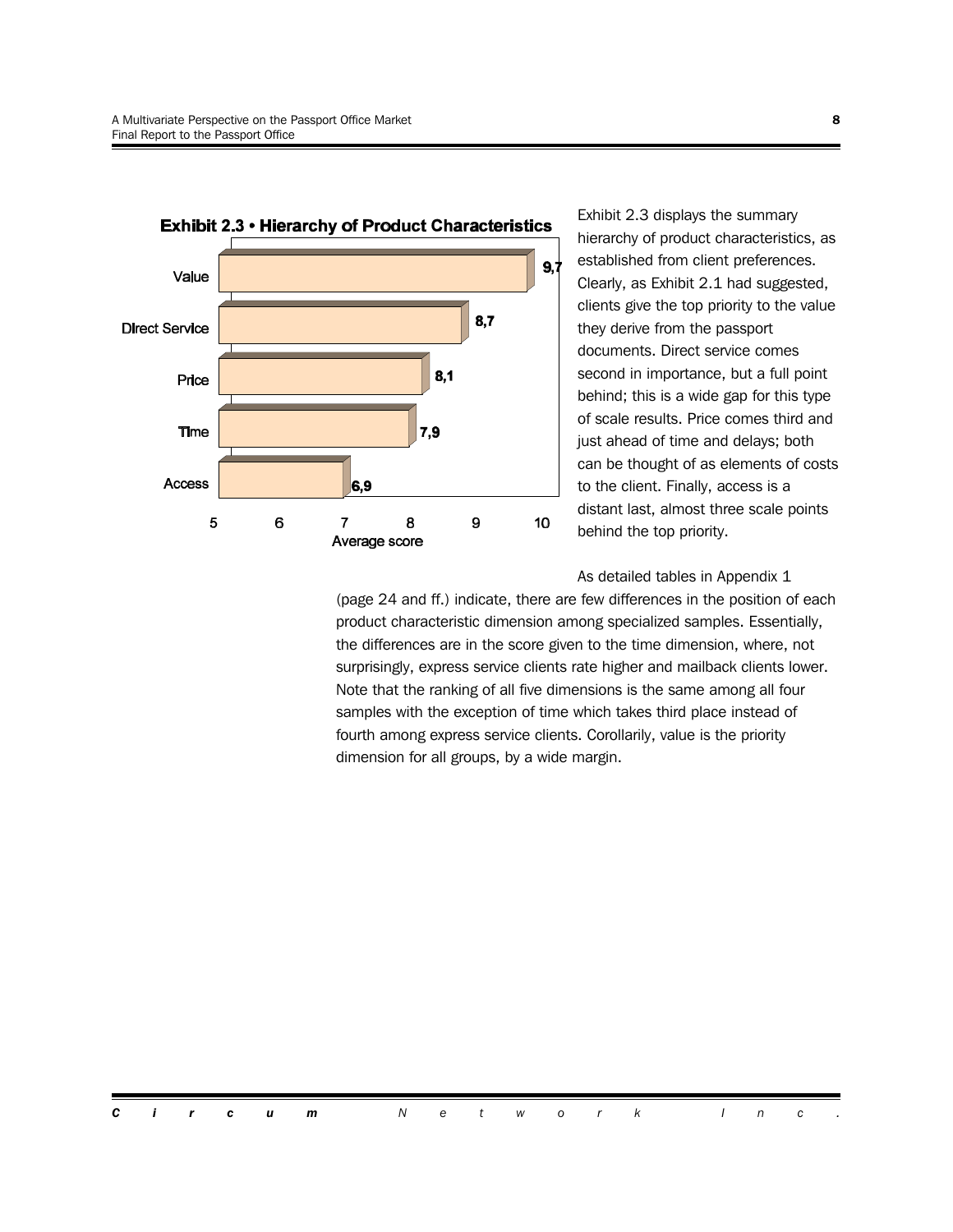# *Chapter 3*

## *SEGMENTATION OF THE CLIENT BASE*

Clients rarely constitute a monolithic group. Some clients value particular aspects of the product or service whereas other clients will be attracted or satisfied by other characteristics of service. The same is true of Passport Office clients, as this chapter will demonstrate.

The client segmentation presented here identifies the size of various groups to which Passport Office products can be tailored. The analysis is based on four of the five client preference dimensions: value, service, price and time. The access dimension was excluded from the construction of the client segmentation because it produced illegible results. It is included in the profile variables, however. Technical information on the segmentation analysis is presented starting on page 27 of Appendix 1.

Our analysis identified six groups of clients. Their characteristics are depicted in Exhibits 3.1 to 3.4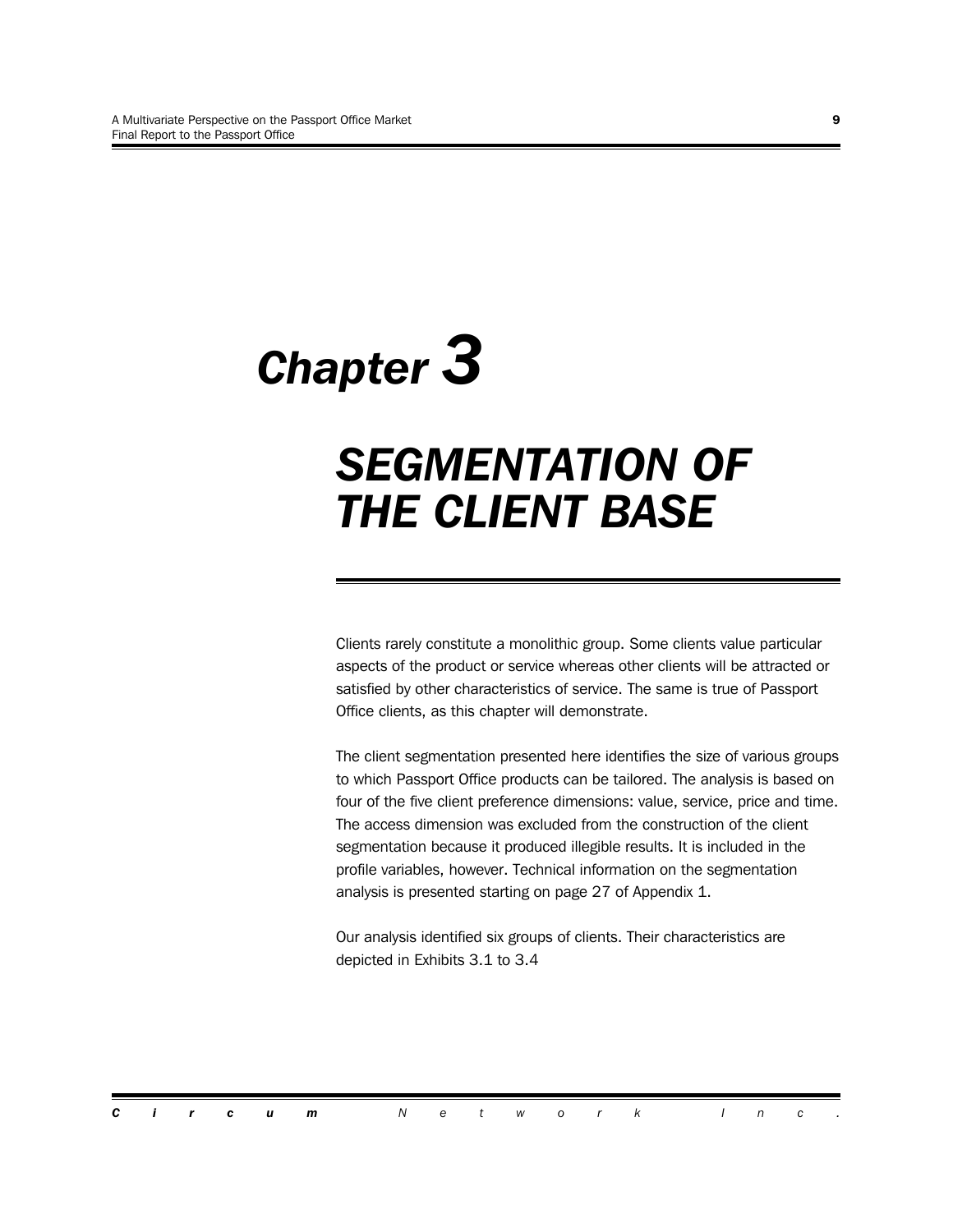

The general logic of the typology is represented in Exhibit 3.1. All axes are active in this segmentation analysis albeit the price and time axes appear to produce more scattered results and the value and service axes seem to dychotomize the data.

Exhibits 3.2 to 3.4 describe each segment individually.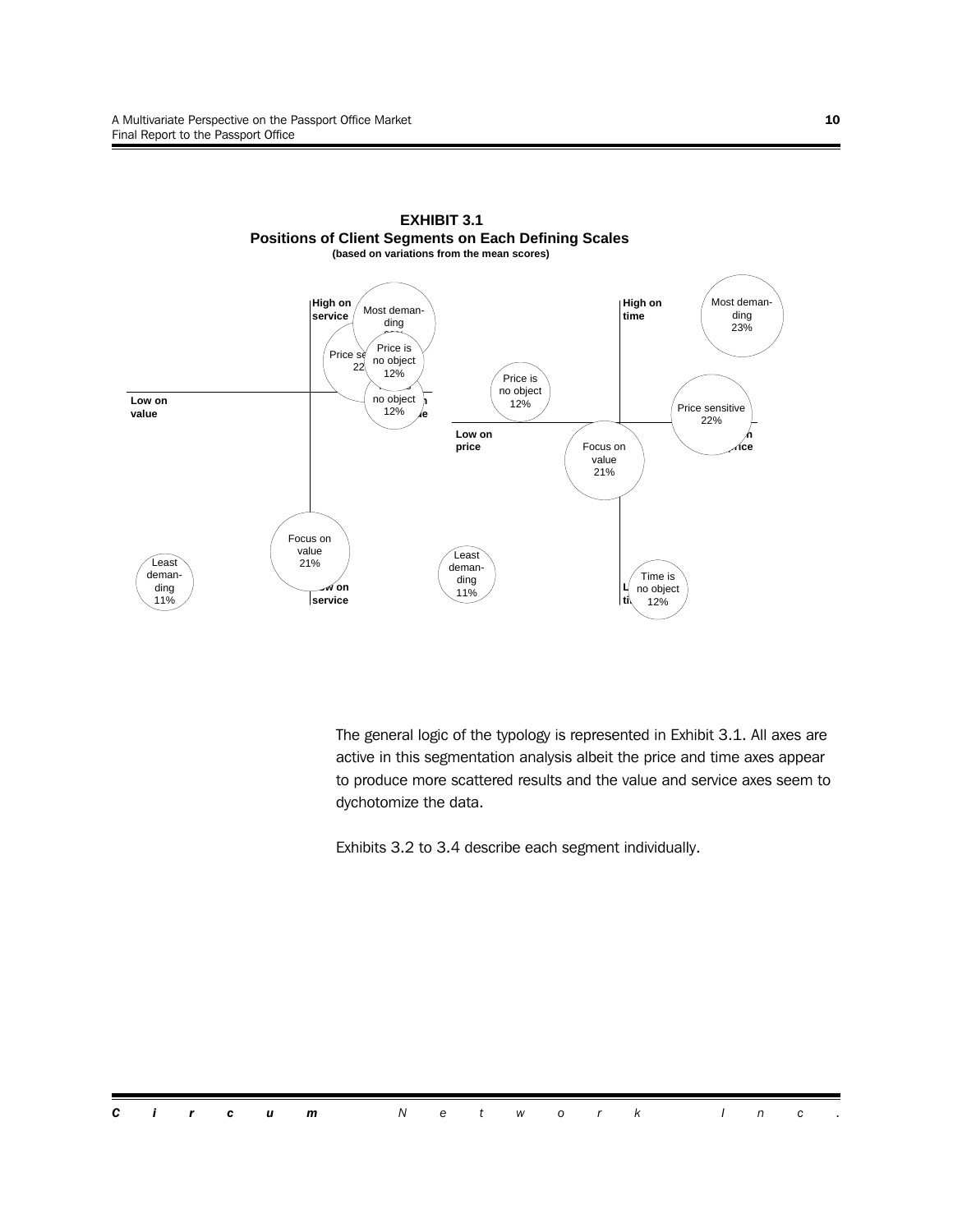

**Exhibit 3.2 • Least and Most Demanding Segments** 

**Least demanding clients** rate every service dimension significantly lower than other client groups (Exhibit 3.2). They are easier to satisfy than others since their expectations are lower. They represent 11% of Passport Office clients.

At the other end of the scale, *most demanding clients* rate every aspect higher than average. Even though they too rate value and service above other dimensions, comparatively speaking, they are keener than others on the time considerations. They represent 23% of all clients.

Exhibit 3.3 describes two client segments which are characterised by the low priority they attach to one dimension. The *time is no object clients* assign a very low score to the time factor; they also rate the access dimension lower than average. They encompass 12% of all clients.

*Price is no object clients* rate all dimensions close to average except for the price dimension which is given significantly less emphasis than on average. They represent 12% of all clients.

 $2.5$ Deviations from the mean score  $1,5$  $0,5$  $-0,5$  $-1,5$  $-2,5$ Value **Direct Service** Price Time Access Time is no object Price is no object

Exhibit 3.3 . Time and Price Are No Object

*Circum Network Inc .*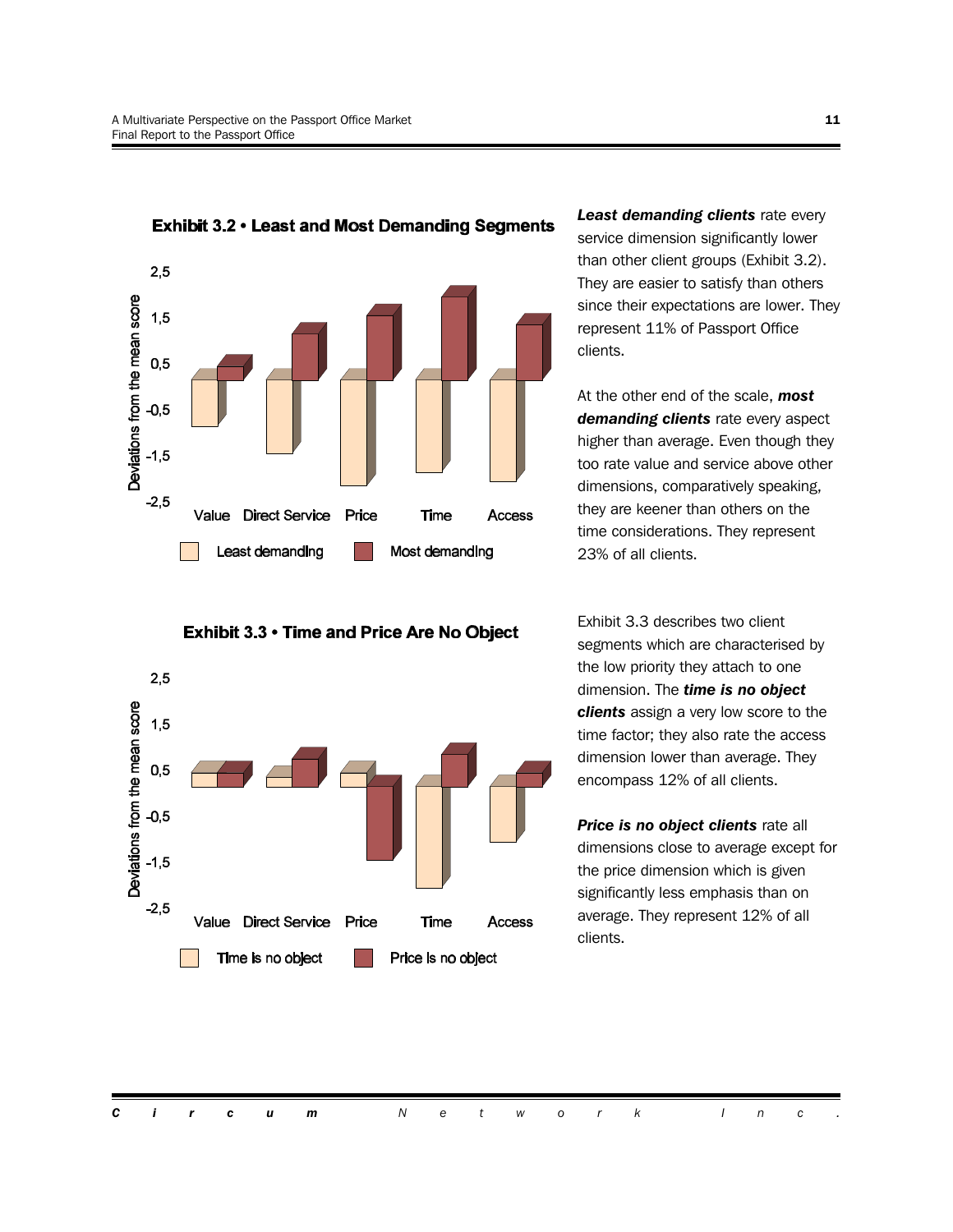

**Exhibit 3.4 • Focus on Value and Price** 

In Exhibit 3.4, *focus on value clients* are depicted. While value is not the area where they divert most from the average, the absolute score they assign to the value dimension is above 9 while scores on all other dimensions do not exceed 7.6. Hence, for these 21% of clients, value is the key product dimension.

One final segment of *price sensitive clients* encompasses 22% of all clients. In this group, the importance of the price dimension approaches that of service and value. Price is still third in ranking, but is much more important than in other groups, with the possible

exception of most demanding clients.



### **Exhibit 3.5 • Distribution of Segments**

Exhibit 3.5 lays out the distribution of

these groups among the entire Passport Office client base.

This analysis suggests two conclusions.

First, the time dimension does not define a segment of clientele in and by itself. Where time is a higher priority, among most demanding clients, other dimensions are also of more importance than on average. This is an important consideration in designing the express service.

Second, the price is no object segment is relatively small, at 12%, but, in

absolute terms, it is still an interesting segment. It is important to note

*Circum Network Inc .*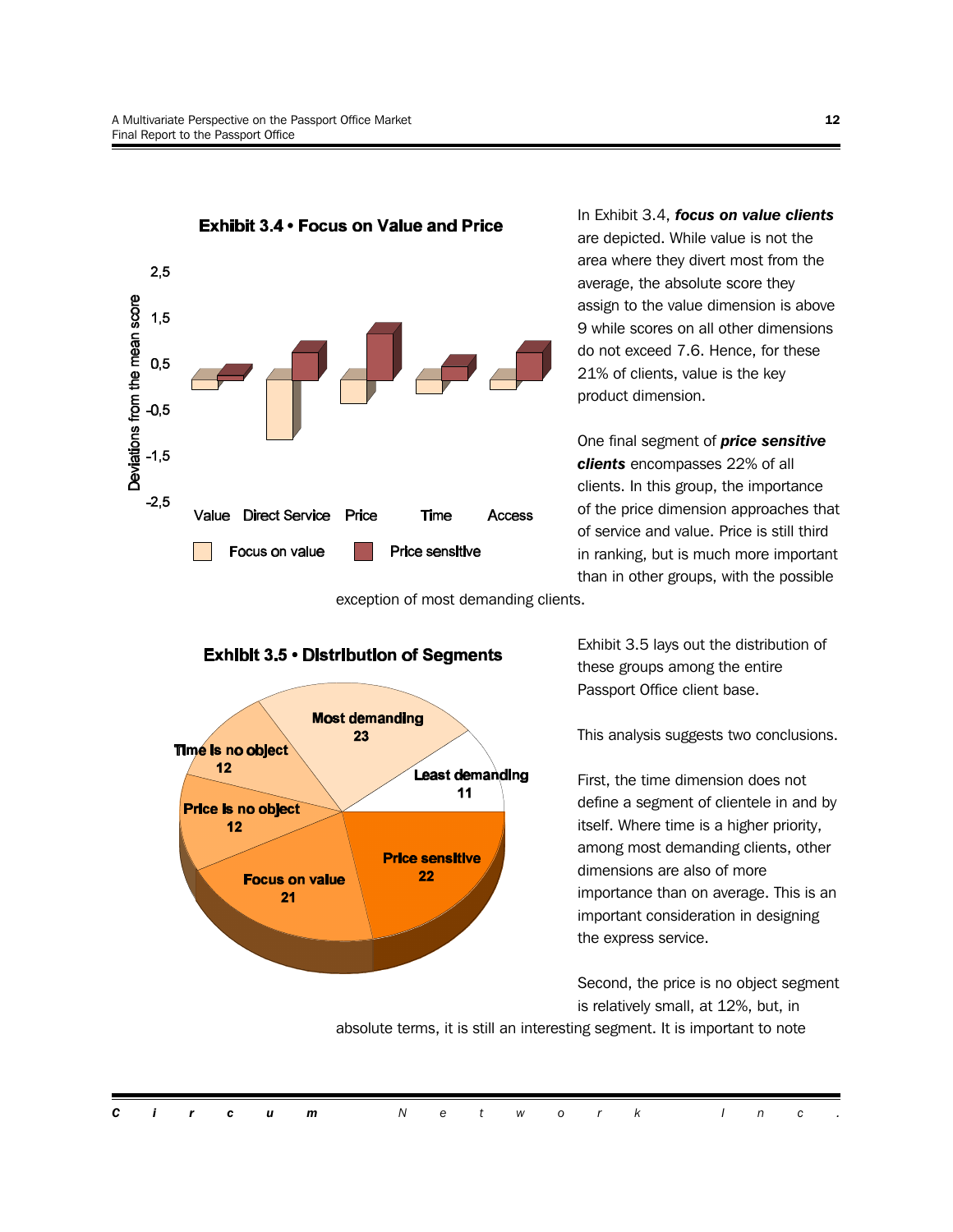that, among express service clients, only 21% belong to the price is no object segment (see Appendix 1, page 38) and 27% to the price sensitive group. This indicates that these clients chose express service not because the price was right but because the circumstances demanded it. In that sense, pricing of the express service is more a question of fairness to the client (imposing the real cost of the service) than a question of price elasticity of demand since the client simply cannot be without the passport documents.

From a socio-demographic point of view, only a few characteristics exert a significant influence on segment membership:

- French speaking clients are three times less likely to belong to the least demanding group than English speaking clients (4% vs. 12%); conversely, French speaking clients are almost twice as likely as English speaking clients to be members of the most demanding group (32% vs. 19%);
- membership to the price is no object segment increases with age: only 7% of those aged 18 to 25 belong to that group in comparison to 17% of those aged 56 and more;
- lower income households are five times more likely to be in the most demanding group than in the least demanding group (27% vs. 5%) whereas the likelihood is the same for higher income households (16% vs. 16%);
- among express service clients, women are much more likely to belong to the most demanding than to the least demanding segment (31% vs. 4%) whereas men are equally likely to belong to both groups (12% vs. 13%);
- still among express service clients, French speaking clients are almost twice as likely as English speaking clients to belong to the price sensitive group (39% vs. 22%); a similar picture emerges from the 1P1P sample (36% vs. 21%) but not from the general sample;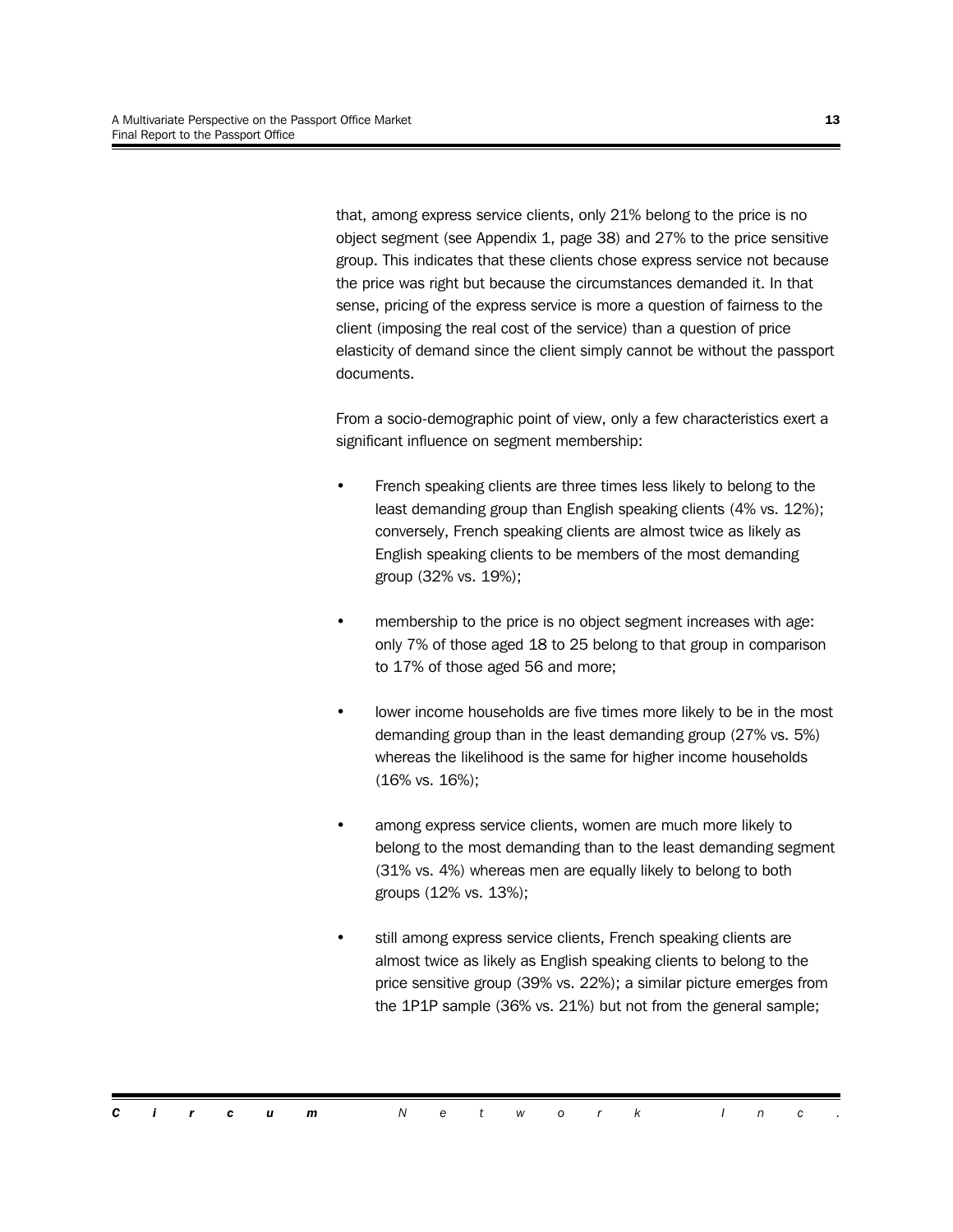• among 1P1P clients, price sensitivity is found more often among women (31%) than men (9%).

*Circum Network Inc .*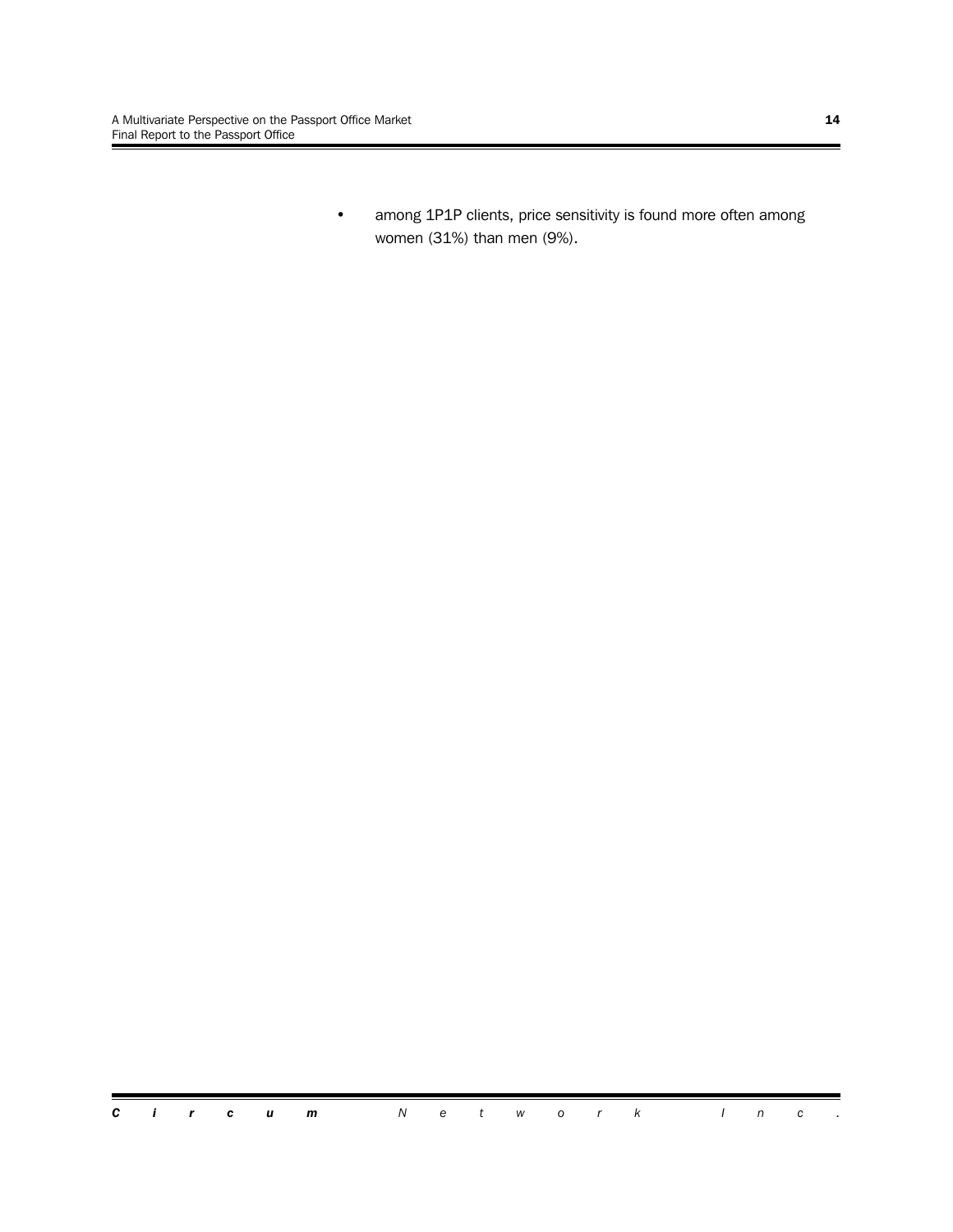# *Chapter 4*

# *POLICY POSITIONS*

Eight policy options were presented to survey respondents who were asked to react, as tax payers, to the reasonableness of the suggestions. This chapter studies the logic of the responses provided by clients as well as the determinants of their positions.

### *4.1 Structure of Opinions on Policy Propositions*

The exact wording used for each policy option is important to understanding clients' reactions. They are reproduced in Exhibit 4.1, organised according to a factor analysis of these eight scales (technical results of the factor analysis are presented on page 44).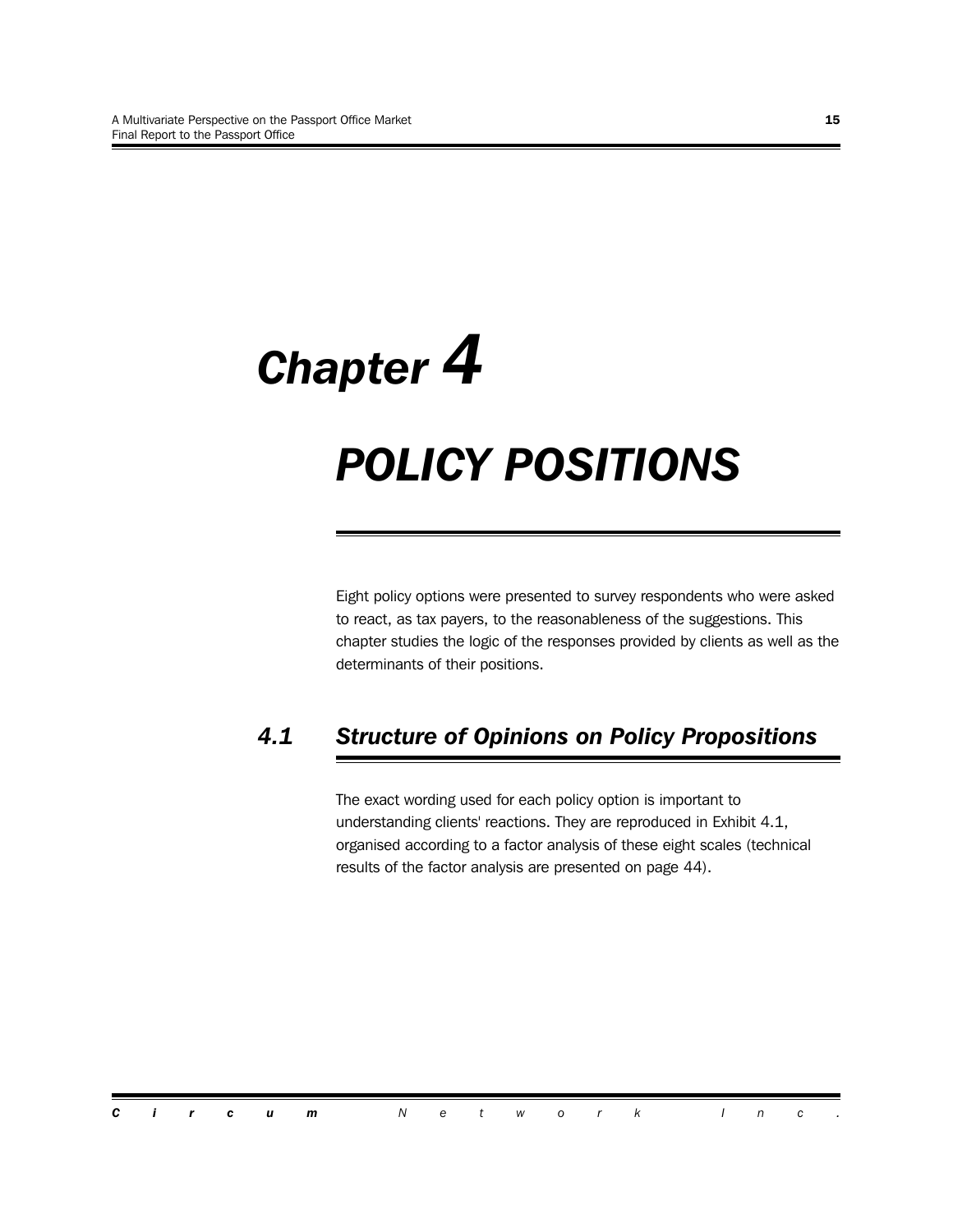| <b>Dimensions</b>      | Q4 Item | <b>Product Characteristic</b>                                                                                                                                                                                                              | Label              |
|------------------------|---------|--------------------------------------------------------------------------------------------------------------------------------------------------------------------------------------------------------------------------------------------|--------------------|
| Pricing policy         | B       | Making express post service the normal way of returning the passport to clients and<br>charging \$2 for this delivery                                                                                                                      | <b>Mailback</b>    |
|                        | C       | Offering an express service where the passport can be issued (immediately at the<br>counter within one working day within two working days) with an additional charge<br>covering all Passport Office costs                                | Express service    |
|                        | F       | Increasing the price of the passport to put in place a simpler renewal process instead<br>of having to go through all the procedures at the expiration of the passport                                                                     | Simpler renewal    |
| Value adding<br>policy | G       | Offering a credit-card-size passport card which would not replace but be issued in<br>addition to the passport and could be used where passports or visas are not obligatory<br>and to return to Canada if the passport was lost or stolen | Passport card      |
|                        | H       | Including some information about your physical characteristics, like the hand<br>geometry or the shape of the face, in passport documents to enhance security by<br>definitively linking the person to the document                        | <b>Biometrics</b>  |
| Application<br>process | A       | Demanding that children and adults require their own separate passport as a way of<br>improving passport security and of reducing international child smuggling                                                                            | 1P1P               |
|                        | D       | Reducing the cost of the passport if the request is made outside the peak period of<br>the year                                                                                                                                            | Peak periods       |
|                        | E       | Offering a reduction on the next passport if the application was delivered with all<br>required documents and no additional work was required from the passport officials                                                                  | No additional work |





Exhibit 4.2 presents the average scores of reasonableness enjoyed by each policy proposition; responses were measured on a scale from 0, not at all reasonable, to 10 totally reasonable.

The eight policy propositions offered to clients cluster into three logical groupings.

Clients react jointly to three of the projects that are related, in marketing terms, to the *pricing policy*: returning the passport documents by mail and charging \$2; express service with an additional charge; a more expensive

*Circum Network Inc .*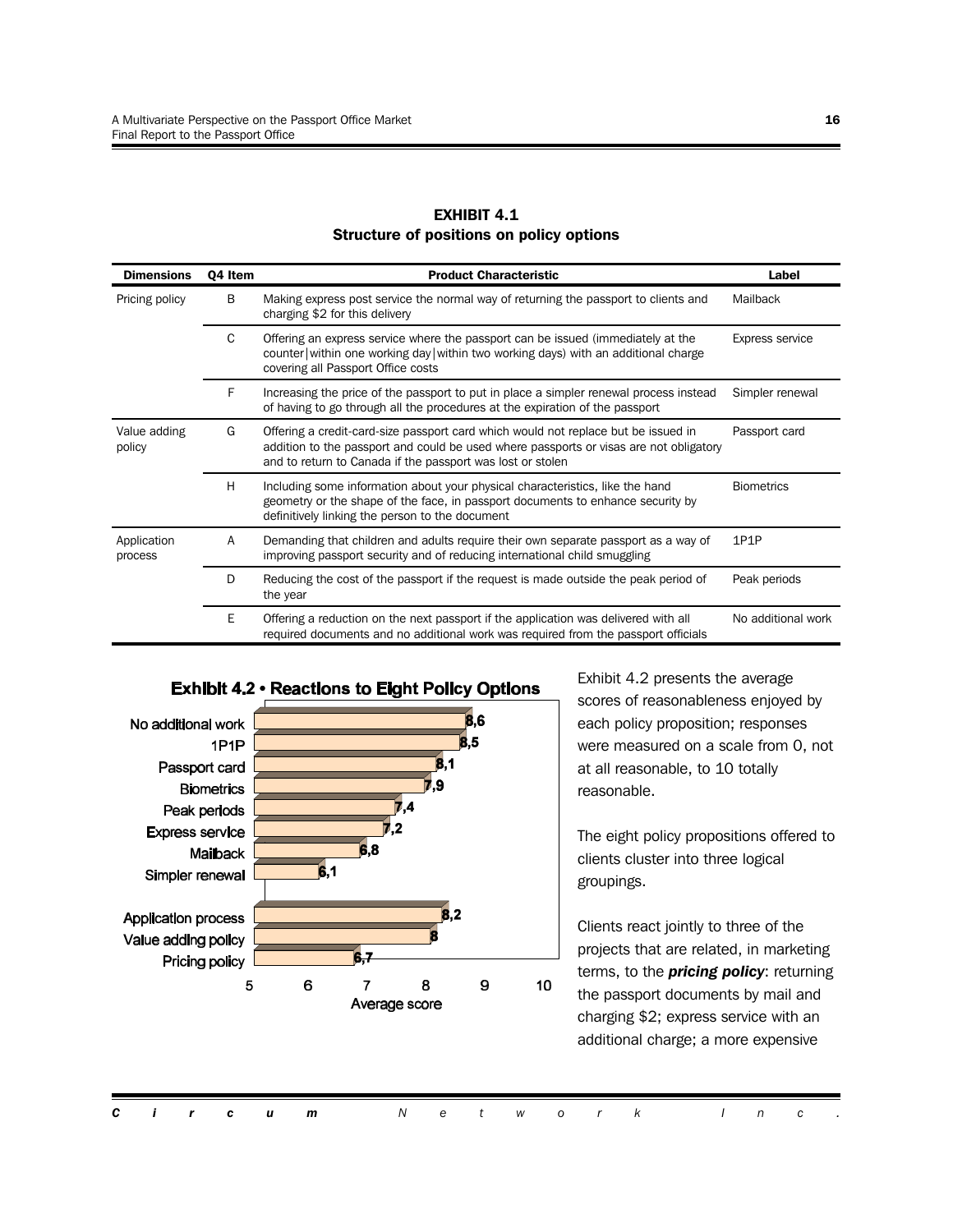passport coupled with a simpler renewal process. Note that the simpler renewal process is associated more strongly with the pricing policy than with the application process dimension. Pricing policy proposals — all of which are worded as additional costs – garner the least support, with an average of 6.7 on the 0 to 10 scale.

The second package of proposals relates to *value adding* proposals: the passport card and the use of biometrics. Considering the very high level of importance that clients give to the value dimension, it is not surprising that value adding proposals enjoy a good level of support. They achieve an average of 8 on the reasonableness scale. Note that the wording of the two proposals was positive, emphasizing benefits of the proposed changes, and made no reference to a cost for individual clients.

Finally, clients group three proposals under an *application process* theme: 1P1P, a reduction of cost outside of peak periods of the year and a reduction on the next passport if the application did not require work beyond the normal review. Two of these proposals offer some kind of cost reduction; on that basis, they would be expected to rate high; yet, the peak period reduction did not fare nearly as well as the reduction for no additional work (7.4 vs. 8.6). Hence, what these three proposals have in common is not the promise of lower cost but modifications to the application process. Since the 1P1P policy falls within that dimension, it can be concluded that average clients view the 1P1P policy as a change in the application process rather than as a change in the pricing policy.

### *4.2 Determinants of Policy Positions*

Multiple regression analyses were carried out to identify which dimensions are most closely related to each policy position and to policy clusters described above. Exhibit 4.3 presents a summary of results while technical information can be found in Appendix 1, starting on page 46.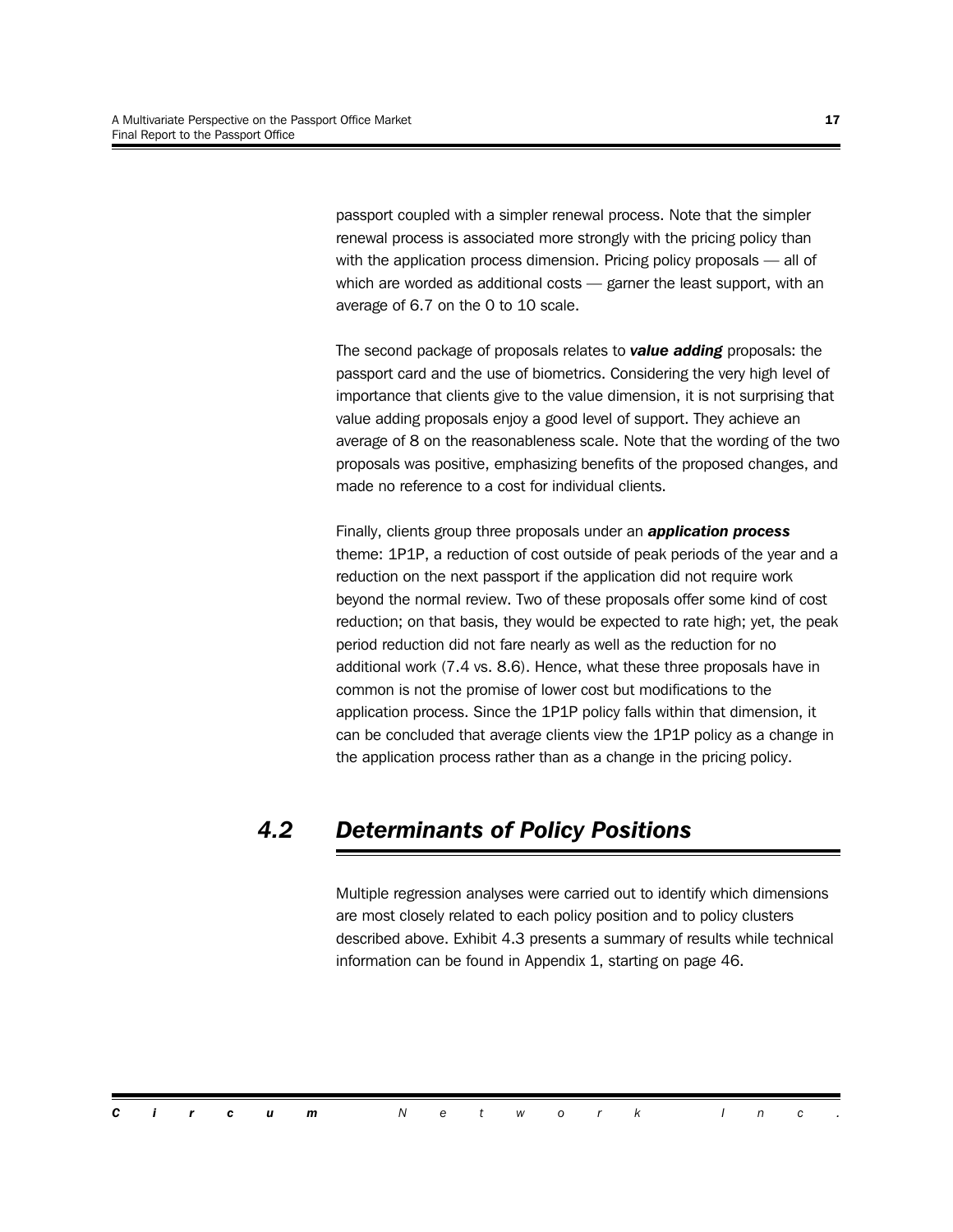|                               | Mail-<br>back | <b>Express</b> | Simpler<br>renewal | <b>Pricing</b><br>policy | Pass-<br>port<br>card | Biome-<br>trics | Value<br>adding<br>policy | 1P1P    | Peak<br>periods | No<br>addi-<br>tional<br>work | Appli-<br>cation<br>pro-<br>cess |
|-------------------------------|---------------|----------------|--------------------|--------------------------|-----------------------|-----------------|---------------------------|---------|-----------------|-------------------------------|----------------------------------|
| Second passport +             |               |                |                    |                          |                       |                 |                           |         |                 |                               |                                  |
| Frequent travel USA           |               |                |                    |                          |                       |                 |                           |         |                 |                               |                                  |
| Frequent travel elsewhere     |               | $+0.10$        |                    | $+0.09$                  |                       |                 |                           |         |                 |                               |                                  |
| English                       |               |                |                    |                          |                       |                 |                           |         | $+0.13$         |                               |                                  |
| Age                           |               |                |                    |                          |                       |                 |                           |         |                 |                               |                                  |
| Female                        |               |                |                    |                          |                       |                 |                           |         | $+0.11$         | $+0.11$                       |                                  |
| West                          |               |                |                    |                          |                       |                 |                           |         |                 |                               |                                  |
| Quebec                        |               |                |                    |                          |                       |                 |                           |         |                 |                               |                                  |
| Atlantic                      |               |                |                    |                          |                       |                 |                           |         |                 |                               |                                  |
| Importance of value           |               |                |                    |                          |                       |                 |                           |         | $-0.10$         |                               |                                  |
| Importance of service         |               |                |                    |                          |                       |                 |                           |         |                 |                               |                                  |
| Importance of price           |               |                |                    |                          |                       |                 |                           |         |                 | $+0.18$                       | $+0.14$                          |
| Importance of time            |               | $+0.11$        | $+0.15$            | $+0.10$                  | $+0.12$               |                 | $+0.12$                   |         |                 |                               |                                  |
| Importance of access          | $+0.38$       | $+0.31$        |                    | $+0.35$                  | $+0.15$               | $+0.16$         | $+0.17$                   |         |                 |                               |                                  |
| Ease of process               | $+0.12$       |                |                    | $+0.11$                  |                       | $+0.11$         | $+0.13$                   |         |                 |                               |                                  |
| Time no object segment        |               |                |                    |                          |                       |                 |                           |         |                 |                               |                                  |
| Price no object segment       |               |                |                    |                          |                       |                 |                           |         |                 |                               |                                  |
| Focus on value segment        |               |                |                    |                          |                       | $-0.11$         |                           |         |                 |                               |                                  |
| Least demanding segment       |               |                |                    |                          |                       |                 |                           | $-0.14$ | $-0.18$         |                               | $-0.15$                          |
| Price sensitive segment       |               | $+0.10$        |                    |                          | $+0.14$               |                 | $+0.09$                   |         | $+0.10$         |                               |                                  |
| Model adjusted r <sup>2</sup> | 0.15          | 0.15           | 0.02               | 0.16                     | 0.07                  | 0.05            | 0.08                      | 0.02    | 0.06            | 0.04                          | 0.06                             |

### **EXHIBIT 4.3 Multiple regression results on policy positions (statistically significant beta weights)**

All available socio-demographic variables were included in the models, along with the five product preference summary scores, the score of ease of the application process and five of the six client segments (the most demanding segment was left out as a reference category, as was Ontario for the region variable).

*Circum Network Inc .*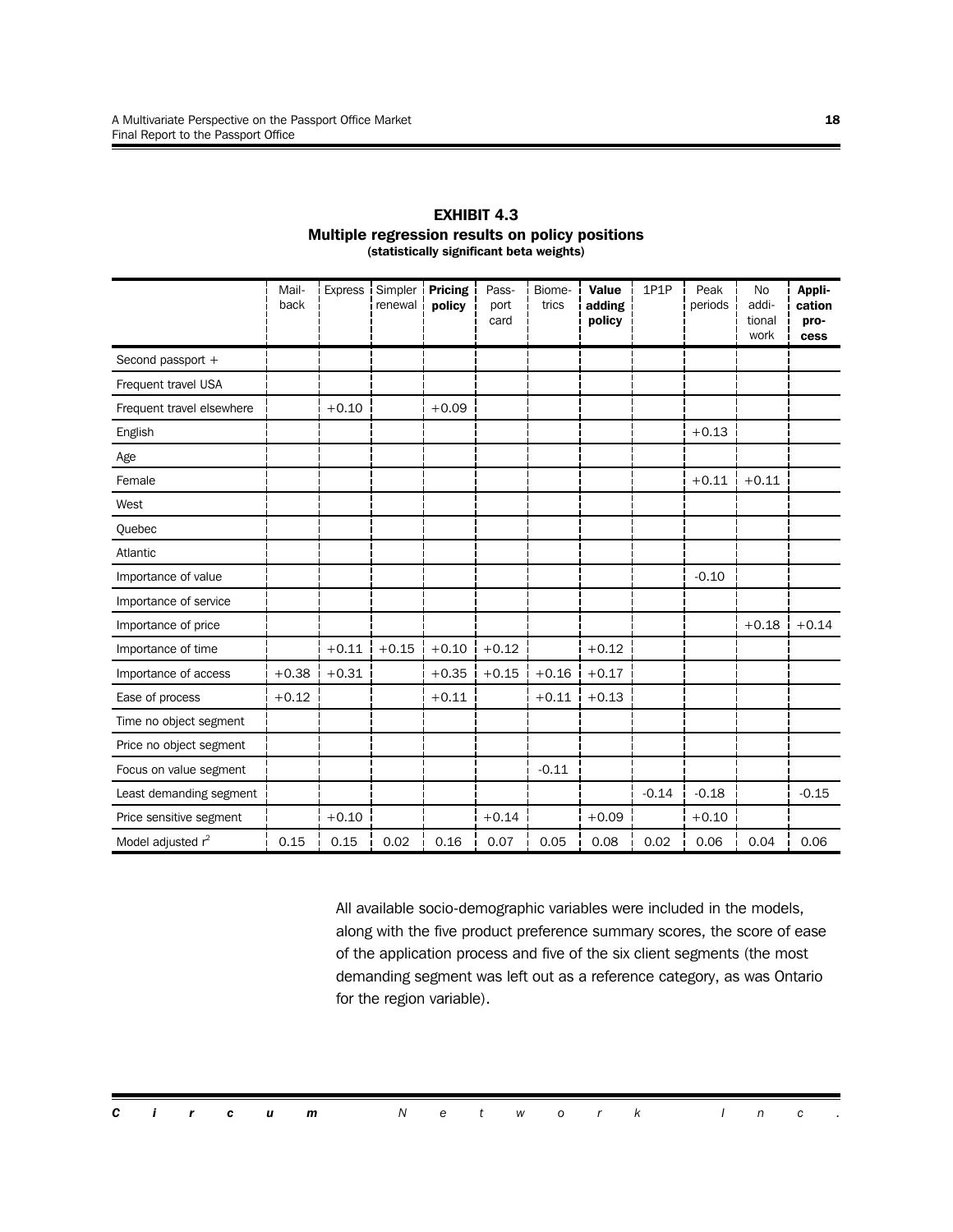Generally, the explanatory power of the models (as measured by the model  $r^2$ ) is low. Albeit expectations of model fit are more modest in social sciences than in natural sciences, model  $r^2$  of 2% and 4% are not very convincing.

More qualitative research is necessary to better understand the reactions of clients.

This leads us to the most important conclusion of this analysis: the survey questionnaire was built on the basis of existing knowledge about the dynamics of client opinion, but it appears that there is not yet enough depth in the qualitative knowledge to ask all of the right questions in a quantitative survey. This is not to say that this exercise was futile. Rather, it indicates that more qualitative research is necessary to better understand and model the reactions of clients.

It is reassuring that the explanatory power of the models built for summary factors (pricing policy, value adding policy and application process) is better than that of individual policy reactions. It indicates that we can better explain the coherence of clients' reactions to more global policy objects than to small change options.

Focussing on the policy summary scales, exhibit 4.3 indicates that:

- the proposed pricing policy options are found more reasonable by frequent travellers outside the United States, by those who assign more importance to the time and access dimensions and by those who found the application process easier;
- the value adding policy options are found more reasonable by those who assign more importance to the time and access dimensions and by those who found the application process easier as well as by those belonging to the price sensitive segment;
- the application process options are supported more readily by those who assign more importance to the price dimensions but less so by the least demanding segment.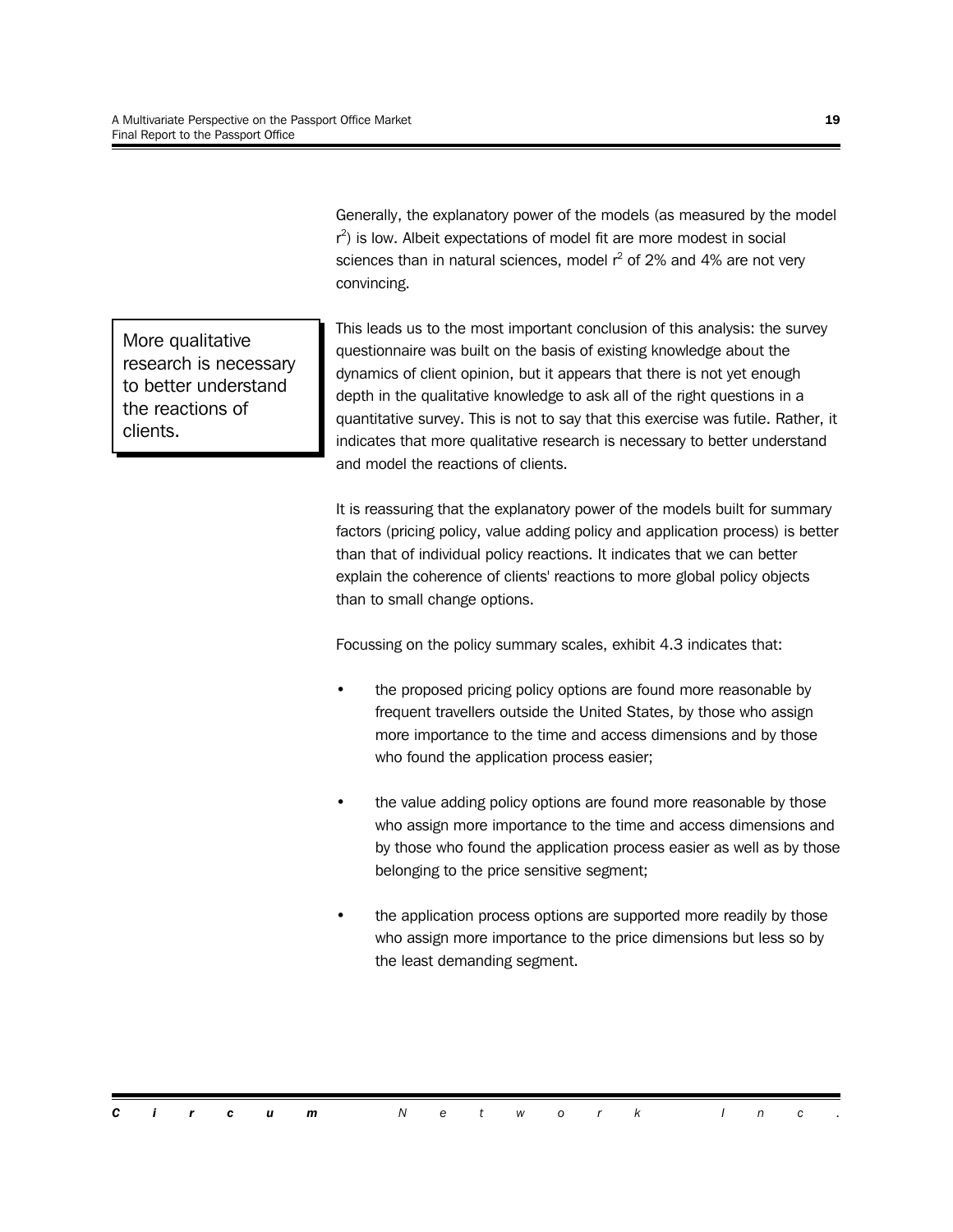**Service Contract Contract**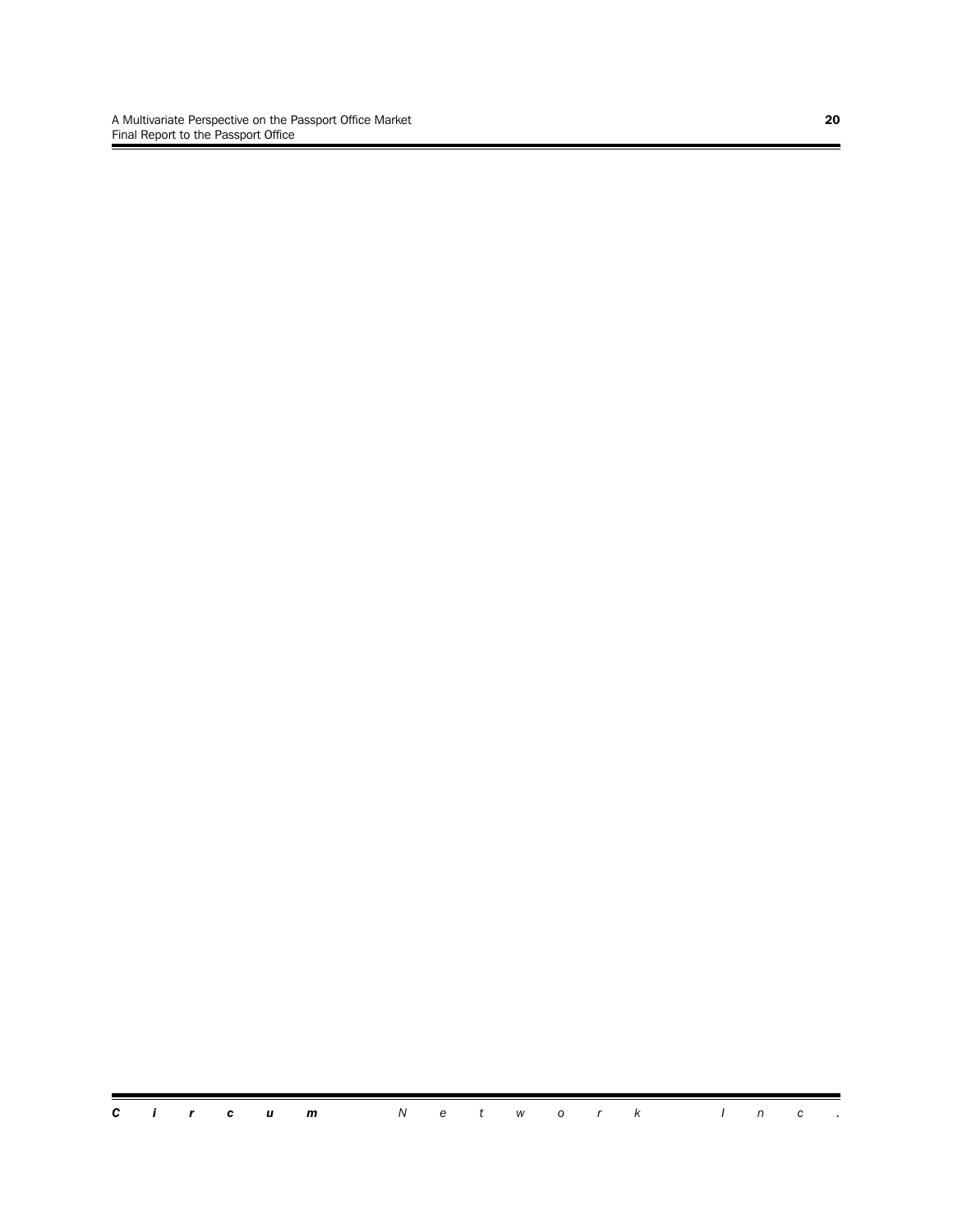### *APPENDIX 1 Technical Information*

*Circum Network Inc .*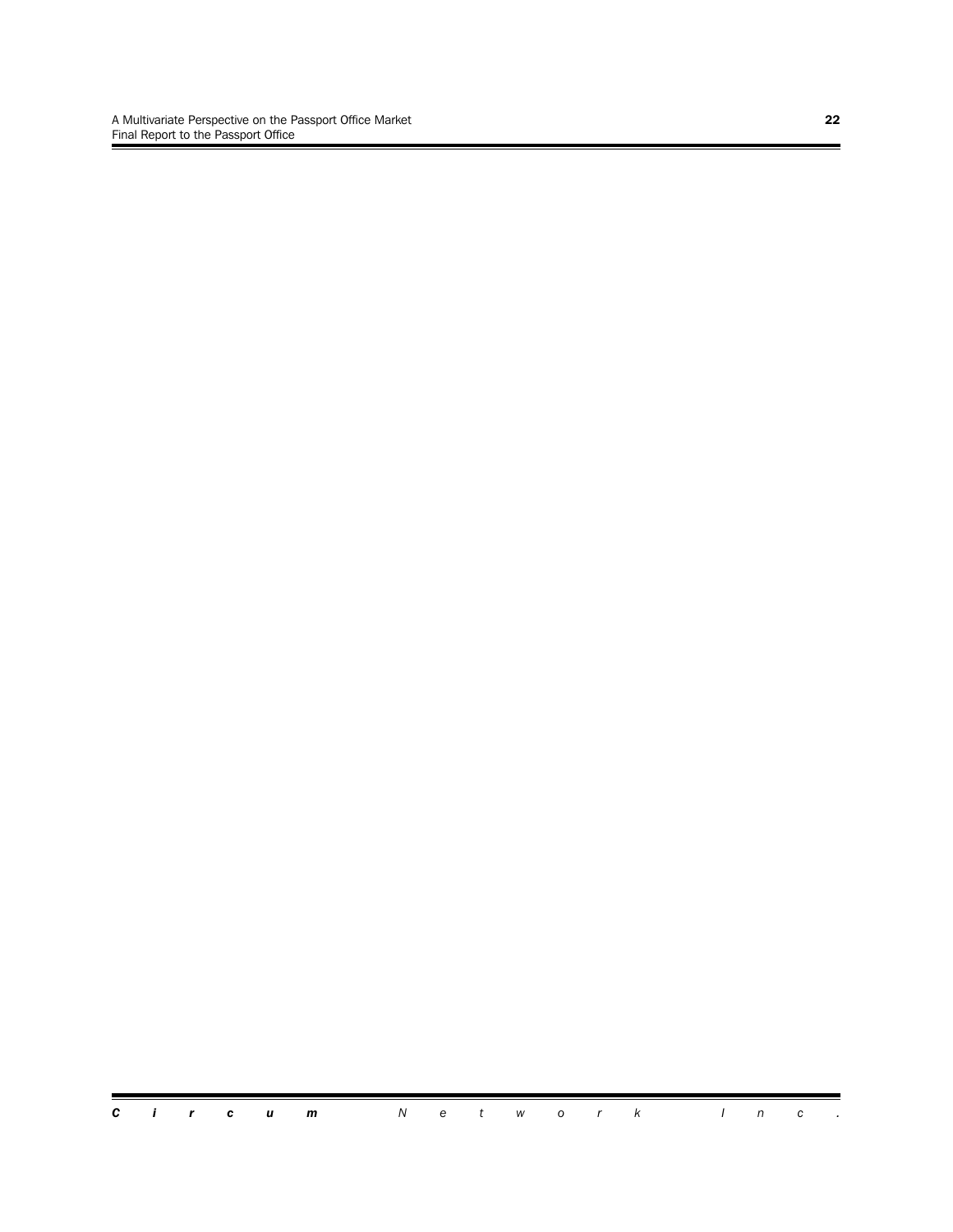FACTOR ANALYSIS OF PRODUCT CHARACTERISTICS GENERAL SAMPLE EXCLUDES "CHILD SMUGGLING" AND "ACCESS TO FORMS"

Factor  $1 =$  Time Factor 2 = Service Factor 3 = Access Factor 4 = Various price dimensions Factor 5 = Effectiveness

Initial Factor Method: Principal Components

Prior Communality Estimates: ONE

Eigenvalues of the Correlation Matrix: Total = 21 Average = 1

|            |        |        |        |        |        |        |        | 8      |        | 10     |        |
|------------|--------|--------|--------|--------|--------|--------|--------|--------|--------|--------|--------|
| Eigenvalue | 4.8403 | 1.8402 | 1.3990 | 1.1185 | l.0994 | 1.0127 | 0.9582 | 0.9349 | 0.8867 | 0.7938 | 0.7816 |
| Difference | 3.0001 | 0.4413 | 0.2805 | 0.0191 | 0.0867 | 0.0545 | 0.0232 | 0.0483 | 0.0929 | 0.0122 | 0.0313 |
| Proportion | 0.2305 | 0.0876 | 0.0666 | 0.0533 | 0.0524 | 0.0482 | 0.0456 | 0.0445 | 0.0422 | 0.0378 | 0.0372 |
| Cumulative | 0.2305 | 0.3181 | 0.3847 | 0.4380 | 0.4904 | 0.5386 | 0.5842 | 0.6287 | 0.6709 | 0.7087 | 0.7460 |
|            | 12     | 13     | 14     | 15     | 16     |        | 18     | 19     | 20     |        |        |
| Eigenvalue | 0.7503 | 0.7019 | 0.6346 | 0.6324 | 0.5532 | 0.5155 | 0.4887 | 0.4338 | 0.3604 | 0.2640 |        |
| Difference | 0.0483 | 0.0673 | 0.0022 | 0.0792 | 0.0377 | 0.0268 | 0.0550 | 0.0734 | 0.0963 |        |        |
| Proportion | 0.0357 | 0.0334 | 0.0302 | 0.0301 | 0.0263 | 0.0245 | 0.0233 | 0.0207 | 0.0172 | 0.0126 |        |
| Cumulative | 0.7817 | 0.8151 | 0.8453 | 0.8754 | 0.9018 | 0.9263 | 0.9496 | 0.9703 | 0.9874 | 1.0000 |        |

|  |  | <b>Circum</b> Network |  |  |  |  |  |  |
|--|--|-----------------------|--|--|--|--|--|--|
|  |  |                       |  |  |  |  |  |  |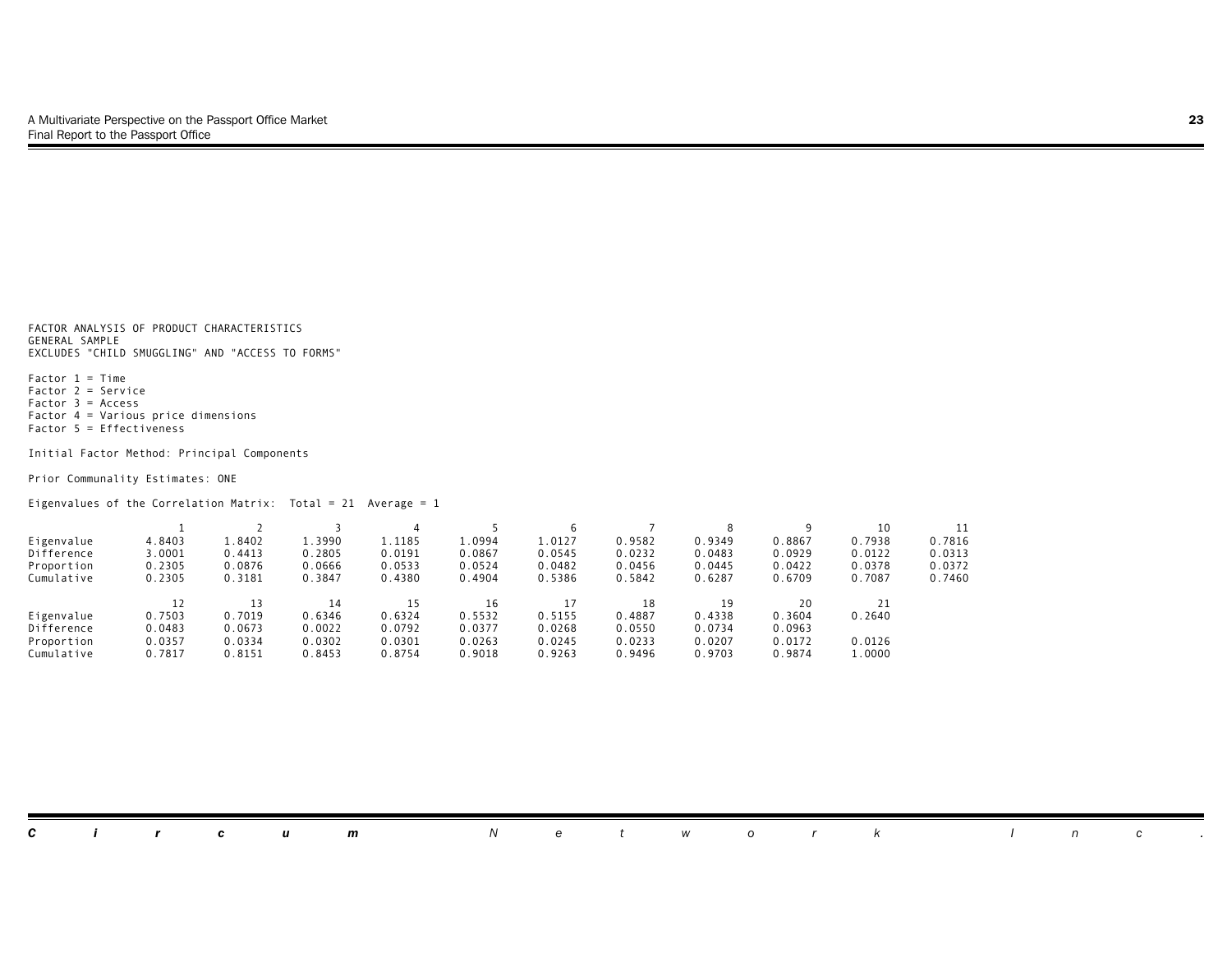ACTOR ANALYSIS OF PRODUCT CHARACTERISTICS GENERAL SAMPLE EXCLUDES "CHILD SMUGGLING" AND "ACCESS TO FORMS"

Factor  $1 =$  Time Factor 2 = Service Factor 3 = Access Factor 4 = Various price dimensions Factor 5 = Effectiveness

Rotation Method: Varimax

Orthogonal Transformation Matrix

#### Rotated Factor Pattern

|      | FACTOR1    | FACTOR2    | FACTOR3    | FACTOR4    | FACTOR5    |                                         |
|------|------------|------------|------------|------------|------------|-----------------------------------------|
| Q3P  | 0.76055    | $-0.00560$ | 0.32043    | 0.03441    | $-0.04749$ | obtaining your passport within two work |
| Q30  | 0.73543    | 0.06994    | 0.32488    | 0.05298    | $-0.03239$ | obtaining your passport within one work |
| Q3M  | 0.66390    | 0.11610    | 0.07622    | 0.20482    | $-0.00802$ | the time it takes the Passport Office t |
| Q3L  | 0.51858    | 0.17374    | $-0.18170$ | 0.40210    | 0.24572    | the time it takes to complete a visit a |
| Q3N  | 0.51360    | 0.12660    | 0.18587    | 0.17526    | 0.42929    | the time it takes you to obtain your pa |
| Q3D  | 0.45940    | 0.10608    | $-0.02868$ | 0.18247    | 0.45260    | the location of the passport office in  |
| Q3T  | 0.41465    | 0.24935    | 0.00184    | $-0.13894$ | $-0.00044$ | picking up your passport at the office  |
| Q3J  | 0.11061    | 0.75640    | $-0.00350$ | 0.04080    | 0.14493    | the knowledge of the Passport Office pe |
| Q3K  | 0.19406    | 0.69653    | $-0.12745$ | 0.09228    | 0.29271    | the ability of the Passport Office pers |
| Q3U  | 0.14249    | 0.57253    | 0.20273    | 0.24072    | $-0.20363$ | the number of years the passport is val |
| Q3E  | 0.01291    | 0.45019    | 0.39529    | 0.11130    | 0.29763    | the signs inside the passport office    |
| Q3 I | 0.16450    | 0.43402    | 0.04975    | 0.25559    | 0.36090    | the friendliness of the Passport Office |
| Q3B  | 0.18758    | 0.09715    | 0.68073    | 0.08713    | 0.11053    | access to the Passport Office by teleph |
| Q3H  | 0.02654    | $-0.17207$ | 0.63158    | 0.28430    | 0.04351    | sending the passport form and supportin |
| Q3G  | 0.34490    | 0.09854    | 0.59243    | $-0.07319$ | 0.07467    | service outside normal working hours    |
| Q3Q  | 0.07454    | 0.02533    | $-0.02159$ | 0.64527    | 0.37018    | the simplicity of the requirements to o |
| Q3V  | 0.04822    | 0.02375    | 0.25449    | 0.63709    | $-0.05836$ | a renewal process that is simpler than  |
| Q3C  | 0.08383    | 0.26811    | 0.07543    | 0.54220    | $-0.08558$ | parking close to the Passport Office bu |
| Q3W  | 0.09420    | 0.24701    | 0.34670    | 0.34838    | 0.08291    | the price of the passport               |
| Q35  | 0.05416    | 0.05200    | 0.09752    | $-0.01674$ | 0.71680    | making the passport difficult to use by |
| Q3R  | $-0.18351$ | 0.20914    | 0.14345    | $-0.02941$ | 0.39402    | the acceptance of your passport by the  |

|  |  | <b>Circum</b> Network Inc. |  |  |  |  |  |  |
|--|--|----------------------------|--|--|--|--|--|--|
|  |  |                            |  |  |  |  |  |  |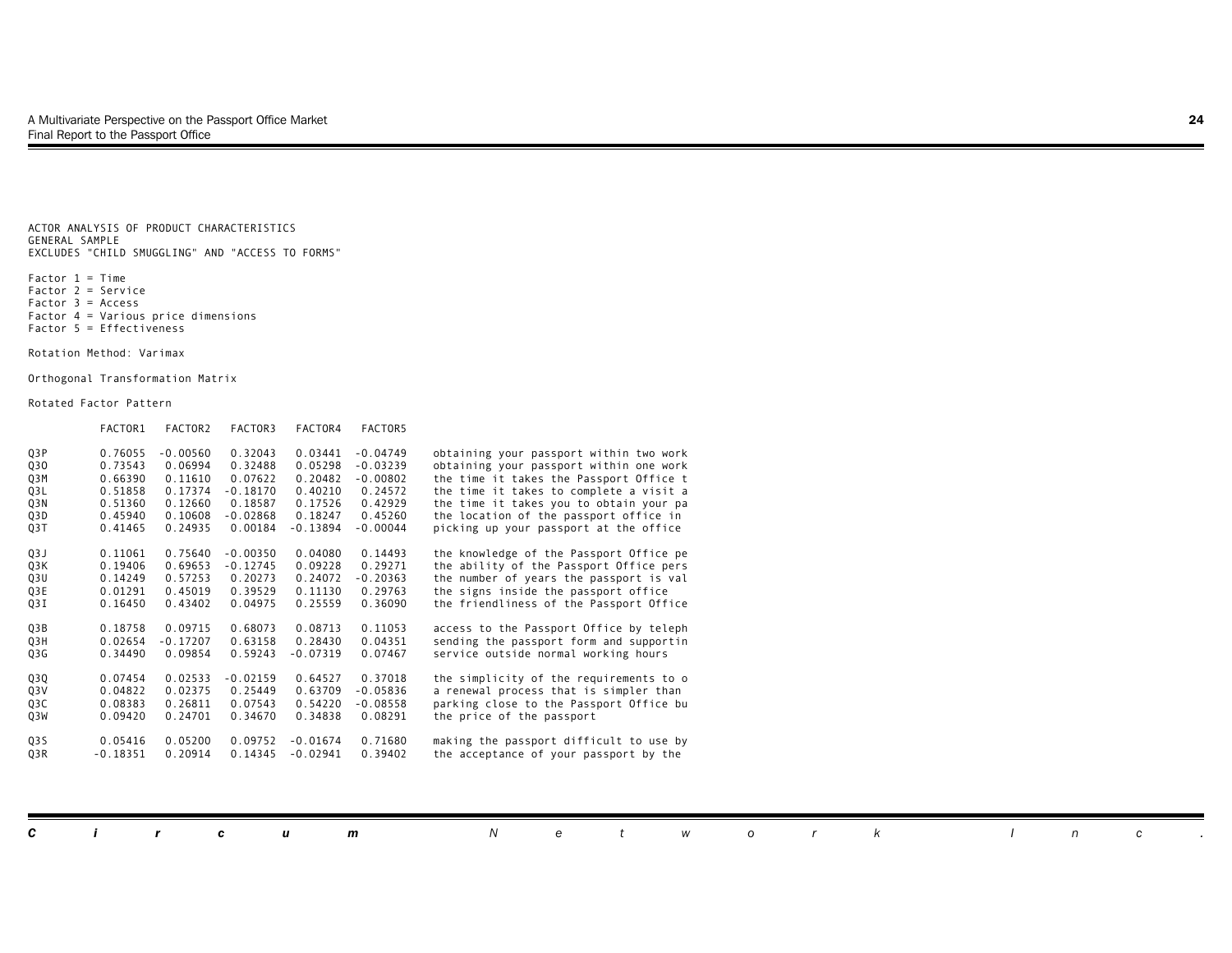| Preference factor                                            |                     |                   |            |                                                                                                                                                                                |     |                                            |           |              |                        |                 |                   |          |                      |                |                |          |                                                                                           |               |        |     |                         |                     |                 |
|--------------------------------------------------------------|---------------------|-------------------|------------|--------------------------------------------------------------------------------------------------------------------------------------------------------------------------------|-----|--------------------------------------------|-----------|--------------|------------------------|-----------------|-------------------|----------|----------------------|----------------|----------------|----------|-------------------------------------------------------------------------------------------|---------------|--------|-----|-------------------------|---------------------|-----------------|
|                                                              |                     |                   | SAMPLE     |                                                                                                                                                                                |     |                                            |           |              |                        |                 |                   |          |                      | GENERAL SAMPLE |                |          |                                                                                           |               |        |     |                         |                     |                 |
|                                                              |                     |                   |            |                                                                                                                                                                                |     | *# OF PASS- *TRAVEL FREOUENCY * LANGUAGE * |           |              |                        |                 |                   |          | AGE                  |                |                |          | *HOUSEHOLD INCOME *                                                                       |               | GENDER |     |                         | REGION              |                 |
|                                                              | *Gene- Mail- Ex-    |                   |            | $\ast$                                                                                                                                                                         |     | PORTS                                      | $*$<br>lv | *Year- Year- | Not*<br>ly every* Eng- |                 | $\ast$            |          |                      |                | $\ast$         | $$50k -$ |                                                                                           | *Fema-        |        |     |                         | Onta- Oue-          | $At -$<br>lan-* |
|                                                              |                     |                   |            | * ral back press 1P1P*<br>/a)))) b)))) c)))) c))))3e))))3e)))) f)))3g)))) h)))) i))))3j)))) k)))3l)))) m)))) m)))30))) p))) q))))3r))) q)))3r))) s)))3t)))) v)))) v)))) w)))]1 | 1   |                                            |           |              |                        |                 |                   |          |                      |                |                |          | 2+* USA else. year* lish Frnch*18-35 36-55 56+*-\$50k \$75k \$75k+* le Male* West rio bec |               |        |     |                         |                     | tic*            |
| FVALU Value                                                  |                     |                   |            |                                                                                                                                                                                |     |                                            |           |              |                        |                 |                   |          |                      |                |                |          |                                                                                           |               |        |     |                         |                     |                 |
| mean for these data:<br>sig. test for means:                 | 9.6                 |                   | 9.6        | 9.6                                                                                                                                                                            |     | $\epsilon$                                 |           |              |                        |                 | 9.6               |          |                      | 9.7            |                | 9.7      | 9.7                                                                                       | 9.7           |        |     |                         |                     | 9.7             |
| FSERV Direct service                                         |                     |                   |            |                                                                                                                                                                                |     |                                            |           |              |                        |                 |                   |          |                      |                |                |          |                                                                                           |               |        |     |                         |                     |                 |
| mean for these data:<br>sig. test for means:                 | 8.7<br>d            | 8.5               | 8.6        | 8.5                                                                                                                                                                            | 8.7 | 8.7                                        | 8.6       | 8.6          | 8.9                    | 8.6             | 8.9               | 8.5<br>N | 8.7<br>N             | L M            | 9.0            | 8.7      | 8.4<br>$\Omega$                                                                           | 8.7           | 8.7    | 8.5 | 8.6                     | 8.9                 | 9.1             |
| FPRIC Price                                                  |                     |                   |            |                                                                                                                                                                                |     |                                            |           |              |                        |                 |                   |          |                      |                |                |          |                                                                                           |               |        |     |                         |                     |                 |
| mean for these data:<br>sig. test for means:                 | 8.1                 | 8.0               | 7.9        | 8.0                                                                                                                                                                            | 8.2 | 8.1                                        | 8.1       | 8.0          | 8.3                    | 8.0             | 8.4               |          | 8.1 8.1              | 8.2            | 8.1            | 7.9      | 7.9                                                                                       | 8.2           | 8.0    | 8.0 | 7.9                     | 8.4                 | 8.3             |
| FTIME Time                                                   |                     |                   |            |                                                                                                                                                                                |     |                                            |           |              |                        |                 |                   |          |                      |                |                |          |                                                                                           |               |        |     |                         |                     |                 |
| mean for these data:<br>sig. test for means:                 | 7.9<br><b>BCD</b>   | 7.4<br>AC         | 8.3<br>ABD | 7.6<br>AC                                                                                                                                                                      | 8.0 | 7.9                                        |           | 7.8 7.9      | 8.1                    | 7.8             | 8.2               | 7.9      | 7.8                  |                | $8.0\quad 8.3$ |          | 7.9 7.7<br>∩                                                                              | 8.0           | 7.8    | 7.6 | 7.8                     | 8.3<br>Tu           | 8.1             |
| <b>FACCE Access</b>                                          |                     |                   |            |                                                                                                                                                                                |     |                                            |           |              |                        |                 |                   |          |                      |                |                |          |                                                                                           |               |        |     |                         |                     |                 |
| mean for these data:<br>sig. test for means:                 | 6.9<br>$\mathsf{C}$ | 7.2               | 7.3<br>a   | 7.2 7.1                                                                                                                                                                        |     | 6.8                                        |           | $6.9$ $6.8$  | 7.4                    |                 | 6.9 7.2 7.4       | mn       |                      | $6.8$ $6.4$    |                | 7.2 7.2  | 6.9                                                                                       | 7.2<br>$\leq$ | 6.6    | 6.7 |                         |                     | 8.5<br>TUv      |
| Preference factor (deviation from the mean)<br>ZVALU Value   |                     |                   |            |                                                                                                                                                                                |     |                                            |           |              |                        |                 |                   |          |                      |                |                |          |                                                                                           |               |        |     |                         |                     |                 |
| mean for these data:<br>sig. test for means:                 |                     | $0.0 - 0.1$       |            | $0.0 - 0.0 - 0.2$                                                                                                                                                              |     | 0.1                                        | 0.1       | 0.0          | 0.0                    |                 | $0.1 - 0.0 - 0.0$ |          | 0.1                  | 0.1            | 0.1            | 0.1      | 0.1                                                                                       | 0.1           | $-0.1$ | 0.0 |                         |                     | 0.1             |
| ZSERV Direct service                                         |                     |                   |            |                                                                                                                                                                                |     |                                            |           |              |                        |                 |                   |          |                      |                |                |          |                                                                                           |               |        |     |                         |                     |                 |
| mean for these data:<br>sig. test for means:                 | <sub>d</sub>        |                   |            | $0.0 - 0.2 - 0.1 - 0.2$                                                                                                                                                        | 0.0 | 0.0                                        |           | $-0.1 - 0.1$ |                        | $0.2 - 0.1$     |                   | N.       | $0.2 -0.2 -0.0$<br>N | 0.5<br>LM.     |                |          | $0.3 - 0.0 - 0.3$                                                                         |               |        |     | $0.0 - 0.0 - 0.2 - 0.1$ | 0.2                 | 0.4             |
| ZPRIC Price                                                  |                     |                   |            |                                                                                                                                                                                |     |                                            |           |              |                        |                 |                   |          |                      |                |                |          |                                                                                           |               |        |     |                         |                     |                 |
| mean for these data:<br>sig. test for means:                 |                     |                   |            | $0.0 -0.1 -0.2 -0.1$                                                                                                                                                           |     | $0.1 - 0.0$                                |           | $0.0 - 0.1$  |                        | $0.1 - 0.1 0.3$ |                   |          | $0.0 - 0.0$          | 0.1            |                |          | $0.0 - 0.2 - 0.2$                                                                         |               |        |     | $0.1 - 0.1 - 0.1 - 0.2$ | 0.3<br>$\mathbf{u}$ | 0.2             |
| ZTIME Time                                                   |                     |                   |            |                                                                                                                                                                                |     |                                            |           |              |                        |                 |                   |          |                      |                |                |          |                                                                                           |               |        |     |                         |                     |                 |
| mean for these data:<br>sig. test for means:<br>ZACCE Access | <b>BCD</b>          | $0.0 - 0.5$<br>AC | 0.4<br>ABD | $-0.3$<br><b>AC</b>                                                                                                                                                            |     | $0.1 - 0.0 - 0.1 - 0.0$ 0.2 $-0.1$ 0.3     |           |              |                        |                 |                   |          |                      |                |                |          | $0.0 -0.1$ $0.1$ $0.4$ $0.0 -0.2$                                                         |               |        |     | $0.1 - 0.1 - 0.3 - 0.1$ | 0.4<br>Tu           | 0.2             |
| mean for these data:                                         | 0.0                 | 0.3               | 0.4        | 0.3                                                                                                                                                                            | 0.2 | $-0.1$                                     |           | $0.0 - 0.1$  | 0.5                    | $-0.0$          | 0.3               | 0.5      |                      | $-0.5$         | 0.3            | 0.3      | $-0.0$                                                                                    | 0.3           | $-0.3$ |     |                         |                     | 1.6             |
| sig. test for means:                                         | $\mathsf{C}$        |                   | a          |                                                                                                                                                                                |     |                                            |           |              |                        |                 |                   | mn       |                      |                |                |          |                                                                                           | $\mathsf{S}$  |        |     |                         | W                   | TUv             |

|  |  | <b>Circum</b> Nettwork Inc. |  |  |  |  |  |  |
|--|--|-----------------------------|--|--|--|--|--|--|
|  |  |                             |  |  |  |  |  |  |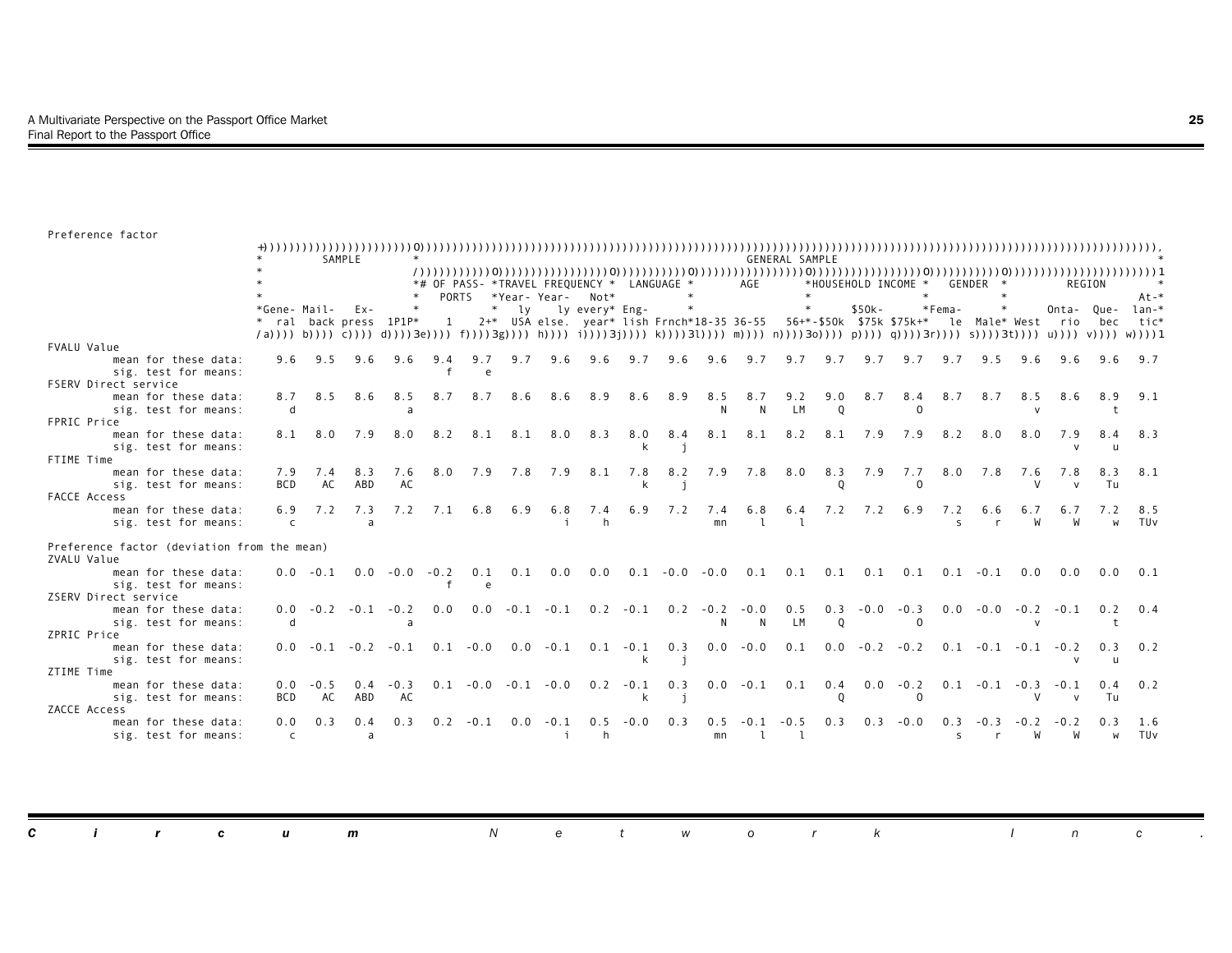|                                                            | $\star$              |             |                                                                                                                                           |              |                |     |        |                                 |              |              | EXPRESS SAMPLE |     |                     |                |          |                                                      |                 |     |             |                                               |              |                             |
|------------------------------------------------------------|----------------------|-------------|-------------------------------------------------------------------------------------------------------------------------------------------|--------------|----------------|-----|--------|---------------------------------|--------------|--------------|----------------|-----|---------------------|----------------|----------|------------------------------------------------------|-----------------|-----|-------------|-----------------------------------------------|--------------|-----------------------------|
|                                                            | $*$<br>$\ast$<br>$*$ | $*$         | *# OF PASS- *TRAVEL FREOUENCY * LANGUAGE *<br>PORTS *Year-Year- Not*                                                                      |              |                |     |        | $\ast$                          |              | AGE          | $*$            |     | *HOUSEHOLD INCOME * |                | $*$      | GENDER *<br>$*$                                      |                 |     | REGION      |                                               |              | EXPRESS *<br>At-* SERVICE * |
|                                                            | $* EX - *$           |             |                                                                                                                                           | $*$ ly       | ly every* Eng- |     |        | $\ast$                          |              |              | $\ast$         |     | $$50k -$            |                | *Fema-   |                                                      |                 |     |             | Onta- Oue- $1an-* 24-$                        |              | - 48 - *                    |
|                                                            | *press*              |             | 1 2+* USA else. year* lish Frnch*18-35 36-55 56+*-\$50k \$75k \$75k+* le Male* West rio bec                                               |              |                |     |        |                                 |              |              |                |     |                     |                |          |                                                      |                 |     |             | tic* hour hour*                               |              |                             |
|                                                            |                      |             | /a))))3b)))) c)))3d)))) e))) f))))3g))) h)))33i)))) i))) k)))31))) m)))31))) m)))30))) p)))330))) p)))3q)))) r)))) s)))) t)))3u)))) v)))1 |              |                |     |        |                                 |              |              |                |     |                     |                |          |                                                      |                 |     |             |                                               |              |                             |
| FVALU Value                                                |                      |             |                                                                                                                                           |              |                |     |        |                                 |              |              |                |     |                     |                |          |                                                      |                 |     |             |                                               |              |                             |
| mean for these data:                                       | 9.6                  | 9.4         | 9.7                                                                                                                                       | 9.6          | 9.6            | 9.7 | 9.7    | 9.6                             | 9.6          | 9.6          | 9.8            |     | 9.6 9.7             | 9.7            | 9.7      | 9.6                                                  | 9.6             | 9.6 | 9.6         | 9.8                                           | 9.7          | 9.5                         |
| sig. test for means:                                       |                      |             |                                                                                                                                           |              |                |     |        |                                 |              |              |                |     |                     |                |          |                                                      |                 |     |             |                                               |              |                             |
| FSERV Direct service                                       | 8.6                  | 8.3         | 8.7                                                                                                                                       | 8.4          | 8.7            | 8.8 | 8.5    | 8.9                             | 8.4          |              |                | 8.9 | 8.7                 | 8.2            | 9.0      | 8.3                                                  | 8.4             | 8.4 | 8.8         |                                               | 8.8 8.6      | 8.5                         |
| mean for these data:<br>sig. test for means:               |                      |             |                                                                                                                                           | e f          | d              | d   | h      | g                               | К            | 8.6<br>K     | 9.2<br>IJ      |     | n                   | Lm             |          | $\Omega$                                             |                 |     | 0           |                                               |              |                             |
| FPRIC Price                                                |                      |             |                                                                                                                                           |              |                |     |        |                                 |              |              |                |     |                     |                |          |                                                      |                 |     |             |                                               |              |                             |
| mean for these data:                                       |                      |             | 7.9 7.8 8.0                                                                                                                               | 7.8          | 7.7            | 8.4 | 7.7    | 8.5                             | 7.6          | 8.2          | 8.1            | 8.1 | 8.2                 | 7.7            | 8.3      | 7.7                                                  | 7.7             | 7.8 |             | 8.2 7.6 8.0 7.9                               |              |                             |
| sig. test for means:                                       |                      |             |                                                                                                                                           |              |                | DE  |        | G                               |              | $\mathsf{T}$ |                | n   | n                   | lm             | P        | $\Omega$                                             |                 |     |             |                                               |              |                             |
| FTIME Time                                                 |                      |             |                                                                                                                                           |              |                |     |        |                                 |              |              |                |     |                     |                |          |                                                      |                 |     |             |                                               |              |                             |
| mean for these data:                                       | 8.3                  | 8.2         | 8.3                                                                                                                                       | 8.3          | 8.4            | 8.4 | 8.4    | 8.3                             | 8.2          | 8.4          | 8.4            | 8.5 | 8.6                 | 8.2            | 8.6      | 8.1                                                  | 8.4             |     | 8.1 8.4     |                                               | 8.9 8.7      | 8.0                         |
| sig. test for means:                                       |                      |             |                                                                                                                                           |              |                |     |        |                                 |              |              |                |     | n.                  | m              |          | $\Omega$                                             |                 |     |             |                                               | $\vee$       | $\mathbf{U}$                |
| <b>FACCE Access</b>                                        |                      |             |                                                                                                                                           |              |                |     |        |                                 |              |              |                |     |                     |                |          |                                                      |                 |     |             |                                               |              |                             |
| mean for these data:<br>sig. test for means:               |                      |             | 7.3 7.4 7.3 7.2 7.1 7.8 7.3 7.2 7.4 7.3 7.3 7.5 7.5 7.4 7.8 7.0 7.3 7.5 7.2 6.7 7.3 7.3                                                   |              |                | dE  |        |                                 |              |              |                |     |                     |                |          |                                                      |                 |     |             |                                               |              |                             |
|                                                            |                      |             |                                                                                                                                           |              |                |     |        |                                 |              |              |                |     |                     |                |          |                                                      |                 |     |             |                                               |              |                             |
| Preference factor (deviation from the mean)<br>ZVALU Value |                      |             |                                                                                                                                           |              |                |     |        |                                 |              |              |                |     |                     |                |          |                                                      |                 |     |             |                                               |              |                             |
| mean for these data:<br>sig. test for means:               |                      | $0.0 - 0.2$ | 0.1                                                                                                                                       | 0.0          | 0.0            |     |        | $0.1$ $0.1$ $-0.0$ $-0.0$ $0.0$ |              |              |                |     |                     |                |          | $0.2$ 0.0 0.1 0.1 0.1 -0.0 0.0 -0.0 0.0 0.2 0.1 -0.1 |                 |     |             |                                               |              |                             |
| ZSERV Direct service                                       |                      |             |                                                                                                                                           |              |                |     |        |                                 |              |              |                |     |                     |                |          |                                                      |                 |     |             |                                               |              |                             |
| mean for these data:                                       |                      |             | $-0.1$ $-0.4$ $-0.0$ $-0.3$ $-0.0$                                                                                                        |              |                | 0.1 | $-0.2$ | 0.2                             | $-0.3$       | $-0.1$       | 0.5            | 0.2 | $-0.0$              | $-0.5$         | 0.3      | $-0.4$ $-0.3$ $-0.3$                                 |                 |     |             | $0.1$ $0.1$ $-0.1$ $-0.2$                     |              |                             |
| sig. test for means:                                       |                      |             |                                                                                                                                           | e f          | d              | d   | h      | g                               | К            | K            | IJ             | N   | n                   | L <sub>m</sub> | P        | $\Omega$                                             | <sub>S</sub>    |     | $\mathbf 0$ |                                               |              |                             |
| ZPRIC Price                                                |                      |             |                                                                                                                                           |              |                |     |        |                                 |              |              |                |     |                     |                |          |                                                      |                 |     |             |                                               |              |                             |
| mean for these data:                                       |                      |             | $-0.2$ $-0.3$ $-0.1$ $-0.3$                                                                                                               |              | -0.4           | 0.3 | $-0.4$ | 0.4                             | $-0.5$       |              | $0.1 - 0.0$    | 0.0 |                     | $0.1 - 0.4$    | 0.2<br>P |                                                      |                 |     |             | $-0.4$ $-0.4$ $-0.3$ 0.1 $-0.5$ $-0.1$ $-0.2$ |              |                             |
| sig. test for means:<br>ZTIME Time                         |                      |             |                                                                                                                                           |              |                | DE  | H      | G                               | $\mathbf{I}$ | I            |                | n   | n                   | 1 m            |          | $\Omega$                                             |                 |     |             |                                               |              |                             |
| mean for these data:                                       | 0.4                  | 0.3         | 0.4                                                                                                                                       | 0.4          | 0.5            | 0.5 | 0.5    | 0.4                             | 0.3          | 0.5          | 0.5            | 0.6 | 0.7                 | 0.3            | 0.7      |                                                      | $0.2 \t 0.5$    |     |             | $0.2$ 0.5 1.0 0.8                             |              | 0.1                         |
| sig. test for means:                                       |                      |             |                                                                                                                                           |              |                |     |        |                                 |              |              |                |     | n                   | m              | P        | $\Omega$                                             |                 |     |             |                                               | $\mathsf{V}$ | U                           |
| ZACCE Access                                               |                      |             |                                                                                                                                           |              |                |     |        |                                 |              |              |                |     |                     |                |          |                                                      |                 |     |             |                                               |              |                             |
| mean for these data:                                       | 0.4                  | 0.5         | 0.4                                                                                                                                       | 0.3          | 0.2            | 0.9 | 0.4    |                                 | $0.3$ 0.5    | 0.4          | 0.4            | 0.6 | 0.6                 | 0.5            | 0.9      |                                                      | $0.1 \quad 0.4$ |     |             | $0.6$ $0.3$ $-0.2$                            | 0.4          | 0.4                         |
| sig. test for means:                                       |                      |             |                                                                                                                                           | $\mathsf{f}$ | F.             | dE  |        |                                 |              |              |                |     |                     |                |          | $\Omega$                                             |                 |     |             |                                               |              |                             |

|  |  | <b>Circum</b> Nettwork Inc. |  |  |  |  |  |  |
|--|--|-----------------------------|--|--|--|--|--|--|
|  |  |                             |  |  |  |  |  |  |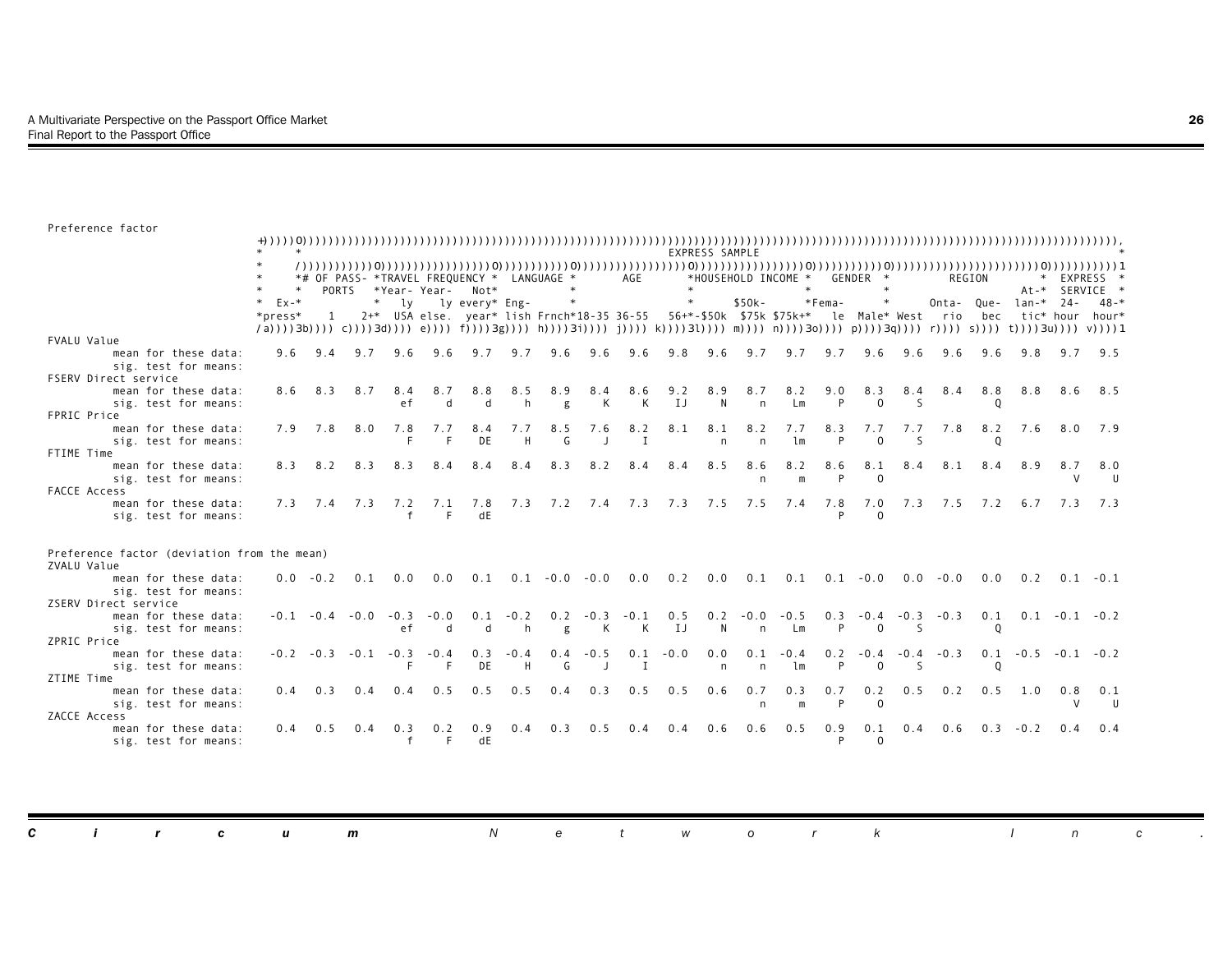| Preference factor                                                    |         |                        |          |              |                                                     |                   |          |            |             |     |                                                                       |             |          |                                                                                                                                            |          |                    |                       |             |          |                    |              |                                         |
|----------------------------------------------------------------------|---------|------------------------|----------|--------------|-----------------------------------------------------|-------------------|----------|------------|-------------|-----|-----------------------------------------------------------------------|-------------|----------|--------------------------------------------------------------------------------------------------------------------------------------------|----------|--------------------|-----------------------|-------------|----------|--------------------|--------------|-----------------------------------------|
|                                                                      |         |                        |          |              |                                                     |                   |          |            |             |     |                                                                       | 1P1P SAMPLE |          |                                                                                                                                            |          |                    |                       |             |          |                    |              |                                         |
|                                                                      | $\ast$  |                        | PORTS    |              | *# OF PASS- *TRAVEL FREOUENCY *<br>*Year-Year- Not* |                   |          | LANGUAGE * |             | AGE | $\star$                                                               |             |          | *HOUSEHOLD INCOME *                                                                                                                        |          | GENDER             |                       |             | REGION   |                    |              | $*$ # OF DEPEN- $*$<br>At-*DENTS IN PP* |
|                                                                      |         |                        |          | $\ast$<br>lv |                                                     | ly every* Eng-    |          | $\ast$     |             |     |                                                                       |             | $$50k -$ |                                                                                                                                            | *Fema-   |                    |                       | Onta- Oue-  |          | $1an-*$            |              |                                         |
|                                                                      | * 1P1P* | 1                      |          |              |                                                     |                   |          |            |             |     |                                                                       |             |          | 2+* USA else. year* lish Frnch*18-35 36-55 56+*-\$50k \$75k \$75k+*                                                                        |          | le Male*West rio   |                       |             | bec      | tic*               |              | $7+$                                    |
| FVALU Value                                                          |         |                        |          |              |                                                     |                   |          |            |             |     |                                                                       |             |          | /a))))35)))) c)))3d)))) e))))3g)))) f))))3g)))) h)))3i)))) j))) k))))3l)))) m)))) m)))30))) p)))3q))) r)))]3q))) r))))3u)))) v)))3u)))) r) |          |                    |                       |             |          |                    |              |                                         |
| mean for these data:<br>sig. test for means:                         | 9.6     | 9.5                    | 9.6      | 9.6          | 9.7                                                 | 9.4               | 9.5<br>H | 9.8<br>G   | 9.5         | 9.6 | 8.5                                                                   | 9.2<br>mN   | 9.6      | 9.8                                                                                                                                        | 9.6      | 9.4                | 9.6                   | 9.6         | 9.6      | 9.7                | 9.5          | 9.6                                     |
| FSERV Direct service                                                 |         |                        |          |              |                                                     |                   |          |            |             |     |                                                                       |             |          |                                                                                                                                            |          |                    |                       |             |          |                    |              |                                         |
| mean for these data:<br>sig. test for means:                         | 8.5     | 8.5                    | 8.5      | 8.4          | 8.5                                                 | 8.5               | 8.4      | 8.9        | 8.5         | 8.5 | 8.6                                                                   | 8.7         | 8.6      | 8.4                                                                                                                                        | 8.6      | 8.2<br>$\Omega$    | 8.5                   | 8.4         | 8.7      | 8.0                |              | 8.3<br>u                                |
| FPRIC Price<br>mean for these data:<br>sig. test for means:          |         | 7.9                    | 8.0      | 8.0          | 8.3                                                 | 7.9               | 7.9<br>h |            |             |     | 8.2 7.8 8.1 7.8                                                       |             | 8.2 8.0  | 7.8                                                                                                                                        | 8.1<br>D | 7.5                | 7.9                   | 8.0         | 8.2      | 7.1<br>r s         | 8.2          | 7.8                                     |
| FTIME Time                                                           |         |                        |          |              |                                                     |                   |          |            |             |     |                                                                       |             |          |                                                                                                                                            |          |                    |                       |             |          |                    |              |                                         |
| mean for these data:<br>sig. test for means:                         |         | 7.6 7.5                | 7.6      | 7.5          |                                                     | 7.7 7.7 7.4       |          | 7.8 7.5    |             | 7.6 | 6.0                                                                   | 7.8<br>n    | 7.6      | 7.2                                                                                                                                        | 7.8<br>P | 6.9<br>$\Omega$    | 7.3                   | 7.6         | 7.9<br>a | 6.6                | 7.8          | 7.4<br>$\mathbf{u}$                     |
| <b>FACCE Access</b>                                                  |         |                        |          |              |                                                     |                   |          |            |             |     |                                                                       |             |          |                                                                                                                                            |          |                    |                       |             |          |                    |              |                                         |
| mean for these data:<br>sig. test for means:                         | 7.2     | 6.8<br>$\mathsf{C}$    | 7.3<br>h |              | 7.1 7.3                                             | 7.2 7.0           | H        | 7.7<br>G   |             |     |                                                                       |             |          | 6.9 7.4 5.7 7.1 7.3 7.3 7.3                                                                                                                |          | 6.9                | 7.0                   | 7.0         | 7.5      | 7.4                |              | 7.4 7.0                                 |
| Preference factor (deviation from the mean)                          |         |                        |          |              |                                                     |                   |          |            |             |     |                                                                       |             |          |                                                                                                                                            |          |                    |                       |             |          |                    |              |                                         |
| ZVALU Value                                                          |         |                        |          |              |                                                     |                   |          |            |             |     |                                                                       |             |          |                                                                                                                                            |          |                    |                       |             |          |                    |              |                                         |
| mean for these data:<br>sig. test for means:                         |         | -0.0 -0.1              | $-0.0$   | 0.0          |                                                     | $0.1 - 0.2 - 0.1$ |          |            | $0.2 - 0.1$ |     | $0.0 - 1.1 - 0.4$                                                     | mN          | 0.0      | 0.2                                                                                                                                        | 0.0      | $-0.2$             | 0.0                   | 0.0         | $-0.0$   | 0.1                |              | $-0.1 - 0.0$                            |
| ZSERV Direct service<br>mean for these data:<br>sig. test for means: |         |                        |          |              |                                                     |                   |          |            |             |     |                                                                       |             |          | $-0.2$ $-0.2$ $-0.2$ $-0.3$ $-0.2$ $-0.2$ $-0.3$ $0.2$ $-0.2$ $-0.2$ $-0.1$ $-0.0$ $-0.1$ $-0.3$ $-0.1$ $-0.5$ $-0.2$ $-0.3$               | n        | $\Omega$           |                       | $\varsigma$ |          | $0.0 - 0.7$        |              | $0.0 - 0.4$<br>$\mathbf{u}$             |
| ZPRIC Price                                                          |         |                        |          |              |                                                     |                   |          |            |             |     |                                                                       |             |          |                                                                                                                                            |          |                    |                       |             |          |                    |              |                                         |
| mean for these data:<br>sig. test for means:                         | $-0.1$  | $-0.2$                 |          | $-0.1 - 0.1$ |                                                     | $0.2 -0.2 -0.2$   |          |            |             |     |                                                                       |             |          | $0.1 - 0.3 - 0.0 - 0.4$ 0.1 $-0.1 - 0.3$                                                                                                   |          | $0.0 - 0.6$        | $-0.2$                | $-0.1$      | 0.1      | $-1.0$<br>rs       |              | $-0.3$<br>U                             |
| ZTIME Time<br>mean for these data:<br>sig. test for means:           |         | $-0.3 - 0.4$           |          | $-0.3 - 0.4$ |                                                     |                   |          |            |             |     | $-0.2$ $-0.2$ $-0.5$ $-0.1$ $-0.4$ $-0.3$ $-1.9$ $-0.1$ $-0.3$ $-0.7$ |             |          |                                                                                                                                            | $-0.1$   | $-1.0$<br>$\Omega$ | $-0.6$<br>$\varsigma$ |             |          | $-0.3 - 0.0 - 1.3$ | $-0.1 - 0.5$ | u                                       |
| ZACCE Access                                                         |         |                        |          |              |                                                     |                   |          |            |             |     |                                                                       |             |          |                                                                                                                                            |          |                    |                       |             |          |                    |              |                                         |
| mean for these data:<br>sig. test for means:                         | 0.3     | $-0.1$<br>$\mathsf{C}$ | h        | 0.2          | 0.4                                                 | 0.3               | 0.1<br>н | 0.8        | 0.0         |     | $0.5 - 1.2$                                                           | 0.2         | 0.4      | 0.4                                                                                                                                        | 0.4      | $-0.0$             | 0.1                   | 0.1         | 0.6      | 0.5                | 0.5          | 0.1                                     |

|  |  | <b>Circum</b> Network Inc. |  |  |  |  |  |  |
|--|--|----------------------------|--|--|--|--|--|--|
|  |  |                            |  |  |  |  |  |  |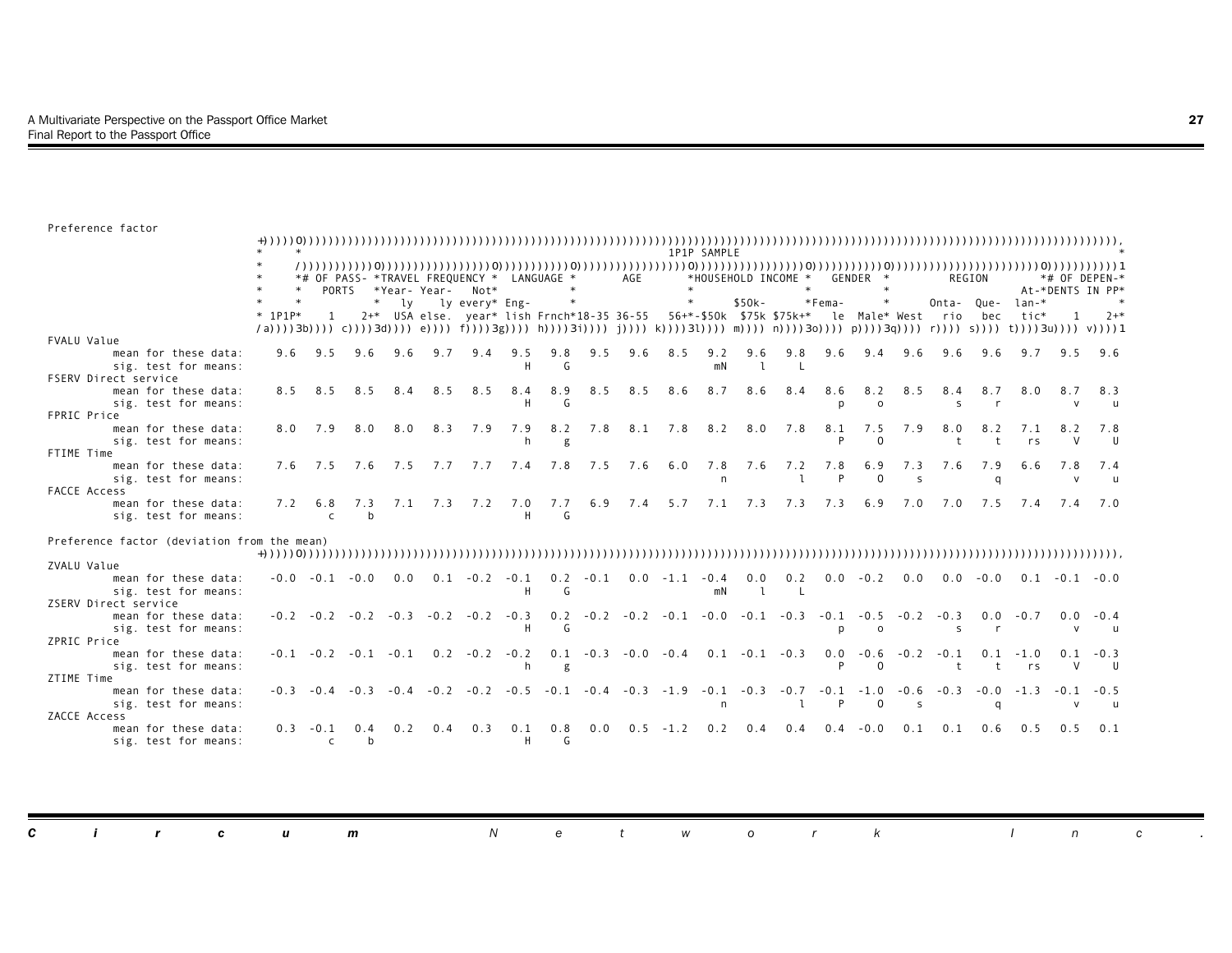Cluster Analysis According to Product Preference Factors PARTITION EN 6 DES 1398 INDIVIDUS, SELON 4 COORDONNEES EFFECTIF ATTENDU: 233.00 ITERATION EFFECTIFS 1 261 140 200 274 170 353 EFFECTIFS: 1 2 3 4 5 6 261 140 200 274 170 353 19% 10% 14% 20% 12% 25% BARYCENTRES: FVALU FSERV FPRIC FTIME 1 9.883 9.606 9.461 9.610 2 9.771 8.894 8.320 5.695 3 9.882 9.150 6.616 8.491 4 9.425 7.306 7.542 7.601 5 8.547 6.774 5.678 5.466 6 9.752 9.185 9.036 8.211 TYPE EFF TOTAL FVALU FSERV FPRIC FTIME INERTIE TOTALE: 1398 11258.29 1544.03 2596.60 3478.41 3639.26 INERTIES INTRA CLASSES: 1 A 261 255.55 47.19 77.16 97.15 34.06 2 B 140 444.77 70.19 79.54 164.16 130.88 3 C 200 498.31 34.99 106.06 196.01 161.24 4 D 274 836.76 204.72 237.77 223.26 171.01 5 E 170 2026.22 790.62 462.34 345.39 427.88 6 F 353 594.23 150.56 151.74 144.96 146.97 ETA2 (INERTIE INTER/INERTIE TOTALE): .5865 .1592 .5707 .6634 .7054

|  |  | <b>Circum</b> Nettwork Inc. |  |  |  |  |  |  |
|--|--|-----------------------------|--|--|--|--|--|--|
|  |  |                             |  |  |  |  |  |  |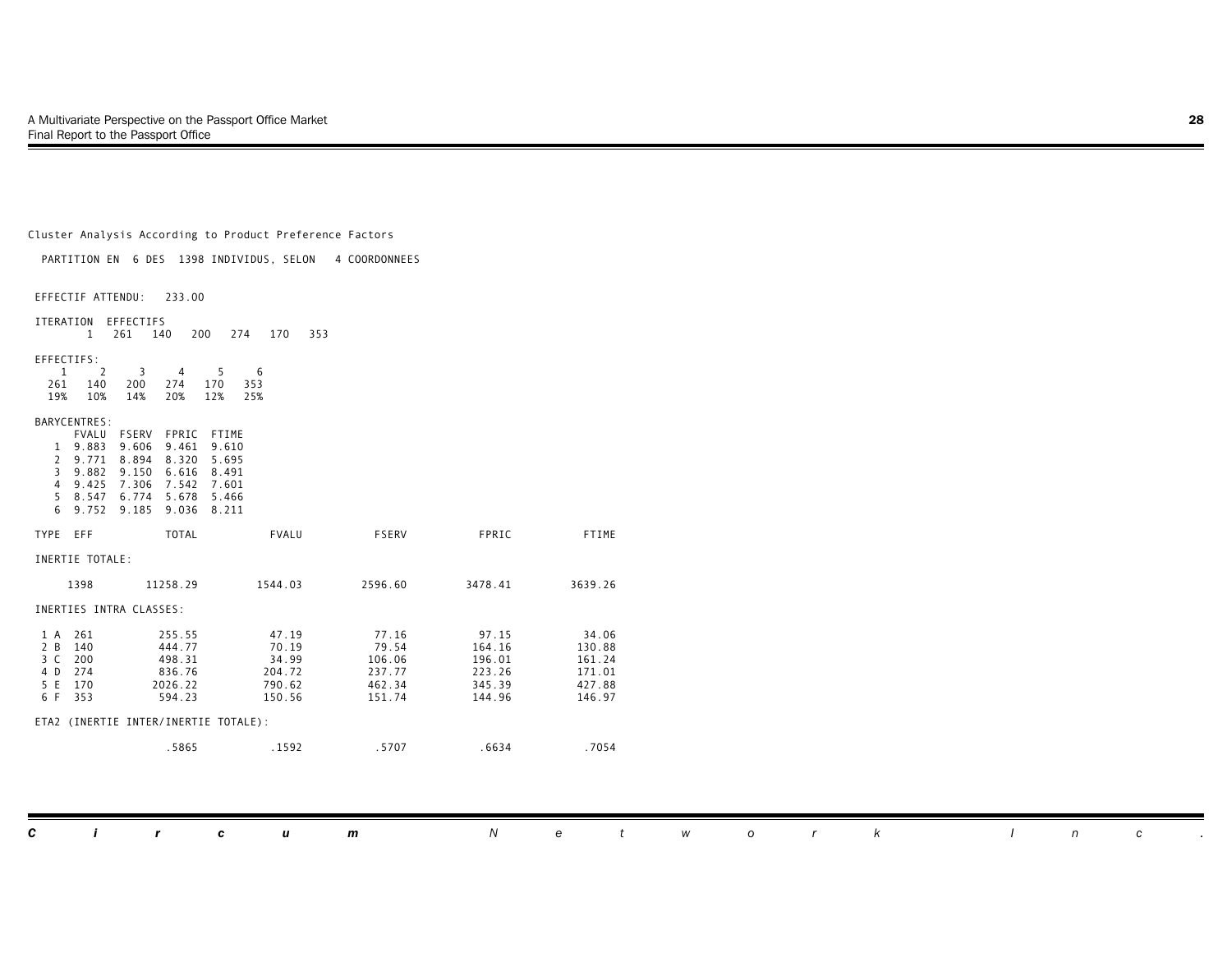### Preference factor

|                      |                                                                             |         |         |     |                           |     | ))))))PRODUCT PREFERENCE TYPOLOGY)))))))))))))))))), |
|----------------------|-----------------------------------------------------------------------------|---------|---------|-----|---------------------------|-----|------------------------------------------------------|
|                      | $\ast$<br>∗                                                                 | Least   | Most    |     |                           |     |                                                      |
|                      | GENERAL*                                                                    | mainte- | mainte- |     | Time is Price is Focus on |     | Price*                                               |
|                      | SAMPLE*<br>$\ast$                                                           | ding    |         |     |                           |     | ding no object no object value sensitive*            |
|                      | 1) במתוכנות ונותנות ותוכנות ותוכנות ותוכנות ותוכנות ותוכנות (1913) (1913) ב |         |         |     |                           |     |                                                      |
| FVALU Value          |                                                                             |         |         |     |                           |     |                                                      |
| mean for these data: | 9.6                                                                         | 8.6     | 9.9     | 9.9 | 9.9                       | 9.4 | 9.7                                                  |
| FSERV Direct service |                                                                             |         |         |     |                           |     |                                                      |
| mean for these data: | 8.7                                                                         | 7.1     | 9.7     | 8.9 | 9.3                       | 7.4 | 9.3                                                  |
| FPRIC Price          |                                                                             |         |         |     |                           |     |                                                      |
| mean for these data: | 8.1                                                                         | 5.8     | 9.5     | 8.4 | 6.5                       | 7.6 | 9.1                                                  |
| FTIME Time           |                                                                             |         |         |     |                           |     |                                                      |
| mean for these data: | 7.9                                                                         | 5.9     | 9.7     | 5.7 | 8.6                       | 7.6 | 8.2                                                  |
| <b>FACCE Access</b>  |                                                                             |         |         |     |                           |     |                                                      |
| mean for these data: | 6.9                                                                         | 4.7     | 8.1     | 5.7 | 7.2                       | 6.7 | 7.5                                                  |

| <b>Circum</b> Network Inc. |  |  |  |
|----------------------------|--|--|--|
|----------------------------|--|--|--|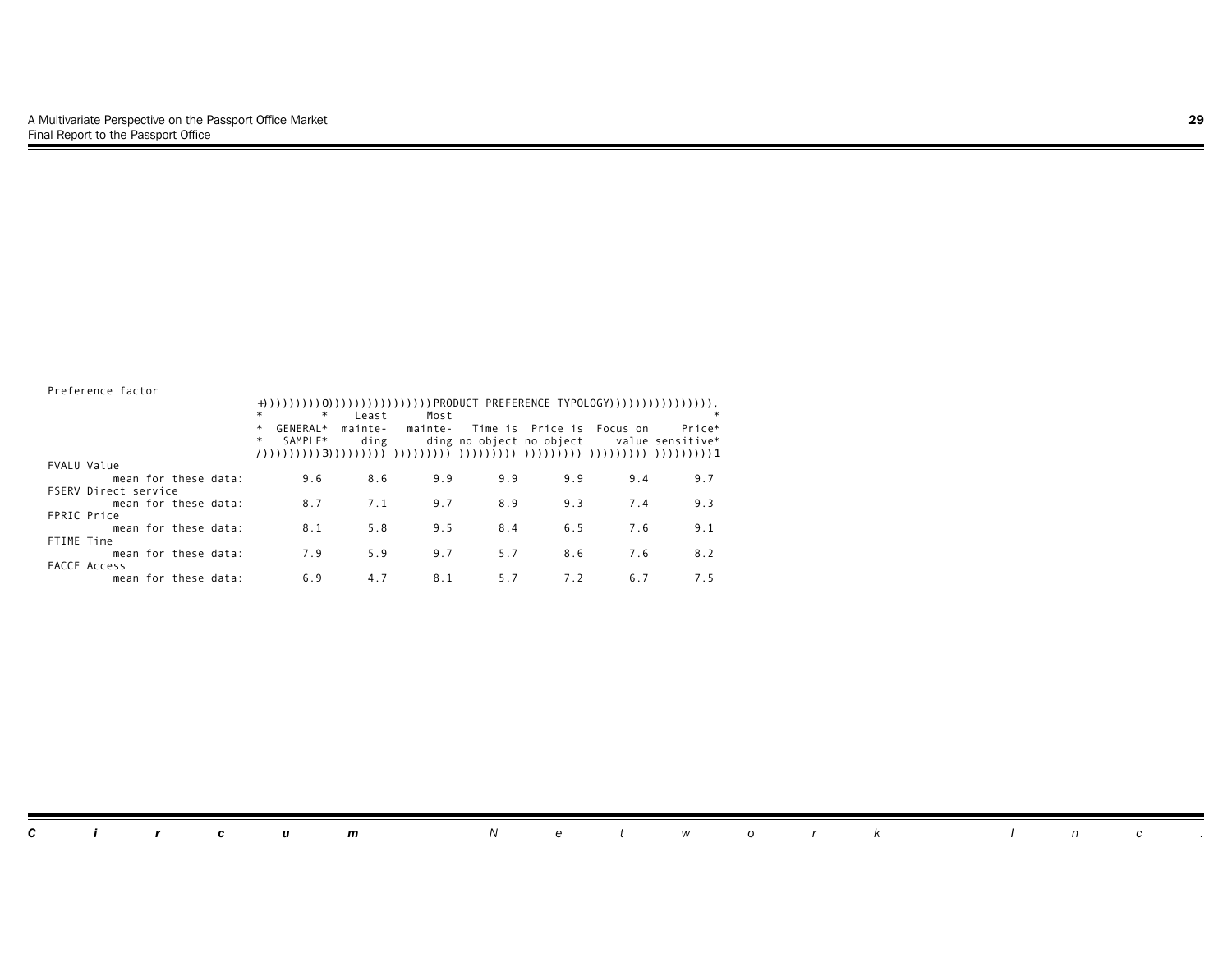|  |  | Preference factor (deviation from the mean) |  |  |  |  |
|--|--|---------------------------------------------|--|--|--|--|
|--|--|---------------------------------------------|--|--|--|--|

|                      | $+))))))))))))))))))))))))))))))))))))))))))))))))))))))0)0000U$ PREFERENCE TYPOLOGY $))1))1))1))1))1))1)$ |         |         |        |        |                           |                                           |
|----------------------|------------------------------------------------------------------------------------------------------------|---------|---------|--------|--------|---------------------------|-------------------------------------------|
|                      | ∗                                                                                                          | Least   | Most    |        |        |                           |                                           |
|                      | GENERAL*                                                                                                   | mainte- | mainte- |        |        | Time is Price is Focus on | Price*                                    |
|                      | SAMPLE*                                                                                                    | ding    |         |        |        |                           | ding no object no object yalue sensitive* |
|                      |                                                                                                            |         |         |        |        |                           |                                           |
| ZVALU Value          |                                                                                                            |         |         |        |        |                           |                                           |
| mean for these data: | 0.0                                                                                                        | $-1.0$  | 0.3     | 0.3    | 0.3    | $-0.2$                    | 0.1                                       |
| ZSERV Direct service |                                                                                                            |         |         |        |        |                           |                                           |
| mean for these data: | 0.0                                                                                                        | $-1.6$  | 1.0     | 0.2    | 0.6    | $-1.3$                    | 0.6                                       |
| ZPRIC Price          |                                                                                                            |         |         |        |        |                           |                                           |
| mean for these data: | 0.0                                                                                                        | $-2.3$  | 1.4     | 0.3    | $-1.6$ | $-0.5$                    | 1.0                                       |
| ZTIME Time           |                                                                                                            |         |         |        |        |                           |                                           |
| mean for these data: | 0.0                                                                                                        | $-2.0$  | 1.8     | $-2.2$ | 0.7    | $-0.3$                    | 0.3                                       |
| ZACCE Access         |                                                                                                            |         |         |        |        |                           |                                           |
| mean for these data: | 0.0                                                                                                        | $-2.2$  | 1.2     | $-1.2$ | 0.3    | $-0.2$                    | 0.6                                       |

| Circum Network Inc. |  |  |  |  |  |  |  |  |  |  |  |  |  |  |  |  |  |  |
|---------------------|--|--|--|--|--|--|--|--|--|--|--|--|--|--|--|--|--|--|
|---------------------|--|--|--|--|--|--|--|--|--|--|--|--|--|--|--|--|--|--|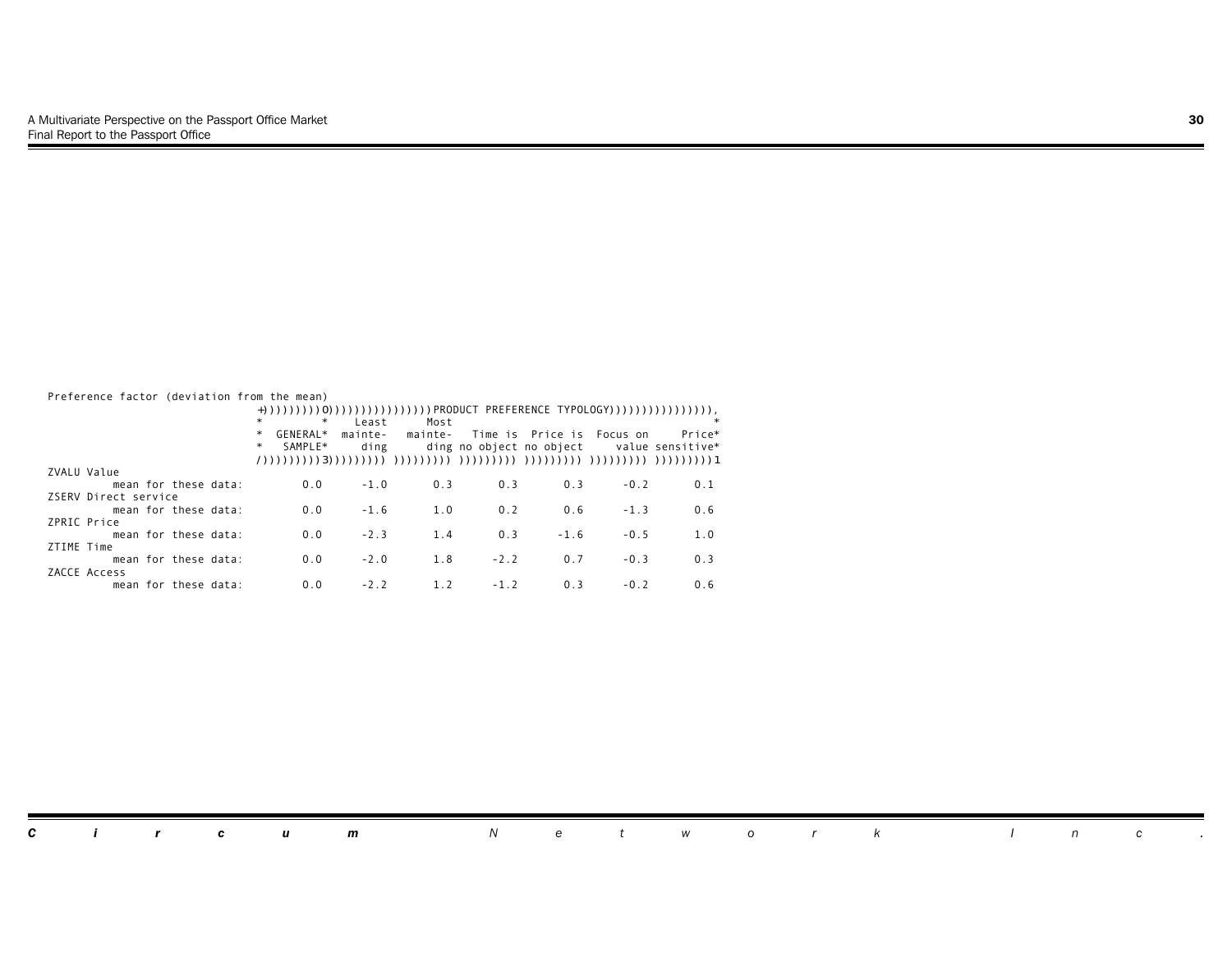|                         |        |          | Least  | Most   |     |                          |          |                  |
|-------------------------|--------|----------|--------|--------|-----|--------------------------|----------|------------------|
|                         | ∗      | GENERAL* | deman- | deman- |     | Time is Price is         | Focus on | Price*           |
|                         | ∗      | SAMPLE*  | ding   |        |     | ding no object no object |          | value sensitive* |
|                         |        |          |        |        |     |                          |          |                  |
| Q <sub>22</sub>         |        |          |        |        |     |                          |          |                  |
| real # of participants: | $\ast$ | $347 *$  | 37     | 79     | 41  | 43                       | 72       | $75 *$           |
|                         |        | 33%*     | 35%    | 37%    | 29% | 28%                      | 36%      | 31%*             |
|                         |        |          |        |        |     |                          |          |                  |
| $2 - 3$                 |        | 43%*     | 51%    | 35%    | 46% | 44%                      | 39%      | 48%*             |
|                         |        |          |        |        |     |                          |          |                  |
| $4+$                    |        | $22%$ *  | 14%    | 24%    | 24% | 28%                      | 24%      | 20%*             |
|                         |        |          |        |        |     |                          |          |                  |
| DK/NR                   |        | 1%       |        | 4%     |     |                          | 1%       | 1%               |
|                         |        |          |        |        |     |                          |          |                  |
| $\ch{i}^2$ :            | $\ast$ |          |        |        |     |                          |          |                  |
| $\pm$ at 50%:           | $\ast$ | $5*$     | 16     | 11     | 15  | 15                       | 12       | $11*$            |
| mean for these data:    | ∗      | $2.6*$   | 2.3    | 2.6    | 2.5 | 3.0                      | 2.6      | $2.6*$           |
| sig. test for means:    | $\ast$ |          |        |        |     |                          |          |                  |

| Circum Network Inc. |  |  |  |  |  |  |
|---------------------|--|--|--|--|--|--|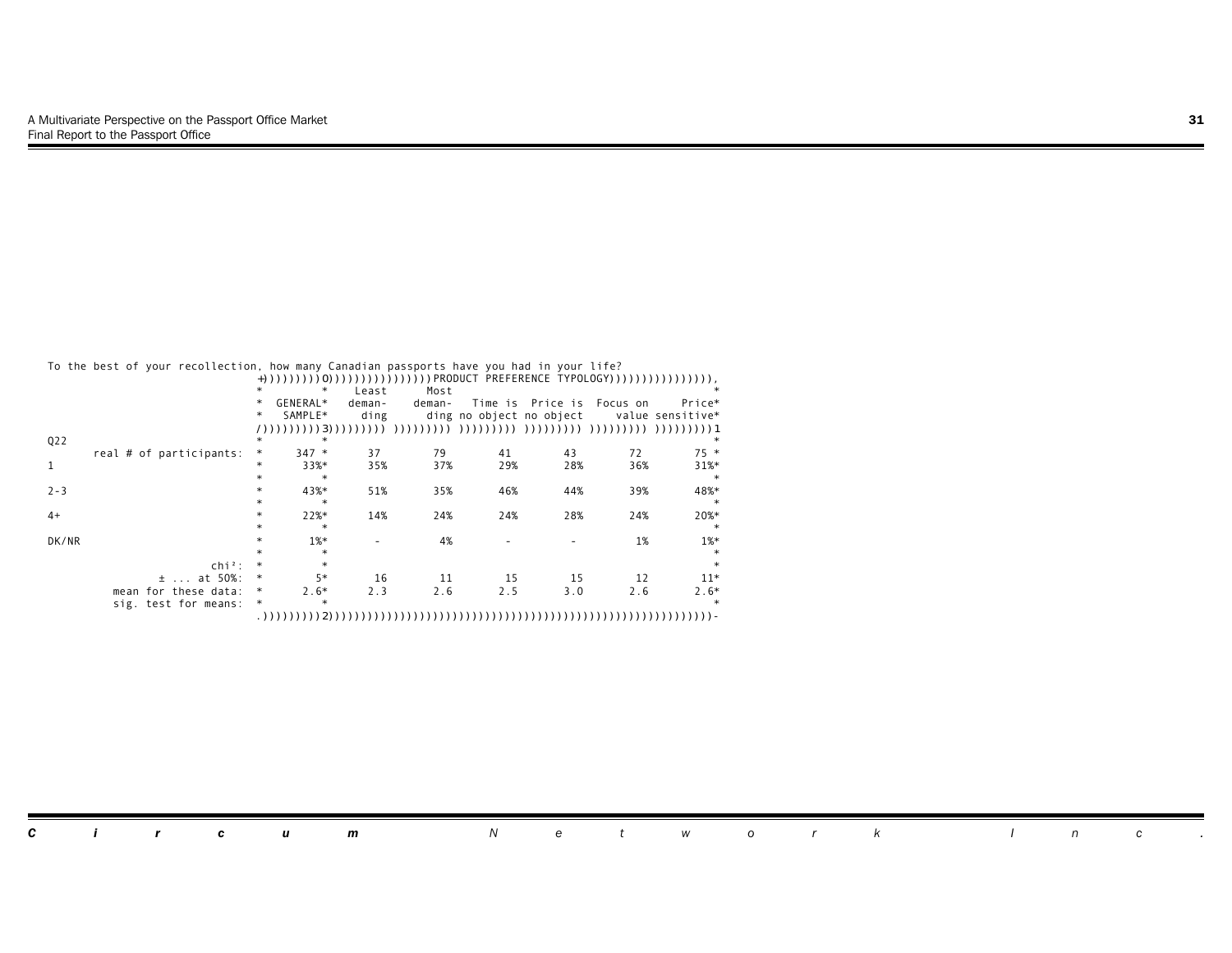| How frequently do you travel to the United States or elsewhere outside Canada?<br>(COMPOSITE OF Q24 AND Q25) |        |          |        |        |                          |                  |                                           |                  |
|--------------------------------------------------------------------------------------------------------------|--------|----------|--------|--------|--------------------------|------------------|-------------------------------------------|------------------|
|                                                                                                              |        |          |        |        |                          |                  | )))PRODUCT PREFERENCE TYPOLOGY))))))))))) |                  |
|                                                                                                              | $\ast$ | ∗        | Least  | Most   |                          |                  |                                           |                  |
|                                                                                                              | ∗      | GENERAL* | deman- | deman- |                          | Time is Price is | Focus on                                  | Price*           |
|                                                                                                              | *      | SAMPLE*  | ding   |        | ding no object no object |                  |                                           | value sensitive* |
|                                                                                                              |        |          |        |        |                          |                  |                                           |                  |
| 02425                                                                                                        |        |          |        |        |                          |                  |                                           |                  |
| real # of participants:                                                                                      | $\ast$ | $347 *$  | 37     | 79     | 41                       | 43               | 72                                        | $75 *$           |
| Every year in the USA                                                                                        | *      | 65%*     | 59%    | 58%    | 76%                      | 63%              | 71%                                       | 65%*             |
|                                                                                                              | $*$    | ×.       |        |        |                          |                  |                                           | $\ast$           |
| Every year elsewhere                                                                                         | *      | 45%*     | 43%    | 34%    | 56%                      | 49%              | 49%                                       | 47%*             |
|                                                                                                              | ×.     |          |        | d      | $\mathsf{C}$             |                  |                                           |                  |
| Not every year                                                                                               | $\ast$ | $20%$ *  | 22%    | 25%    | 17%                      | 19%              | 18%                                       | 19%*             |
|                                                                                                              | $\ast$ | $\ast$   |        |        |                          |                  |                                           | $\ast$           |
| Other                                                                                                        | *      | $5%$ *   | 3%     | 8%     | 2%                       | 7%               | 4%                                        | $5%$ *           |
|                                                                                                              | ×.     |          |        |        |                          |                  |                                           |                  |
| $\mathsf{chi}^2$ :                                                                                           | ∗      | $*$      |        |        |                          |                  |                                           |                  |
| $\pm$ at 50%:                                                                                                | ∗      | $5*$     | 16     | 11     | 15                       | 15               | 12                                        | $11*$            |

|  |  |  | <b>Circum</b> Network |  |  |  |  |  |  |
|--|--|--|-----------------------|--|--|--|--|--|--|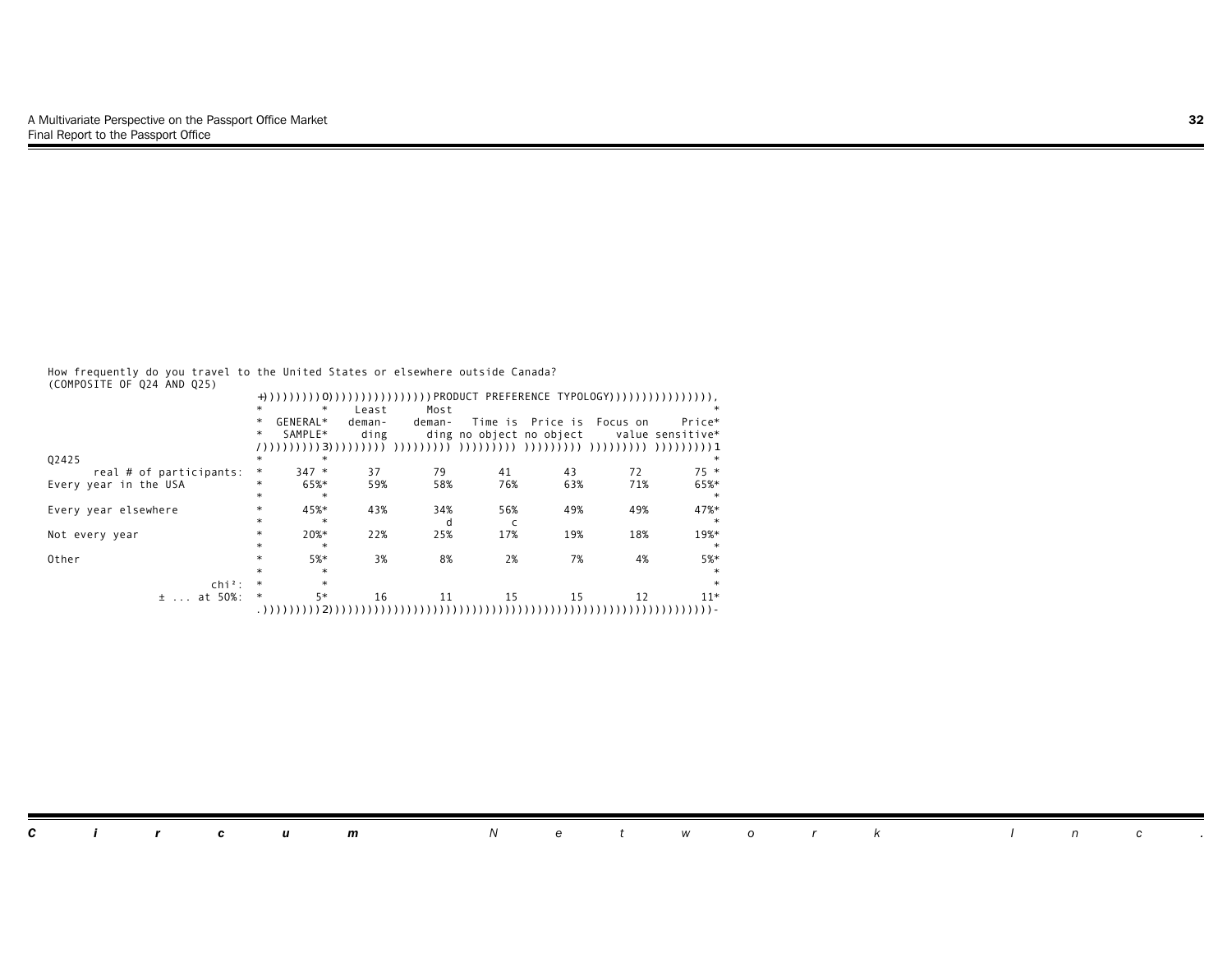| Which language do you use primarily to inform yourself about recent events, like reading the newspaper or watching the news on television? |                                                                                     |  |  |  |  |  |
|--------------------------------------------------------------------------------------------------------------------------------------------|-------------------------------------------------------------------------------------|--|--|--|--|--|
|                                                                                                                                            | +)))))))))0)))))))))))))))))))))))))PRODUCT PREFERENCE TYPOLOGY)))))))))))))))))))) |  |  |  |  |  |

|                         |        | ,,,,,,,,,,,,,,, |        |        |     |                          |                           |                  |
|-------------------------|--------|-----------------|--------|--------|-----|--------------------------|---------------------------|------------------|
|                         |        |                 | Least  | Most   |     |                          |                           |                  |
|                         | $*$    | GENERAL*        | deman- | deman- |     |                          | Time is Price is Focus on | Price*           |
|                         | $\ast$ | SAMPLE*         | ding   |        |     | ding no object no object |                           | value sensitive* |
|                         |        |                 |        |        |     |                          |                           | ,,,,,,,,,,,      |
| Q26                     |        |                 |        |        |     |                          |                           |                  |
| real # of participants: | $\ast$ | $347 *$         | 37     | 79     | 41  | 43                       | 72                        | $75 *$           |
| English                 | $\ast$ | 74%*            | 84%    | 61%    | 78% | 79%                      | 76%                       | 75%*             |
|                         |        |                 |        | bef    |     |                          |                           | ∗                |
| French                  | $\ast$ | $22%$ *         | 8%     | 30%    | 20% | 16%                      | 24%                       | 23%*             |
|                         |        | $\ast$          | Cf     | В      |     |                          | b                         |                  |
| Other                   |        | 4%*             | 8%     | 9%     | 2%  | 5%                       |                           | $3%*$            |
|                         |        | $\ast$          | £      |        |     |                          | bC                        | $\ast$           |
| DK/NR                   |        | $-$ *           |        |        |     |                          |                           |                  |
|                         |        | $\ast$          |        |        |     |                          |                           | $\ast$           |
| $\text{chi}^2$ :        | ∗      |                 |        |        |     |                          |                           | $\ast$           |
| at 50%:<br>$\pm$        | ∗      | $5*$            | 16     | 11     | 15  | 15                       | 12                        | $11*$            |
|                         |        | $\mathbb{Z}$    |        |        |     |                          |                           |                  |

|  |  |  | <b>Circum</b> Network |  |  |  |  |  |  |
|--|--|--|-----------------------|--|--|--|--|--|--|
|  |  |  |                       |  |  |  |  |  |  |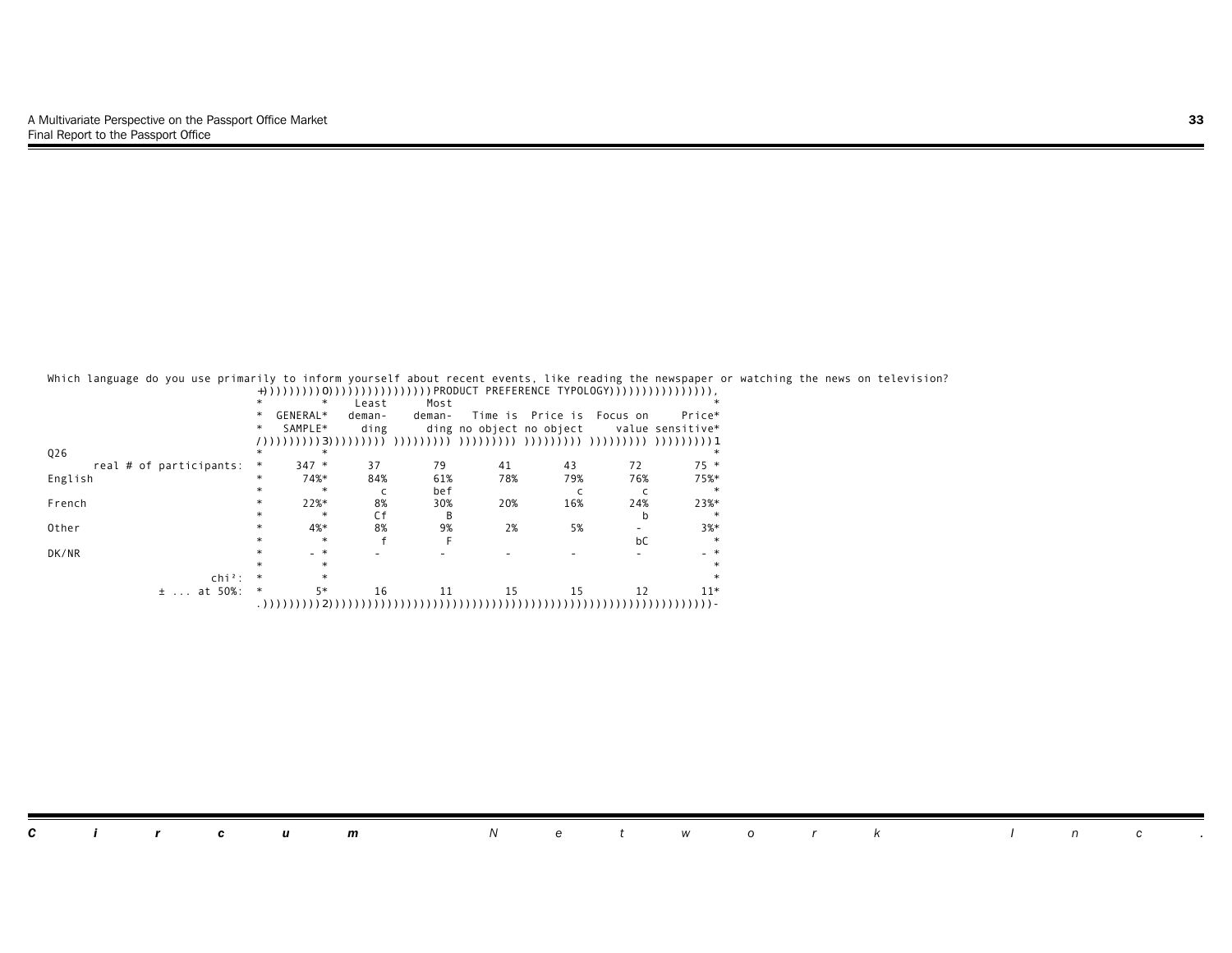| In which year were you born?<br>(RECODED AS AGE) |        |                      |        |        |         |                          |          |                                                   |
|--------------------------------------------------|--------|----------------------|--------|--------|---------|--------------------------|----------|---------------------------------------------------|
|                                                  |        |                      |        |        |         |                          |          | )))PRODUCT PREFERENCE TYPOLOGY)))))))))))))))))), |
|                                                  |        |                      | Least  | Most   |         |                          |          |                                                   |
|                                                  | $\ast$ | GENERAL*             | deman- | deman- | Time is | Price is                 | Focus on | Price*                                            |
|                                                  | $\ast$ | SAMPLE*              | ding   |        |         | ding no object no object |          | value sensitive*                                  |
|                                                  |        | /)))))))))3))))))))) |        |        |         |                          |          | ונננננננו ננננ                                    |
| Q27                                              |        |                      |        |        |         |                          |          |                                                   |
| real # of participants:                          | $\ast$ | $347 *$              | 37     | 79     | 41      | 43                       | 72       | $75 *$                                            |
| $18 - 35$                                        | $\ast$ | 28%*                 | 35%    | 24%    | 20%     | 16%                      | 38%      | 31%*                                              |
|                                                  |        |                      |        |        |         |                          | de       | $\ast$                                            |
| $36 - 55$                                        | $\ast$ | 41%*                 | 43%    | 34%    | 46%     | 51%                      | 38%      | 44%*                                              |
|                                                  | ∗      | $\ast$               |        |        |         |                          |          | $\ast$                                            |
| $56+$                                            | $\ast$ | $20%$ *              | 11%    | 25%    | 29%     | 28%                      | 15%      | 15%*                                              |
|                                                  | $\ast$ | $\ast$               | d      |        | b       |                          |          | $*$                                               |
| <b>NR</b>                                        | $\ast$ | $10%*$               | 11%    | 16%    | 5%      | 5%                       | 10%      | $11\%*$                                           |
|                                                  |        |                      |        |        |         |                          |          | $\ast$                                            |
| $\ch{i}^2$ :                                     |        |                      |        |        |         |                          |          |                                                   |
| at 50%:<br>$\pm$                                 | $\ast$ | $5*$                 | 16     | 11     | 15      | 15                       | 12       | $11*$                                             |
| mean for these data:                             | $\ast$ | $43.6*$              | 41.2   | 46.2   | 46.3    | 47.5                     | 39.9     | $41.9*$                                           |
| sig. test for means:                             | $\ast$ | ∗                    | e      |        |         | bFg                      | cdE      | $e^*$                                             |
|                                                  |        | $.))))))))$ 2)       |        |        |         |                          |          |                                                   |

|  |  |  | Circum Network Inc. |  |  |  |  |  |  |
|--|--|--|---------------------|--|--|--|--|--|--|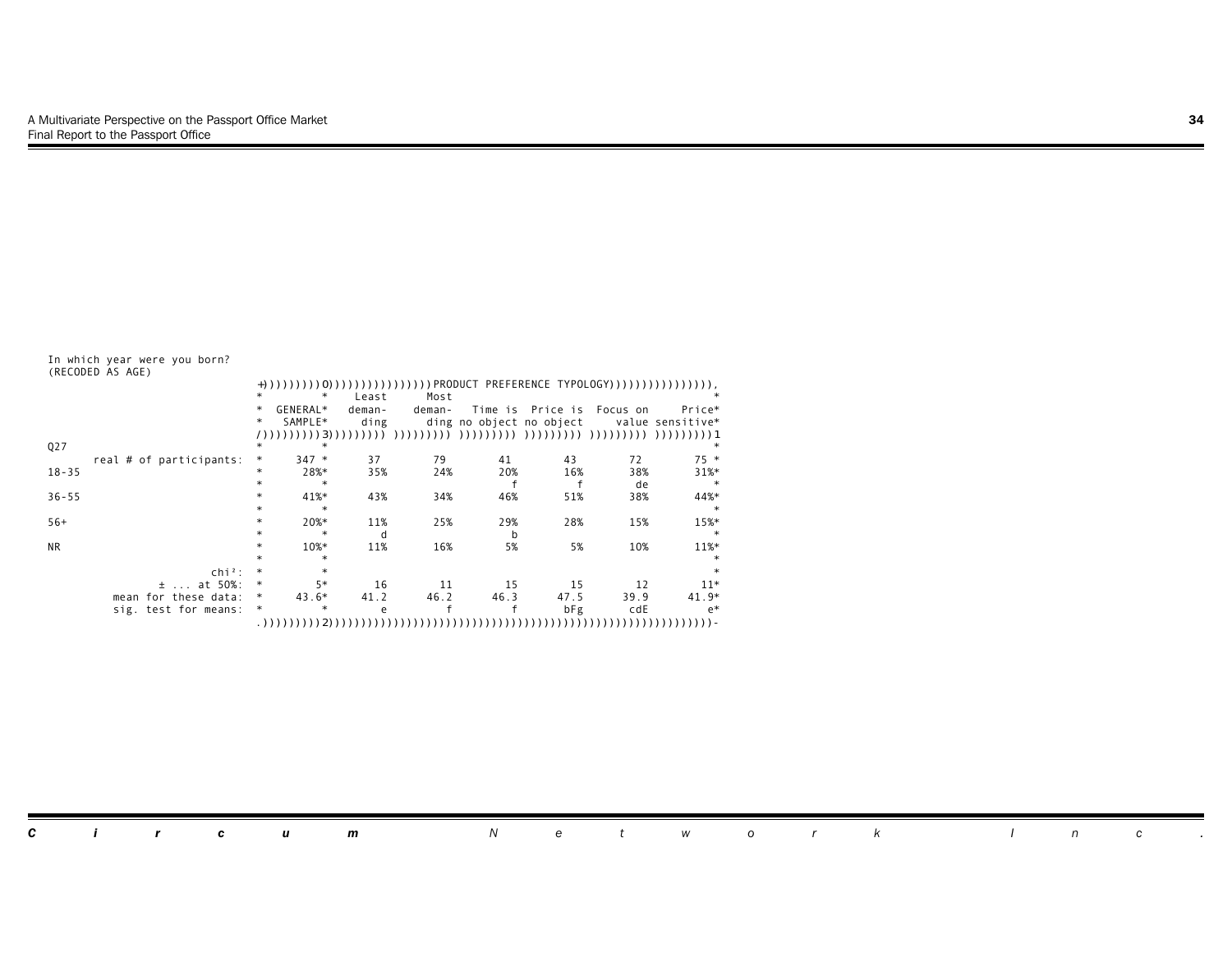In which category would that total before-tax household income for 1998 fall?

|                             |        |                                      |         |         |                          |         |                           | )))))))))))))PRODUCT PREFERENCE TYPOLOGY))))))))))))))))))) |
|-----------------------------|--------|--------------------------------------|---------|---------|--------------------------|---------|---------------------------|-------------------------------------------------------------|
|                             |        |                                      | Least   | Most    |                          |         |                           |                                                             |
|                             | *      | GENERAL*                             | deman-  | deman-  |                          |         | Time is Price is Focus on | Price*                                                      |
|                             | $\ast$ | SAMPLE*                              | ding    |         | ding no object no object |         |                           | value sensitive*                                            |
|                             |        |                                      |         |         |                          |         |                           |                                                             |
| Q28                         |        |                                      |         |         |                          |         |                           |                                                             |
| real # of participants:     | $\ast$ | $347 *$                              | 37      | 79      | 41                       | 43      | 72                        | 75 *                                                        |
| Less than \$25,000          | *      | 7%*                                  | 5%      | 11%     | 5%                       | 12%     | 4%                        | 7%*                                                         |
|                             |        | ∗                                    |         |         |                          |         |                           |                                                             |
| More than \$25,000 and less | $\ast$ | $17%$ *                              | 5%      | 18%     | 12%                      | 26%     | 21%                       | $17%$ *                                                     |
| than \$50,000               | $\ast$ |                                      | ef      |         |                          | b       | $b$                       |                                                             |
| More than \$50,000 and less | $\ast$ | $14%$ *                              | 22%     | 11%     | 5%                       | 23%     | 13%                       | $12%$ *                                                     |
| than \$75.000               | *      |                                      | d       |         | be                       | d       |                           | $\ast$                                                      |
| More than \$75,000          | ∗      | $17%$ *                              | 24%     | 11%     | 15%                      | 14%     | 21%                       | $17%$ *                                                     |
|                             |        |                                      |         |         |                          |         |                           | $\ast$                                                      |
| DK/NR                       | $\ast$ | 45%*                                 | 43%     | 48%     | 63%                      | 26%     | 42%                       | 47%*                                                        |
|                             |        |                                      |         | e       | Ef                       | CDg     | d                         | $e^*$                                                       |
| $\ch{i}^2$ :                | ∗      |                                      |         |         |                          |         |                           |                                                             |
| at 50%:<br>$\pm$            | $\ast$ | 5*                                   | 16      | 11      | 15                       | 15      | 12                        | $11*$                                                       |
| mean for these data:        | $\ast$ | 55431.9*                             | 66071.4 | 48475.6 | 57500.0                  | 50781.3 | 58928.6                   | $56250.0*$                                                  |
| sig. test for means:        | $\ast$ |                                      | ce      |         |                          |         |                           |                                                             |
|                             |        | (1)(1)(1)(2)(1)(1)(1)(1)(1)(1)(1)(1) |         |         |                          |         |                           |                                                             |

| Circum Network Inc. |  |  |  |  |  |  |
|---------------------|--|--|--|--|--|--|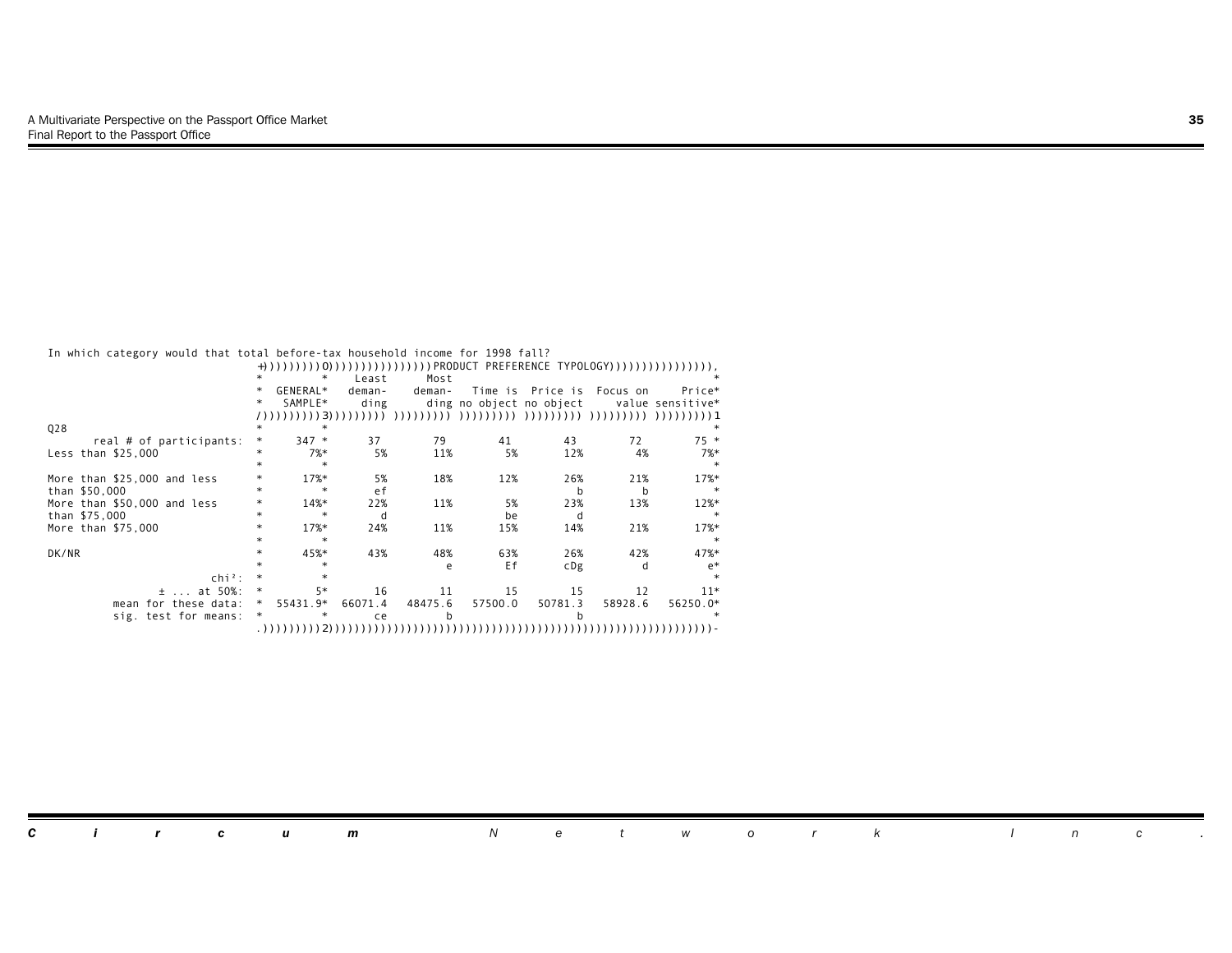| <b>SEX</b>              |        |               |        |        |     |                          |          |                                                    |
|-------------------------|--------|---------------|--------|--------|-----|--------------------------|----------|----------------------------------------------------|
|                         |        |               |        |        |     |                          |          | )))PRODUCT PREFERENCE TYPOLOGY))))))))))))))))))), |
|                         | $\ast$ | $\ast$        | Least  | Most   |     |                          |          |                                                    |
|                         | $\ast$ | GENERAL*      | deman- | deman- |     | Time is Price is         | Focus on | Price*                                             |
|                         | $\ast$ | SAMPLE*       | ding   |        |     | ding no object no object |          | value sensitive*                                   |
|                         |        |               |        |        |     |                          |          |                                                    |
| <b>SEX</b>              | $\ast$ | $*$           |        |        |     |                          |          | $\ast$                                             |
| real # of participants: | $\ast$ | $347 *$       | 37     | 79     | 41  | 43                       | 72       | $75 *$                                             |
| Female                  | $\ast$ | 50%*          | 43%    | 52%    | 41% | 58%                      | 47%      | 53%*                                               |
|                         | $\ast$ | $*$           |        |        |     |                          |          | $\ast$                                             |
| Male                    | $\ast$ | 50%*          | 57%    | 48%    | 59% | 42%                      | 53%      | 47%*                                               |
|                         | $\ast$ | $\ast$        |        |        |     |                          |          | $\ast$                                             |
| $\ch{i}^2$ :            | $\ast$ | $\ast$        |        |        |     |                          |          | $*$                                                |
| $\pm$ at 50%:           | $\ast$ | $5*$          | 16     | 11     | 15  | 15                       | 12       | $11*$                                              |
|                         |        | . ) ) ) ) ) ) |        |        |     |                          |          |                                                    |

|  |  |  | Circum Network Inc. |  |  |  |  |  |  |
|--|--|--|---------------------|--|--|--|--|--|--|
|  |  |  |                     |  |  |  |  |  |  |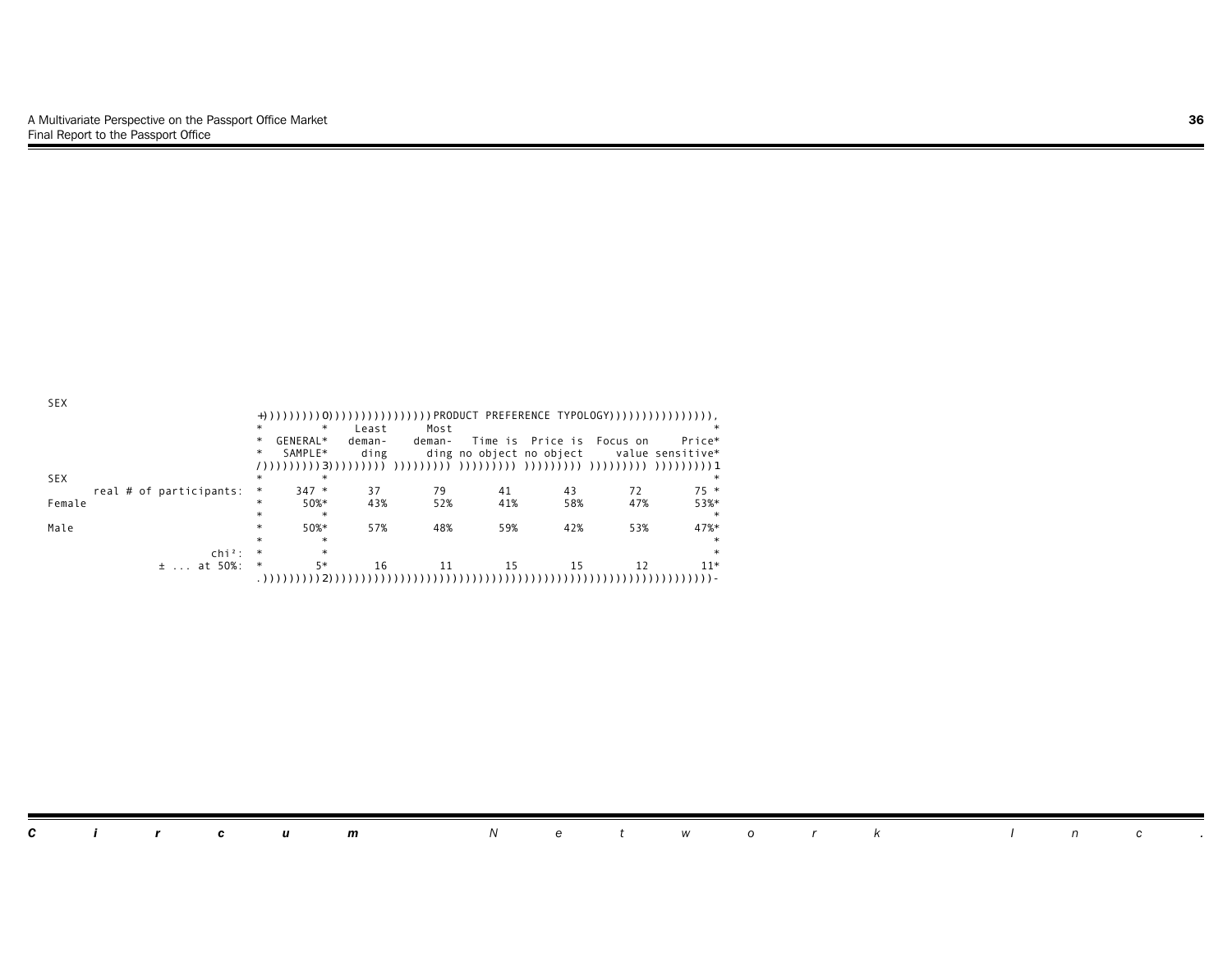| First digit of the postal code |        |                                                                   |        |        |     |                          |          | ()))PRODUCT PREFERENCE TYPOLOGY)))))))))))))))))), |
|--------------------------------|--------|-------------------------------------------------------------------|--------|--------|-----|--------------------------|----------|----------------------------------------------------|
|                                | $\ast$ | ∗                                                                 | Least  | Most   |     |                          |          |                                                    |
|                                | $\ast$ | GENERAL*                                                          | deman- | deman- |     | Time is Price is         | Focus on | Price*                                             |
|                                | $\ast$ | SAMPLE*                                                           | ding   |        |     | ding no object no object |          | value sensitive*                                   |
|                                |        | $(1)$ $(1)$ $(1)$ $(1)$ $(1)$ $(2)$ $(2)$ $(3)$ $(1)$ $(1)$ $(1)$ |        |        |     | ווווווו וווווווו ווווווו |          |                                                    |
| PCOD1                          | $\ast$ |                                                                   |        |        |     |                          |          |                                                    |
| real # of participants:        | $\ast$ | $347 *$                                                           | 37     | 79     | 41  | 43                       | 72       | $75 *$                                             |
| West                           | $\ast$ | 26%*                                                              | 38%    | 23%    | 32% | 19%                      | 29%      | 21%                                                |
|                                | $\ast$ | $\ast$                                                            |        |        |     |                          |          |                                                    |
| Ontario                        | $\ast$ | 38%*                                                              | 43%    | 32%    | 44% | 44%                      | 35%      | 37%*                                               |
|                                | $\ast$ | $\ast$                                                            |        |        |     |                          |          |                                                    |
| Quebec                         | $\ast$ | 26%*                                                              | 11%    | 30%    | 17% | 26%                      | 28%      | 31%*                                               |
|                                | $\ast$ | $\ast$                                                            | cfg    | b      |     |                          | b        | $h*$                                               |
| Atlantic                       | ∗      | $3%*$                                                             | 8%     | 6%     | 2%  | 2%                       |          | $3%$ *                                             |
|                                | $*$    | $*$                                                               | £      |        |     |                          | bc       | $\ast$                                             |
| $\text{chi}^2$ :               | $\ast$ | $*$                                                               |        |        |     |                          |          | $\ast$                                             |
| $\pm$ at 50%:                  | $\ast$ | $5*$                                                              | 16     | 11     | 15  | 15                       | 12       | $11*$                                              |
|                                |        |                                                                   |        |        |     |                          |          |                                                    |

| <b>Circum</b> Network Inc. |  |  |  |  |  |  |  |
|----------------------------|--|--|--|--|--|--|--|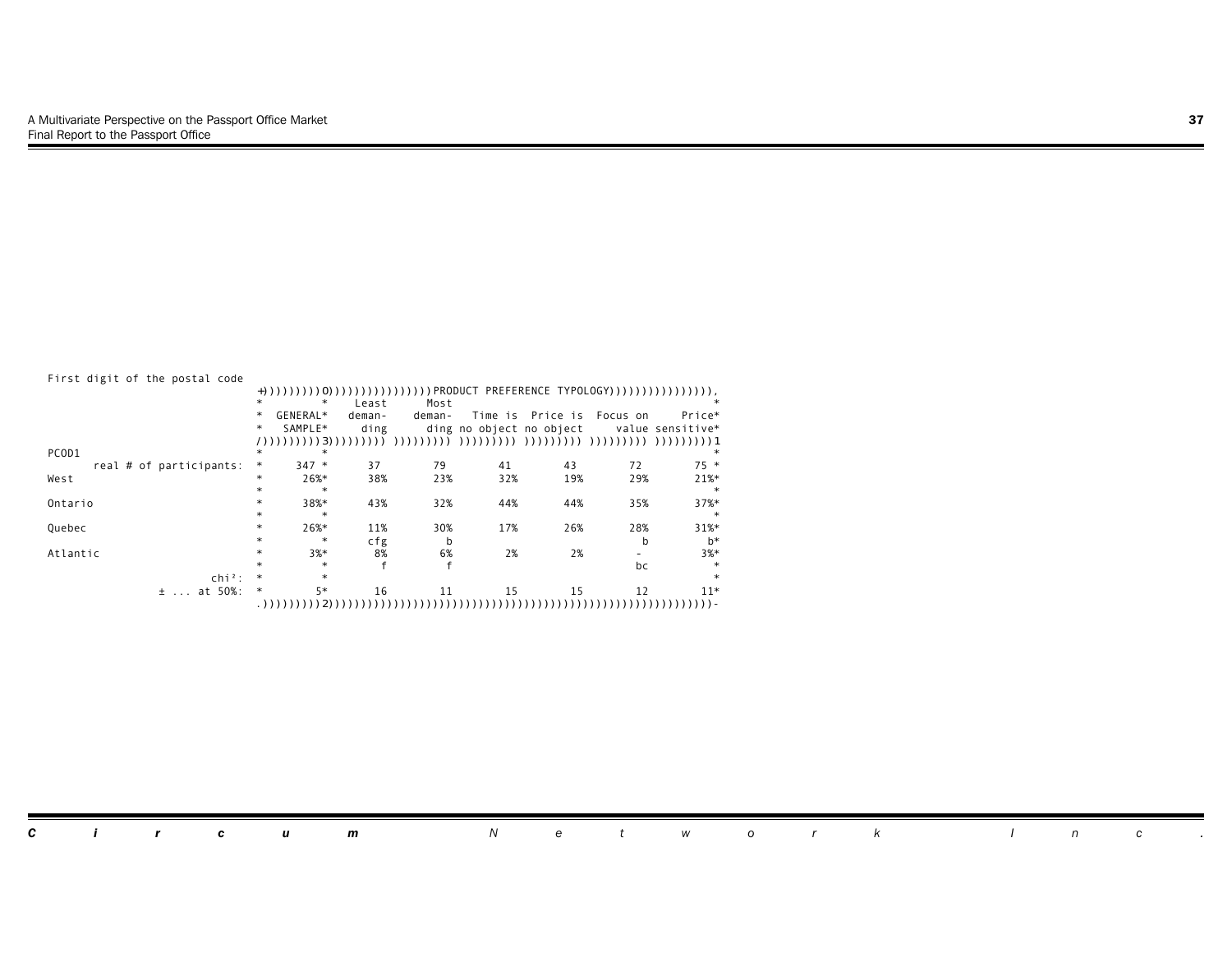| Now, on a scale from 0 to 10, how easy or difficult was each of the following steps when you last applied for your passport? |        |          |        |        |     |                           |     |                  |  |
|------------------------------------------------------------------------------------------------------------------------------|--------|----------|--------|--------|-----|---------------------------|-----|------------------|--|
|                                                                                                                              |        |          |        |        |     |                           |     |                  |  |
|                                                                                                                              |        |          | Least  | Most   |     |                           |     |                  |  |
|                                                                                                                              |        | GENERAL* | deman- | deman- |     | Time is Price is Focus on |     | Price*           |  |
|                                                                                                                              |        | SAMPLE*  | ding   |        |     | ding no object no object  |     | value sensitive* |  |
|                                                                                                                              |        |          |        |        |     |                           |     |                  |  |
| $Q1$ (Top ease 8-10)                                                                                                         |        |          |        |        |     |                           |     |                  |  |
| real # of participants:                                                                                                      |        | $347 *$  | 37     | 79     | 41  | 43                        | 72  | $75 *$           |  |
| Photographs                                                                                                                  |        | 86%*     | 76%    | 90%    | 95% | 79%                       | 78% | 93%*             |  |
|                                                                                                                              |        |          | cdG    | bf     | bef | dg                        | cdG | BeF*             |  |
| Application form (obtaining)                                                                                                 | $\ast$ | 86%*     | 73%    | 87%    | 90% | 95%                       | 83% | 84%*             |  |
|                                                                                                                              |        |          | dE     |        |     |                           |     |                  |  |
| Proof of citizenship                                                                                                         |        | 85%*     | 81%    | 90%    | 90% | 81%                       | 81% | 85%*             |  |
|                                                                                                                              |        |          |        |        |     |                           |     |                  |  |
| Application form (filling in)                                                                                                | $\ast$ | 84%*     | 81%    | 89%    | 88% | 88%                       | 75% | 84%*             |  |
|                                                                                                                              |        |          |        |        |     |                           |     |                  |  |
| Guarantor's signature                                                                                                        |        | 79%*     | 76%    | 87%    | 80% | 84%                       | 65% | 81%*             |  |
|                                                                                                                              |        |          |        |        |     |                           | Ceg | $f*$             |  |
| Entire process                                                                                                               |        | 74%*     | 76%    | 81%    | 76% | 74%                       | 61% | 77%*             |  |
|                                                                                                                              |        |          |        |        |     |                           | Cg  | $f*$             |  |
| $\mathsf{chi}^2$ :                                                                                                           |        |          |        |        |     |                           |     |                  |  |
| at 50%:<br>$\pm$                                                                                                             | $\ast$ | 5*       | 16     | 11     | 15  | 15                        | 12  | $11*$            |  |
|                                                                                                                              |        |          |        |        |     |                           |     |                  |  |

|  |  | i r c u m | Network Inc. |  |  |  |  |  |  |
|--|--|-----------|--------------|--|--|--|--|--|--|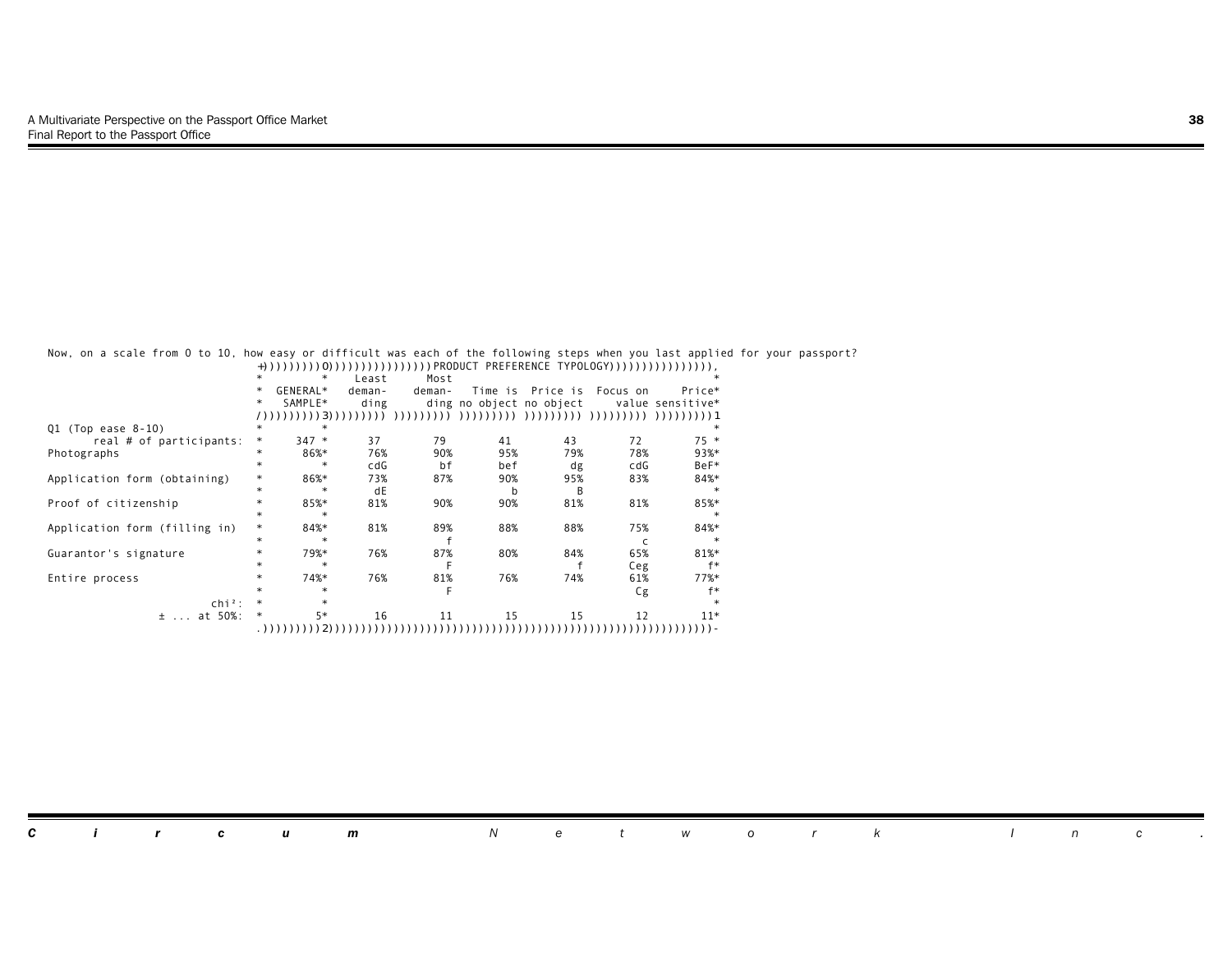Cluster membership

|                         |        |              | SAMPLE |                                                                                                                                  |       |          |     |              |                                 |     |                                        |     |     | GENERAL SAMPLE |     |         |                          |        |               |     |       |        |            |
|-------------------------|--------|--------------|--------|----------------------------------------------------------------------------------------------------------------------------------|-------|----------|-----|--------------|---------------------------------|-----|----------------------------------------|-----|-----|----------------|-----|---------|--------------------------|--------|---------------|-----|-------|--------|------------|
|                         |        |              |        |                                                                                                                                  |       |          |     |              |                                 |     |                                        |     |     |                |     |         |                          |        |               |     |       |        |            |
|                         |        |              |        |                                                                                                                                  |       |          |     |              | *# OF PASS- *TRAVEL FREQUENCY * |     | LANGUAGE *                             |     | AGE |                |     |         | *HOUSEHOLD INCOME *      |        | GENDER        |     |       | REGION |            |
|                         |        |              |        |                                                                                                                                  | PORTS |          |     | *Year- Year- | Not*                            |     |                                        |     |     |                |     |         |                          |        |               |     |       |        | $At -$     |
|                         |        | *Gene- Mail- | Ex-    |                                                                                                                                  |       |          | 1 v |              | ly every* Eng-                  |     |                                        |     |     |                |     | $$50k-$ |                          | *Fema- |               |     | Onta- | - Oue  | lan-*      |
|                         |        |              |        | * ral back press 1P1P*                                                                                                           |       | $7 + *$  |     |              |                                 |     | USA else. year* lish Frnch*18-35 36-55 |     |     |                |     |         | 56+*-\$50k \$75k \$75k+* |        | le Male* West |     | rio   | -bec   | tic*       |
|                         |        |              |        | /a)))) b)))) c)))) d))))3e)))) f)))3g)))) h)))) i))))3j)))) k)))3l)))) m)))) m)))30)))) p))) q))))3r)))) s))))3t)))) u)))) v)))) |       |          |     |              |                                 |     |                                        |     |     |                |     |         |                          |        |               |     |       |        | $w))$ )) 1 |
| TYP06                   |        |              |        |                                                                                                                                  |       |          |     |              |                                 |     |                                        |     |     |                |     |         |                          |        |               |     |       |        |            |
| real # of participants: | $*347$ | 353          | 349    | 347                                                                                                                              | * 115 | 227      | 226 | 157          | $70*$                           | 256 | 76 *                                   |     | 144 | 70 *           | 86  | 47      | 58.                      | 173    | 174           |     | 131   | 89     |            |
| Least demanding         | 11%    | 15%          | 9%     | 14%                                                                                                                              | 11%   | $11\% *$ | 10% | 10%          | $11\%*$                         | 12% | 4%*                                    | 13% | 11% | $6%*$          | 5%  | 17%     | 16%*                     | 9%     | 12%*          | 16% | 12%   | 4%     | 25%*       |
|                         |        |              |        |                                                                                                                                  |       |          |     |              |                                 |     |                                        |     |     |                |     |         |                          |        |               |     |       |        |            |
| Most demanding          | 23%    | 15%          | 20%    | 16%*                                                                                                                             | 25%   | 21%      | 20% | 17%          | 29%*                            | 19% | $32%$ *                                | 20% | 19% | 29%*           | 27% | 19%     | 16%*                     | 24%    | $22%$ *       | 20% | 19%   | 27%    | 42%*       |
|                         |        | Вd           |        |                                                                                                                                  |       |          |     |              |                                 |     |                                        |     |     |                |     |         |                          |        |               |     |       |        |            |
| Time is no object       | 12%    | 13%          | 4%     |                                                                                                                                  | 10%   | 13%*     | 14% | 15%          | $10% *$                         | 13% | $11\%*$                                | 8%  | 13% | $17%$ *        | 8%  | 4%      | 10%*                     | 10%    | $14%$ *       | 14% | 14%   | 8%     | 8%*        |
|                         |        |              | ABD    |                                                                                                                                  |       |          |     |              |                                 |     |                                        |     |     |                |     |         |                          |        |               |     |       |        |            |
| Price is no object      | 12%    | 11%          | 21%    | $12%$ *                                                                                                                          | 10%   | 14%*     | 12% | 13%          | $11\%*$                         | 13% | $9%*$                                  | 7%  | 15% | 17%*           | 19% | 21%     | $10\% *$                 | 14%    | $10%*$        | 9%  | 15%   | 12%    | 8%*        |
|                         |        |              | ABD    |                                                                                                                                  |       |          |     |              |                                 |     |                                        |     |     |                |     |         |                          |        |               |     |       |        |            |
| Focus on value          | 21%    | 20%          | 18%    | 20%*                                                                                                                             | 23%   | 20%*     | 23% | 22%          | 19%*                            | 21% | 22%*                                   | 28% | 19% | $16%*$         | 21% | 19%     | 26%*                     | 20%    | $22%*$        | 23% | 19%   | 22%    |            |
|                         |        |              |        |                                                                                                                                  |       |          |     |              |                                 |     |                                        |     |     |                |     |         |                          |        |               |     |       |        |            |
| Price sensitive         | 22%    | 27%          | 27%    | 26%*                                                                                                                             | 20%   | $22%$ *  | 22% | 22%          | 20%*                            | 22% | 22%*                                   | 24% | 23% | $16%*$         | 21% | 19%     | 22%*                     | 23%    | 20%*          | 18% | 21%   | 26%    | 17%*       |
|                         |        |              |        |                                                                                                                                  |       |          |     |              |                                 |     |                                        |     |     |                |     |         |                          |        |               |     |       |        |            |
| $chi^2$ :               | $***$  |              |        |                                                                                                                                  |       |          |     |              |                                 |     |                                        |     |     |                |     |         |                          |        |               |     |       |        |            |
| at 50%:<br>$\pm$        |        |              |        |                                                                                                                                  |       |          |     |              | 1 フォ                            |     |                                        | 10  |     |                |     | 14      | $13*$                    |        |               |     |       |        | 98۰        |
|                         |        |              |        | $\ldots \\$                                                                                                                      |       |          |     |              |                                 |     |                                        |     |     |                |     |         |                          |        |               |     |       |        |            |
|                         |        |              |        |                                                                                                                                  |       |          |     |              |                                 |     |                                        |     |     |                |     |         |                          |        |               |     |       |        |            |

|  |  |  |  |  |  |  | <b>Circum</b> Network Inc. |  |  |  |  |  |  |  |  |  |  |  |
|--|--|--|--|--|--|--|----------------------------|--|--|--|--|--|--|--|--|--|--|--|
|--|--|--|--|--|--|--|----------------------------|--|--|--|--|--|--|--|--|--|--|--|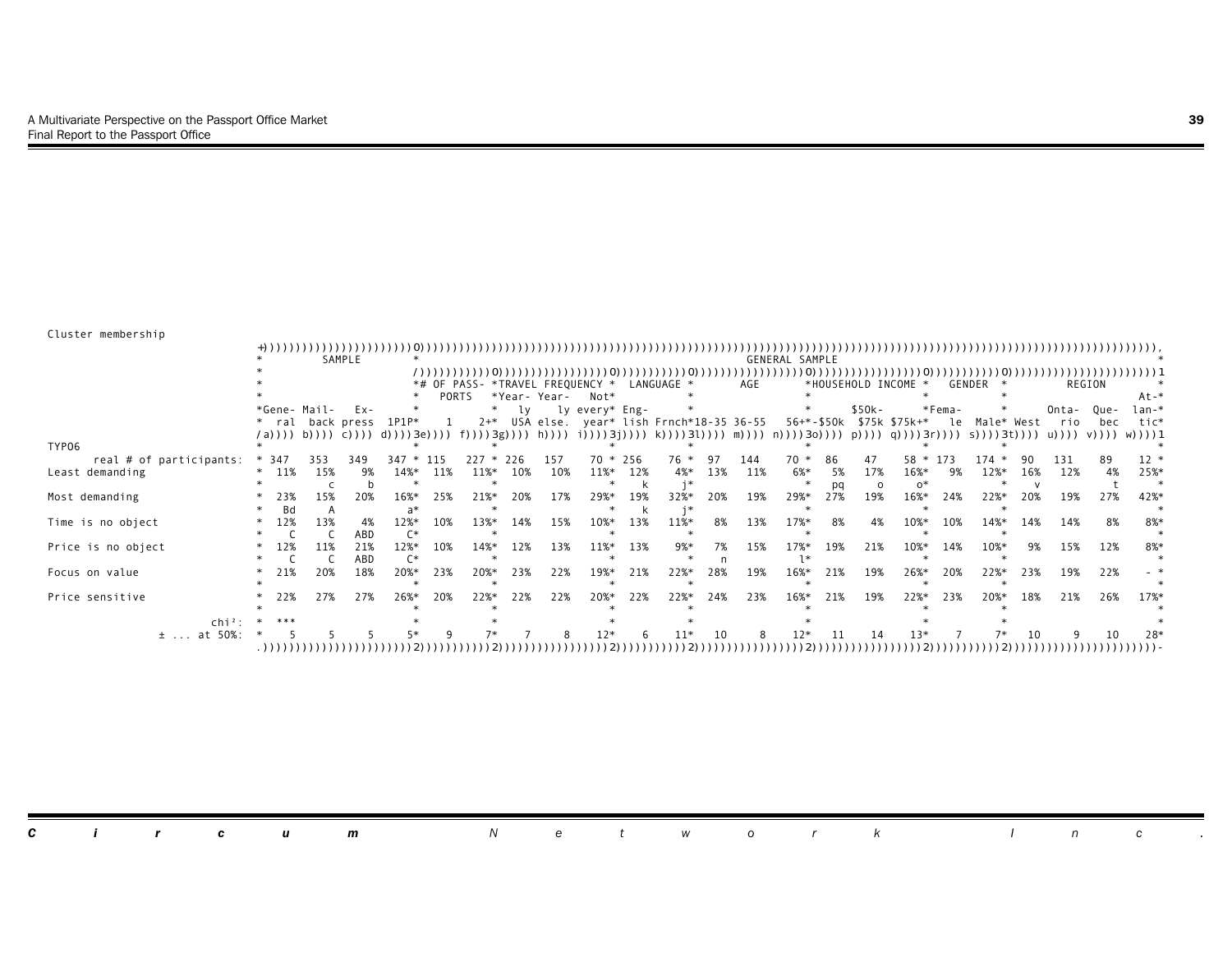Cluster membership

|                         |        |          |     |                                                                                                               |     |              |                |     |            |     |     |                                                                 |     | EXPRESS SAMPLE |                     |        |               |     |       |        |                       |           |                              |
|-------------------------|--------|----------|-----|---------------------------------------------------------------------------------------------------------------|-----|--------------|----------------|-----|------------|-----|-----|-----------------------------------------------------------------|-----|----------------|---------------------|--------|---------------|-----|-------|--------|-----------------------|-----------|------------------------------|
|                         |        |          |     | *# OF PASS- *TRAVEL FREQUENCY *                                                                               |     |              |                |     | LANGUAGE * |     | AGE |                                                                 |     |                | *HOUSEHOLD INCOME * |        | GENDER        |     |       | REGION |                       |           | 111111111111111<br>EXPRESS * |
|                         |        |          |     | <b>PORTS</b>                                                                                                  |     | *Year- Year- | Not*           |     |            |     |     |                                                                 |     |                |                     |        |               |     |       |        | $At - *$              |           | SERVICE *                    |
|                         | $\ast$ | $Ex - *$ |     |                                                                                                               | lv  |              | ly every* Eng- |     |            |     |     |                                                                 |     | $$50k-$        |                     | *Fema- |               |     | Onta- | Oue-   | lan-*                 | $24 -$    | $48 - *$                     |
|                         |        | *press*  |     | $7 + *$                                                                                                       |     |              |                |     |            |     |     | USA else. vear* lish Frnch*18-35 36-55 56+*-\$50k \$75k \$75k+* |     |                |                     |        | le Male* West |     | rio   | bec    | tic* hour             |           | hour*                        |
|                         |        |          |     | /a)))3b)))) c)))3d)))) e))) f)))3g))) h)))3i)))) j))) k)))3l)))) m))) m)))30))) p)))3q))) r)))3q))) r))) s))) |     |              |                |     |            |     |     |                                                                 |     |                |                     |        |               |     |       |        | $(t))$ ))3u)))) v)))1 |           |                              |
| TYP06                   |        |          |     |                                                                                                               |     |              |                |     |            |     |     |                                                                 |     |                |                     |        |               |     |       |        |                       |           |                              |
| real # of participants: |        | 349      | 82  | $261$ *                                                                                                       | 256 | 189          | $63 *$         | 231 | 103        | 140 | 164 | $35 *$                                                          | 105 | 59             | $92 *$              | 140    | 209           | 139 | 50    | 136    |                       | $3 * 169$ | 171                          |
| Least demanding         |        | $9%*$    | 18% | $7%$ *                                                                                                        | 10% | 7%           | 5%*            | 10% | $5%$ *     | 11% | 7%  | $9%*$                                                           | 6%  | 5%             | 9%*                 | 4%     | $12%$ *       | 9%  | 16%   | 7%     | $33%*$                | 5%        | 13%*                         |
|                         |        |          |     |                                                                                                               |     |              |                |     |            |     |     |                                                                 |     |                |                     |        |               |     |       |        |                       |           |                              |
| Most demanding          |        | 20%*     | 24% | 19%*                                                                                                          | 18% | 19%          | $27%$ *        | 19% | 26%*       | 17% | 23% | $23%$ *                                                         | 26% | 25%            | 11%*                | 31%    | 13%*          | 17% | 14%   | 26%    | 33%*                  | 24%       | 16%*                         |
|                         |        |          |     |                                                                                                               |     |              |                |     |            |     |     |                                                                 |     |                | $Lm*$               |        |               |     |       |        |                       |           |                              |
| Time is no object       |        |          | 1%  | $4%$ *                                                                                                        | 3%  | 4%           | 6%*            | 3%  | 5%*        | 3%  | 4%  | $3%$ *                                                          |     | 5%             | $2%$ *              |        | $3%$ *        | 4%  | 2%    | 3%     |                       |           | 5%*                          |
|                         |        |          |     |                                                                                                               |     |              |                |     |            |     |     |                                                                 |     |                |                     |        |               |     |       |        |                       |           |                              |
| Price is no object      |        | 21%*     | 16% | 22%                                                                                                           | 23% | 28%          | 10%            | 24% | 15%*       | 21% | 20% | 26%*                                                            | 21% | 17%            | 24%*                | 21%    | 21%*          | 24% | 18%   | 18%    | 33%*                  | 26%       | 16%*                         |
|                         |        |          |     |                                                                                                               |     |              | dE*            |     |            |     |     |                                                                 |     |                |                     |        |               |     |       |        |                       |           |                              |
| Focus on value          |        | 18%*     | 18% | 19%*                                                                                                          | 21% | 20%          | 16%*           | 22% | $11\%*$    | 24% | 17% | $9%*$                                                           | 17% | 20%            | 21%*                | 11%    | 23%*          | 22% | 22%   | 15%    |                       | 18%       | 19%*                         |
|                         |        |          |     |                                                                                                               |     |              |                |     |            |     |     |                                                                 |     |                |                     |        |               |     |       |        |                       |           |                              |
| Price sensitive         |        | 27%*     | 22% | 29%*                                                                                                          | 25% | 23%          | $37%$ *        | 22% | 39%*       | 24% | 29% | $31\%*$                                                         | 27% | 27%            | 34%*                | 28%    | 27%*          | 23% | 28%   | 32%    | $-$ *                 | 24%       | $31\%*$                      |
|                         |        |          |     |                                                                                                               |     |              |                |     |            |     |     |                                                                 |     |                |                     |        |               |     |       |        |                       |           |                              |
| $\mathsf{chi}^2$ :      |        |          | (*) |                                                                                                               |     |              |                |     |            |     |     |                                                                 |     |                |                     |        |               |     |       |        |                       |           |                              |
| at 50%:<br>$\pm$        |        | 도 *      | 11  |                                                                                                               |     |              | 17*            |     |            |     |     | $17*$                                                           | 1 ∩ | 13             | 1∩∗                 |        |               |     | 14    |        |                       |           |                              |
|                         |        |          |     |                                                                                                               |     |              |                |     |            |     |     |                                                                 |     |                |                     |        |               |     |       |        |                       |           |                              |

|  |  |  | <b>Circum</b> Network Inc. |  |  |  |  |  |  |
|--|--|--|----------------------------|--|--|--|--|--|--|
|  |  |  |                            |  |  |  |  |  |  |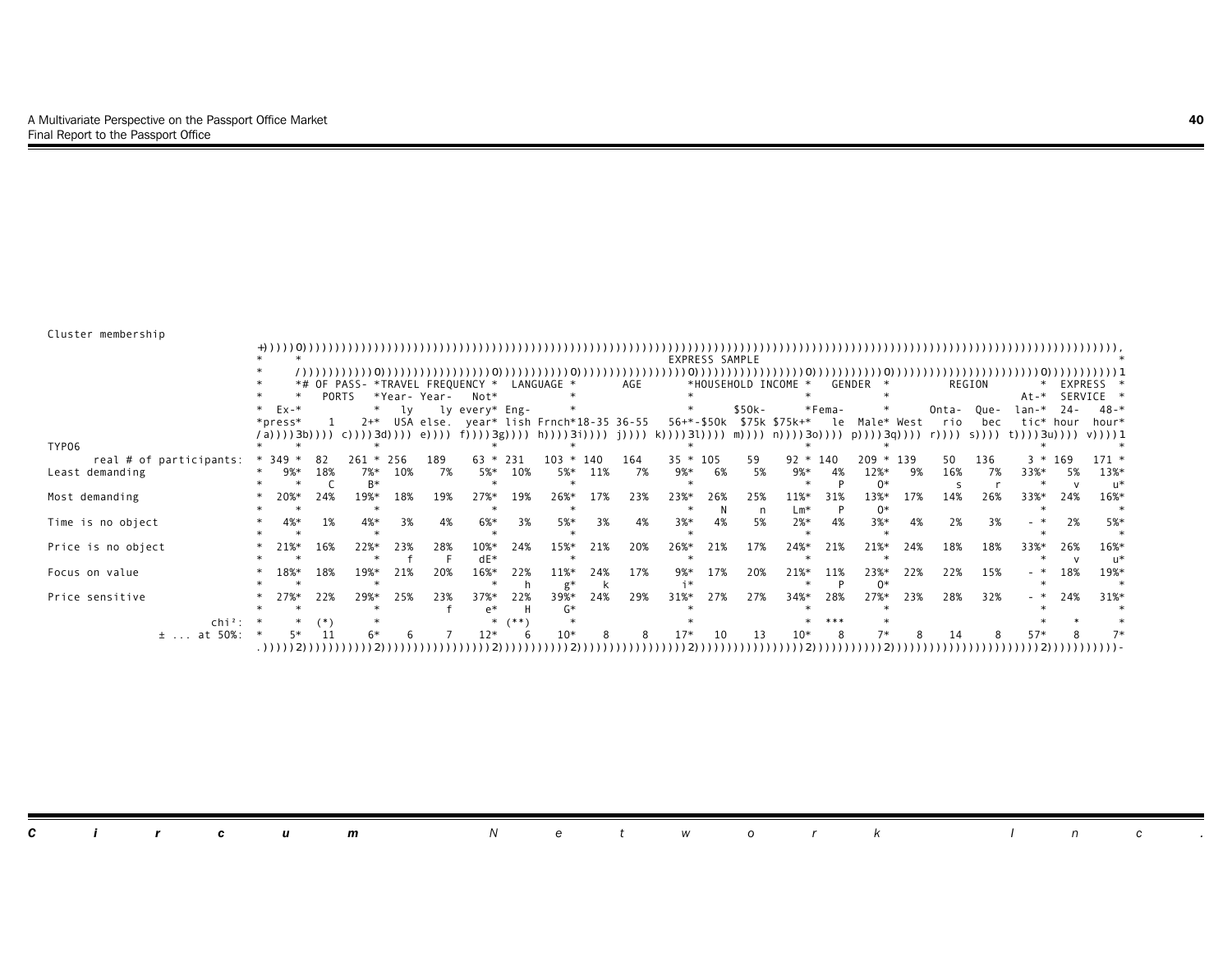#### Cluster membership

|                                  |              |     |             |     |              |                                 |     |                                                                                                                                |     |     | 1P1P SAMPLE |     |        |                     |        |               |        |       |        |         |     |                                         |
|----------------------------------|--------------|-----|-------------|-----|--------------|---------------------------------|-----|--------------------------------------------------------------------------------------------------------------------------------|-----|-----|-------------|-----|--------|---------------------|--------|---------------|--------|-------|--------|---------|-----|-----------------------------------------|
|                                  |              |     |             |     |              | *# OF PASS- *TRAVEL FREQUENCY * |     | LANGUAGE *                                                                                                                     |     | AGE |             |     |        | *HOUSEHOLD INCOME * |        | GENDER *      |        |       | REGION |         |     | ,,,,,,,,,,,,,,,,<br>$*$ # OF DEPEN- $*$ |
|                                  |              |     | PORTS       |     | *Year- Year- | Not*                            |     |                                                                                                                                |     |     |             |     |        |                     |        |               |        |       |        |         |     | At-*DENTS IN PP*                        |
|                                  |              |     |             | lν  |              | ly every* Eng-                  |     |                                                                                                                                |     |     |             |     | \$50k- |                     | *Fema- |               |        | Onta- | Oue-   | lan-*   |     |                                         |
|                                  | $*$ 1P1P $*$ |     | $2+$ *      |     |              |                                 |     | USA else. year* lish Frnch*18-35 36-55 56+*-\$50k \$75k \$75k+*                                                                |     |     |             |     |        |                     |        | le Male* West |        | rio   | -bec   | tic*    |     |                                         |
|                                  |              |     |             |     |              |                                 |     | /a))))3b)))) c)))3d)))) e))) f))))3g))) h)))3i)))) j))) k))))3l)))) m)))) m)))30))) a)))30))) p)))3q))) r)))) s)))) t)))3u)))) |     |     |             |     |        |                     |        |               |        |       |        |         |     | $(v))$ ) 1                              |
| TYP06<br>real # of participants: | 347          | 94  | $248 * 219$ |     | 126          | 89<br>∗                         | 248 | 86 *                                                                                                                           | 109 | 227 |             | 70  | 75     | 94                  | 259    | 88            | 79     | 124   | 103    |         | 154 | 181                                     |
| Least demanding                  | 14%*         | 15% | 14%*        | 13% | 10%          | 18%*                            | 17% | 7%*                                                                                                                            | 14% | 14% | $- *$       | 14% | 13%    | $17%*$              | 10%    | 25%*          | 15%    | 12%   | 10%    | 43%*    | 11% | 17%                                     |
|                                  |              |     |             |     |              |                                 |     |                                                                                                                                |     |     |             |     |        |                     |        |               |        |       |        |         |     |                                         |
| Most demanding                   | 16%*         | 16% | 17%         | 14% | 21%          | $21\%*$                         | 16% | $17%*$                                                                                                                         | 14% | 18% | $- *$       | 23% | 13%    | 12%*                | 18%    | 13%*          | 13%    | 15%   | 22%    | 7%*     | 18% | 15%*                                    |
| Time is no object                | 12%*         | 14% | $11\%*$     | 12% | 9%           | 11%*                            | 13% | 10%*                                                                                                                           | 12% | 11% | 100%*       | 10% | 15%    | 13%*                | 10%    | 18%*          | 15%    | 11%   | 9%     | 7%*     | 12% | 10%*                                    |
|                                  |              |     |             |     |              |                                 |     |                                                                                                                                |     |     |             |     |        |                     |        |               |        |       |        |         |     |                                         |
| Price is no object               | $12%*$       | 15% | $12%$ *     | 13% | 8%           | $11\%*$                         | 12% | 15%*                                                                                                                           | 16% | 11% | $-$ *       | 9%  | 13%    | 16%*                | 11%    | $17\%*$       | 14%    | 12%   | 16%    |         | 13% | 13%*                                    |
|                                  |              |     |             |     |              |                                 |     |                                                                                                                                |     |     |             |     |        |                     |        |               |        |       |        |         |     |                                         |
| Focus on value                   | 20%*         | 18% | $21\%*$     | 22% | 25%          | 15%*                            | 21% | 14%*                                                                                                                           | 20% | 20% | $- *$       | 17% | 19%    | 16%*                | 20%    | 18%*          | 13%    | 30%   | 13%    | $21\%*$ | 13% | 25%*                                    |
| Price sensitive                  | 26%*         | 22% | 27%*        | 26% | 28%          | 24%*                            | 21% | 36%*                                                                                                                           | 25% | 26% | $- *$       | 27% | 27%    | 27%*                | 31%    | $9%*$         | 30%    | 20%   | 31%    | 21%*    | 32% | $20%$ *                                 |
|                                  |              |     |             |     |              |                                 |     |                                                                                                                                |     |     |             |     |        |                     |        |               |        |       |        |         |     |                                         |
| $chi^2$ :                        |              |     |             |     |              |                                 |     |                                                                                                                                |     |     |             |     |        |                     |        |               | $(**)$ |       |        |         |     |                                         |
| at 50%:<br>$\pm$                 |              | 10  |             |     |              |                                 |     | $11*$                                                                                                                          |     |     | $98*$       |     |        | $10*$               |        | $n*$          |        |       |        |         |     |                                         |
|                                  |              |     |             |     |              |                                 |     |                                                                                                                                |     |     |             |     |        |                     |        |               |        |       |        |         |     |                                         |

|  |  | <b>Circum</b> Network Inc. |  |  |  |  |  |  |
|--|--|----------------------------|--|--|--|--|--|--|
|  |  |                            |  |  |  |  |  |  |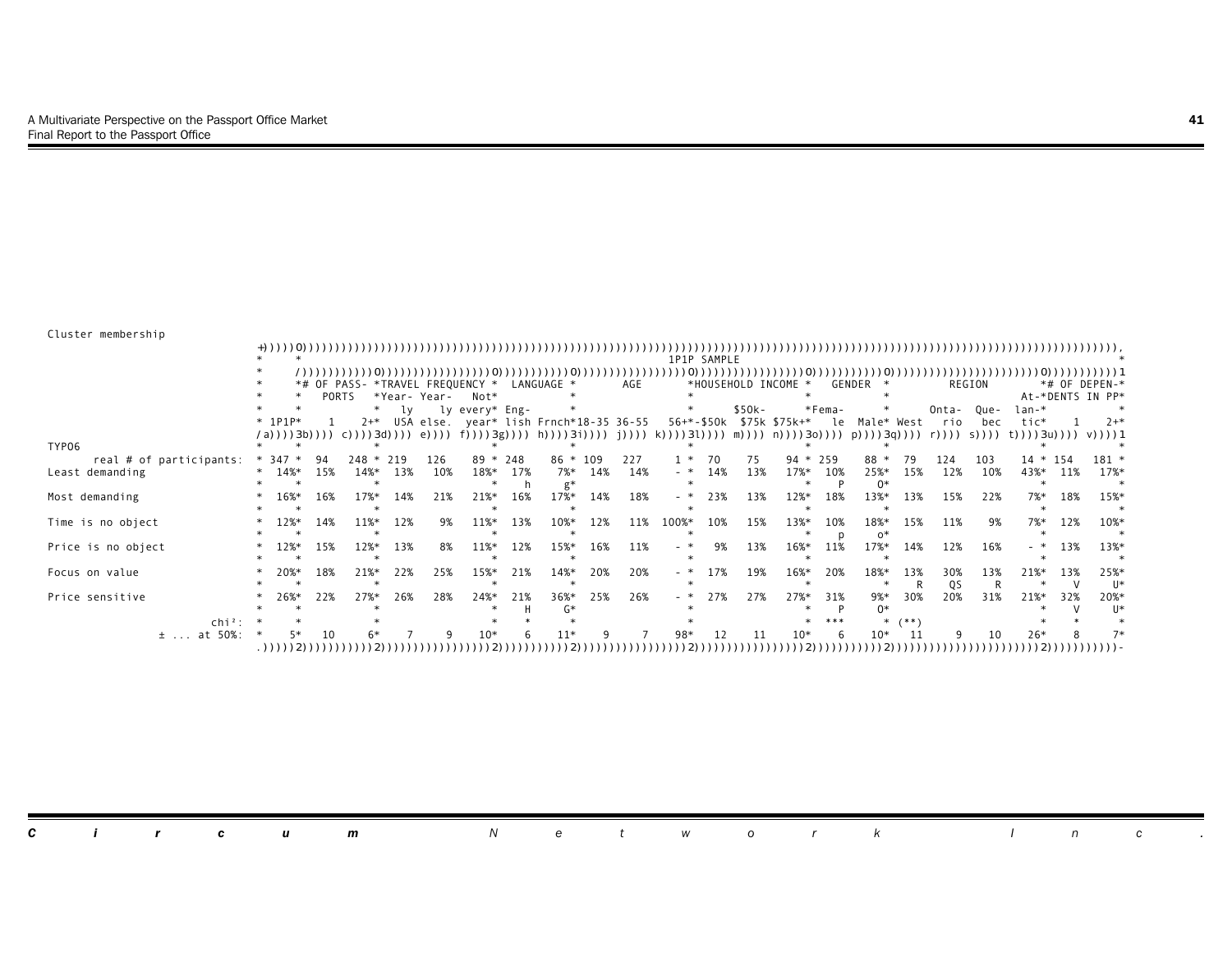On a scale from 0 to 10 where 0 means not at all reasonable, 10 means totally reasonable and 5 means somewhat reasonable. As a tax payer, how reasonable would you find... +)))))))))))))))))))))))0))))))))))))))))))))))))))))))))))))))))))))))))))))))))))))))))))))))))))))))))))))))))))))))))))))))))))))))))), \* SAMPLE \* GENERAL SAMPLE \* \* /)))))))))))0)))))))))))))))))0)))))))))))0)))))))))))))))))0)))))))))))))))))0)))))))))))0)))))))))))))))))))))))1 \* \*# OF PASS- \*TRAVEL FREQUENCY \* LANGUAGE \* AGE \*HOUSEHOLD INCOME \* GENDER \* REGION \* \* \* PORTS \*Year- Year- Not\* \* \* \* \* At-\* \*Gene- Mail- Ex- \* \* ly ly every\* Eng- \* \* \$50k- \*Fema- \* Onta- Que- lan-\* 1 2+\* USA else. year\* lish Frnch\*18-35 36-55 56+\*-\$50k \$75k \$75k+\* le Male\* West rio bec tic\* /a)))) b)))) c)))) d))))3e)))) f))))3g)))) h)))) i))))3j)))) k))))3l)))) m)))) n))))3o)))) p)))) q))))3r)))) s))))3t)))) u)))) v)))) w))))1 Q4E Offering a reduction on next\*passport... \* \* \* \* \* \* \* \* mean for these data: \* 8.6 8.7 8.4 8.6\* 8.3 8.7\* 8.6 8.5 8.7\* 8.5 8.9\* 8.4 8.7 8.7\* 8.3 8.7 8.5\* 8.8 8.3\* 8.6 8.4 8.9 9.2\* sig. test for means: \* \* \* \* k j\* \* \* s r\* \* Q4A Everyone with their own passport ))))))3)))))))))))3)))))))))))))))))3)))))))))))3)))))))))))))))))3)))))))))))))))))3)))))))))))3)))))))))))))))))))))))1 mean for these data: \* 8.5 8.7 8.6 7.8\* 8.3 8.7\* 8.6 8.6 8.3\* 8.5 8.6\* 8.4 8.6 8.6\* 8.8 8.7 8.5\* 8.6 8.5\* 8.4 8.7 8.7 7.3\* sig. test for means: \* D D D ABC\* \* \* \* \* \* \* \* \* \* \* \* Q4G Credit-card-size passport card... ))))))3)))))))))))3)))))))))))))))))3)))))))))))3)))))))))))))))))3)))))))))))))))))3)))))))))))3)))))))))))))))))))))))1 mean for these data: \* 8.1 7.8 8.0 7.9\* 8.1 8.0\* 7.9 8.0 8.4\* 8.1 7.8\* 8.3 7.8 7.9\* 8.4 8.1 8.0\* 8.2 8.0\* 7.9 8.0 8.2 9.4\* sig. test for means: \* \* \* \* \* \* \* \* W W W TUV\* Q4H Information about physical char... ))))))3)))))))))))3)))))))))))))))))3)))))))))))3)))))))))))))))))3)))))))))))))))))3)))))))))))3)))))))))))))))))))))))1 mean for these data: \* 7.9 7.9 7.8 8.1\* 8.0 7.8\* 7.7 7.9 8.1\* 7.9 7.9\* 7.7 7.9 8.0\* 8.3 8.0 7.2\* 7.9 7.9\* 7.9 7.7 8.2 7.3\* sig. test for means: \* \* \* \* \* \* q o\* \* \* Q4D Reducing the cost outside the peak period ))))))3)))))))))))3)))))))))))))))))3)))))))))))3)))))))))))))))))3)))))))))))))))))3)))))))))))3)))))))))))))))))))))))1 mean for these data: \* 7.4 7.6 7.3 7.4\* 7.4 7.4\* 7.2 7.4 8.0\* 7.6 6.8\* 7.6 6.9 7.9\* 7.4 7.5 6.6\* 7.7 7.0\* 7.1 7.5 7.4 7.8\* sig. test for means: \* \* \* i g\* \* n m\* \* s r\* \*  $\mathcal{S}(\mathbf{S}(\mathbf{S}(\mathbf{S}(\mathbf{S}(\mathbf{S}(\mathbf{S}(\mathbf{S}(\mathbf{S}(\mathbf{S}(\mathbf{S}(\mathbf{S}(\mathbf{S}(\mathbf{S}(\mathbf{S}(\mathbf{S}(\mathbf{S}(\mathbf{S}(\mathbf{S}(\mathbf{S}(\mathbf{S}(\mathbf{S}(\mathbf{S}(\mathbf{S}(\mathbf{S}(\mathbf{S}(\mathbf{S}(\mathbf{S}(\mathbf{S}(\mathbf{S}(\mathbf{S}(\mathbf{S}(\mathbf{S}(\mathbf{S}(\mathbf{S}(\mathbf{S}(\mathbf{$  mean for these data: \* 7.2 7.7 8.1 7.6\* 7.1 7.3\* 7.2 7.5 7.2\* 7.3 7.1\* 7.6 7.1 7.1\* 7.6 7.0 8.2\* 7.4 7.1\* 7.1 7.3 7.4 7.5\* sig. test for means: \* C Ad c\* \* \* \* \* q p\* \* \* Q4B Express post service the normal way... ))))))3)))))))))))3)))))))))))))))))3)))))))))))3)))))))))))))))))3)))))))))))))))))3)))))))))))3)))))))))))))))))))))))1 mean for these data: \* 6.8 8.0 7.1 6.9\* 6.9 6.8\* 6.7 6.8 7.5\* 6.8 6.9\* 7.1 6.6 7.0\* 6.9 7.2 7.4\* 6.9 6.7\* 6.9 6.6 7.1 7.4\* sig. test for means:  $*$  B ACD B  $B*$  Q4F Increase the price + simpler\*renewal... ))))))3)))))))))))3)))))))))))))))))3)))))))))))3)))))))))))))))))3)))))))))))))))))3)))))))))))3)))))))))))))))))))))))1 mean for these data: \* 6.1 6.3 6.5 6.0\* 6.3 6.0\* 6.2 6.3 5.7\* 6.0 6.2\* 6.4 5.9 6.1\* 6.6 5.7 6.1\* 6.1 6.1\* 6.0 5.8 6.3 6.5\* sig. test for means: \* .)))))))))))))))))))))))2)))))))))))2)))))))))))))))))2)))))))))))2)))))))))))))))))2)))))))))))))))))2)))))))))))2)))))))))))))))))))))))-

|  |  | <b>Circum</b> Network Inc. |  |  |  |  |  |  |  |
|--|--|----------------------------|--|--|--|--|--|--|--|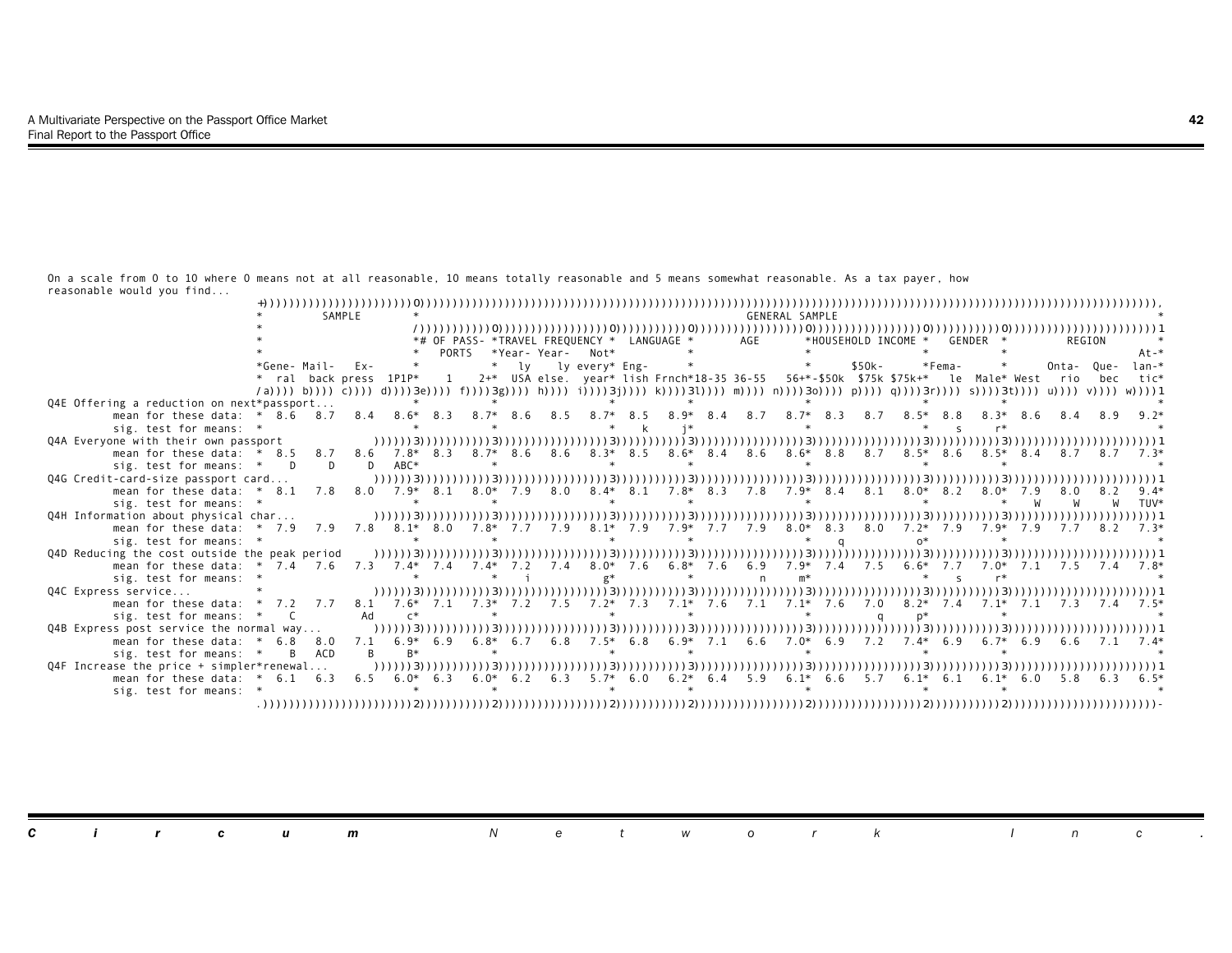reasonable would you find... +)))))0))))))))))))))))))))))))))))))))))))))))))))))))))))))))))))))))))))))))))))))))))))))))))))))))))))))))))))))))))))))))))))), \* \* EXPRESS SAMPLE \* \* /)))))))))))0)))))))))))))))))0)))))))))))0)))))))))))))))))0)))))))))))))))))0)))))))))))0)))))))))))))))))))))))0)))))))))))1 \* \*# OF PASS- \*TRAVEL FREQUENCY \* LANGUAGE \* AGE \*HOUSEHOLD INCOME \* GENDER \* REGION \* EXPRESS \* \* \* PORTS \*Year- Year- Not\* \* \* \* \* \* \* \*<br>\* Ex-\* \* ly lyevery\*Eng- \* \* \* \$50k- \*Fema-\$50k- \*Fema- \* 0nta- Que- lan-\* 24- 48-\* \*press\* 1 2+\* USA else. year\* lish Frnch\*18-35 36-55 56+\*-\$50k \$75k \$75k+\* le Male\* West rio bec tic\* hour hour\* /a))))3b)))) c))))3d)))) e)))) f))))3g)))) h))))3i)))) j)))) k))))3l)))) m)))) n))))3o)))) p))))3q)))) r)))) s)))) t))))3u)))) v))))1 Q4E Offering a reduction on next\*passport... \* \* \* \* \* \* \* \* mean for these data: \* 8.4\* 8.5 8.5\* 8.4 8.4 8.6\* 8.4 8.6\* 8.3 8.6 8.1\* 8.6 9.0 8.3\* 8.6 8.4\* 8.4 8.1 8.6 sig. test for means: \* \* \* \* \* \* \* \* \* \* Q4A Everyone with their own passport \* /)))))))))))))))))3)))))))))))3)))))))))))))))))3)))))))))))))))))3)))))))))))3)))))))))))))))))))))))3)))))))))))1 mean for these data: \* 8.6\* 8.7 8.5\* 8.6 8.7 8.2\* 8.5 8.8\* 8.3 8.7 8.6\* 8.9 8.8 8.6\* 8.7 8.5\* 8.7 7.9 8.7 8.7\* 8.7 8.4\* sig. test for means: \* \* \* \* \* \* \* \* \* \* Q4G Credit-card-size passport card... \* /)))))))))))))))))3)))))))))))3)))))))))))))))))3)))))))))))))))))3)))))))))))3)))))))))))))))))))))))3)))))))))))1 mean for these data: \* 8.0\* 7.6 8.1\* 8.0 7.9 8.1\* 8.1 7.8\* 8.1 7.9 8.4\* 8.4 8.2 7.7\* 8.3 7.8\* 8.0 8.3 7.8 8.3\* 8.1 7.9\* sig. test for means: \* \* \*<br> $Q4H$  Information about physical char...\* Q4H Information about physical char...\* /)))))))))))))))))3)))))))))))3)))))))))))))))))3)))))))))))))))))3)))))))))))3)))))))))))))))))))))))3)))))))))))1 mean for these data: \* 7.8\* 7.6 7.8\* 7.7 7.7 7.9\* 7.8 7.7\* 7.6 7.9 7.9\* 7.9 8.3 7.8\* 7.9 7.7\* 7.7 7.4 8.0 9.7\* 8.0 7.7\* sig. test for means: \* \* \* \* \* \* \* \* T T t QRs\* \* Q4D Reducing the cost outside the peak\*period /)))))))))))))))))3)))))))))))3)))))))))))))))))3)))))))))))))))))3)))))))))))3)))))))))))))))))))))))3)))))))))))1 mean for these data: \* 7.3\* 7.3 7.3\* 7.1 7.0 7.8\* 7.3 7.7\* 7.2 7.5 6.7\* 7.6 8.1 6.8\* 7.7 7.1\* 7.1 7.3 7.5 7.7\* 7.2 7.4\* sig. test for means: \* \* \* f e\* \* \* n N lM\* \* \* \* Q4C Express service... \* \* /)))))))))))))))))3)))))))))))3)))))))))))))))))3)))))))))))))))))3)))))))))))3)))))))))))))))))))))))3)))))))))))1 mean for these data: \* 8.1\* 7.5 8.3\* 8.0 8.3 8.1\* 8.0 8.3\* 8.1 8.0 8.6\* 8.0 8.7 8.4\* 8.2 8.0\* 7.8 8.4 8.3 6.7\* 8.1 8.0\* sig. test for means:  $*$   $*$   $\subset$   $b*$  Q4B Express post service the normal way... /)))))))))))))))))3)))))))))))3)))))))))))))))))3)))))))))))))))))3)))))))))))3)))))))))))))))))))))))3)))))))))))1 mean for these data: \* 7.1\* 6.5 7.3\* 7.1 7.1 7.1\* 7.1 7.1\* 6.8 7.3 7.2\* 7.3 7.2 7.5\* 7.4 6.8\* 7.0 6.9 7.3 5.3\* 7.1 7.0\* sig. test for means: \* Q4F Increase the price + simpler\*renewal... /)))))))))))))))))3)))))))))))3)))))))))))))))))3)))))))))))))))))3)))))))))))3)))))))))))))))))))))))3)))))))))))1 mean for these data: \* 6.5\* 6.2 6.6\* 6.6 6.4 6.5\* 6.4 6.5\* 6.3 6.6 6.5\* 6.7 6.2 7.1\* 6.6 6.4\* 6.7 6.1 6.5 6.3\* 6.4 6.5\* sig. test for means: \* \* \* .)))))2)))))))))))2)))))))))))))))))2)))))))))))2)))))))))))))))))2)))))))))))))))))2)))))))))))2)))))))))))))))))))))))2)))))))))))-

On a scale from 0 to 10 where 0 means not at all reasonable, 10 means totally reasonable and 5 means somewhat reasonable. As a tax payer, how

|  |  | $C$ i r c u | $N$ et w |  | the contract of the contract of the contract of the contract of the contract of the contract of the contract of | $\Omega$ r | $\mathbf{k}$ and $\mathbf{k}$ and $\mathbf{k}$ and $\mathbf{k}$ and $\mathbf{k}$ and $\mathbf{k}$ and $\mathbf{k}$ and $\mathbf{k}$ and $\mathbf{k}$ and $\mathbf{k}$ and $\mathbf{k}$ and $\mathbf{k}$ and $\mathbf{k}$ and $\mathbf{k}$ and $\mathbf{k}$ and $\mathbf{k}$ and $\mathbf{k}$ and $\mathbf{k}$ and $\mathbf{k$ |  |  |
|--|--|-------------|----------|--|-----------------------------------------------------------------------------------------------------------------|------------|-------------------------------------------------------------------------------------------------------------------------------------------------------------------------------------------------------------------------------------------------------------------------------------------------------------------------------|--|--|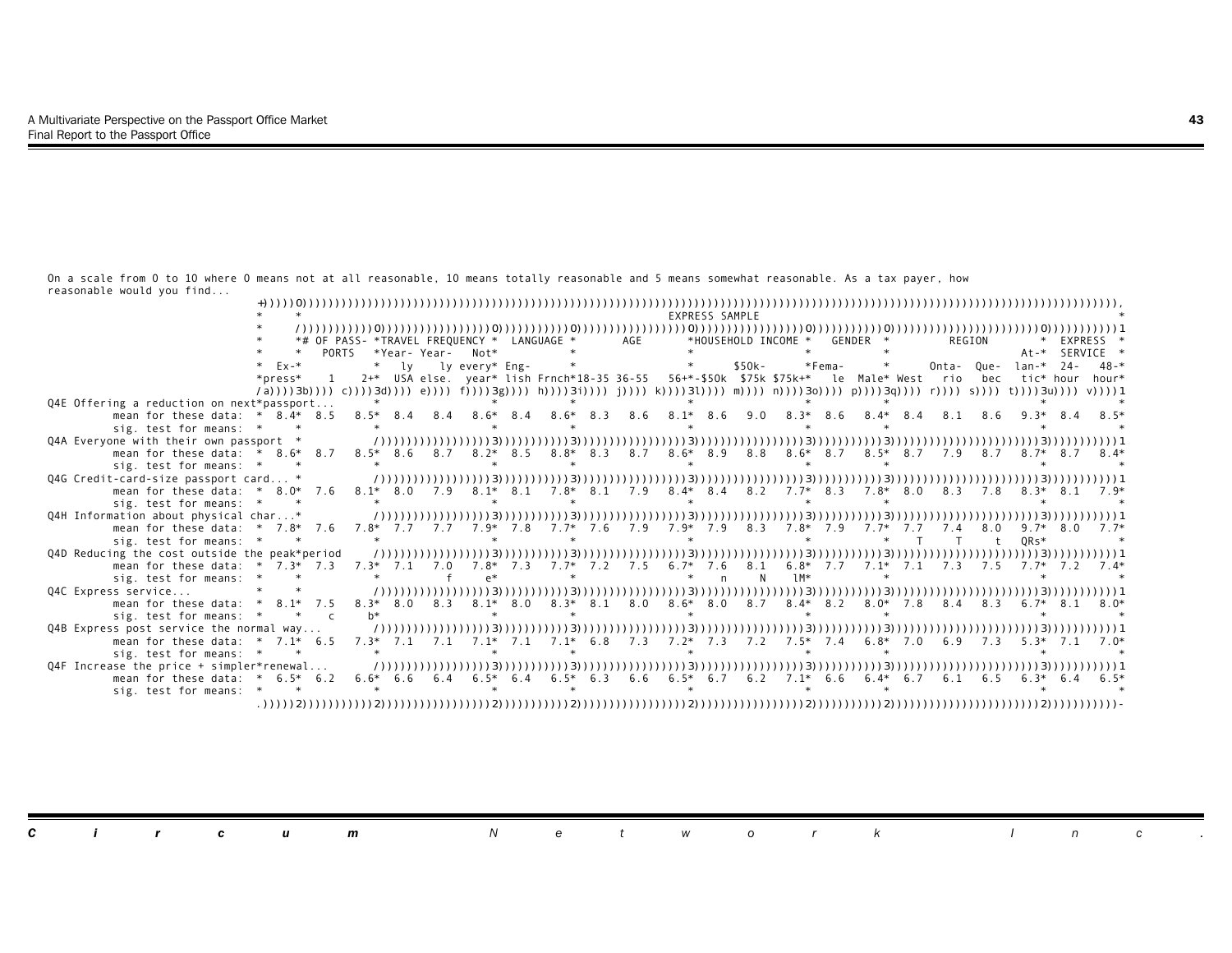reasonable would you find... +)))))0))))))))))))))))))))))))))))))))))))))))))))))))))))))))))))))))))))))))))))))))))))))))))))))))))))))))))))))))))))))))))))), \* \* 1P1P SAMPLE \* \* /)))))))))))0)))))))))))))))))0)))))))))))0)))))))))))))))))0)))))))))))))))))0)))))))))))0)))))))))))))))))))))))0)))))))))))1 \* \*# OF PASS- \*TRAVEL FREQUENCY \* LANGUAGE \* AGE \*HOUSEHOLD INCOME \* GENDER \* REGION \*# OF DEPEN-\* \* \* PORTS \*Year- Year- Not\* \* \* \* \* At-\*DENTS IN PP\* \* \* \* ly ly every\* Eng- \* \* \$50k- \*Fema- \* Onta- Que- lan-\* \* 1 2+\* USA else. year\* lish Frnch\*18-35 36-55 56+\*-\$50k \$75k \$75k+\* le Male\* West rio bec tic\* 1 /a))))3b)))) c))))3d)))) e)))) f))))3g)))) h))))3i)))) j)))) k))))3l)))) m)))) n))))3o)))) p))))3q)))) r)))) s)))) t))))3u)))) v))))1 Q4E Offering a reduction on next\*passport... \* \* \* \* \* \* \* \* mean for these data:  $* 8.6 * 8.3$  sig. test for means: \* \* \* \* H G\* \* \* \* S S QR \* \* Q4A Everyone with their own passport \* /)))))))))))))))))3)))))))))))3)))))))))))))))))3)))))))))))))))))3)))))))))))3)))))))))))))))))))))))3)))))))))))1 mean for these data: \* 7.8\* 7.8 7.9\* 7.9 8.0 7.6\* 7.8 7.9\* 8.0 7.8 9.0\* 7.7 8.0 8.1\* 7.9 7.7\* 7.6 8.0 7.9 8.6\* 8.2 7.5\* sig. test for means: \* \* \* \* \* \* \* \* \* v u\* Q4G Credit-card-size passport card... \* /)))))))))))))))))3)))))))))))3)))))))))))))))))3)))))))))))))))))3)))))))))))3)))))))))))))))))))))))3)))))))))))1 mean for these data: \* 7.9\* 7.9 7.9\* 7.9 7.9 7.8\* 7.7 8.5\* 7.7 8.0 5.0\* 8.3 7.9 7.6\* 7.7 8.4\* 7.6 7.8 8.3 8.1\* 8.4 7.5\* sig. test for means: \* \* \* \* h g\* \* \* p o\* \* V U\* Q4H Information about physical char...\* /)))))))))))))))))3)))))))))))3)))))))))))))))))3)))))))))))))))))3)))))))))))3)))))))))))))))))))))))3)))))))))))1 mean for these data: \* 8.1\* 8.3 8.1\* 8.3 8.2 7.7\* 8.1 8.2\* 8.0 8.1 7.0\* 8.0 8.3 8.6\* 8.1 8.1\* 8.1 8.0 8.1 8.5\* 8.4 7.9\* sig. test for means: \* \* \* \* \* \* \* \* \* v u\* Q4D Reducing the cost outside the peak\*period /)))))))))))))))))3)))))))))))3)))))))))))))))))3)))))))))))))))))3)))))))))))3)))))))))))))))))))))))3)))))))))))1 mean for these data: \* 7.4\* 7.0 7.5\* 7.2 7.5 7.3\* 7.2 7.8\* 6.8 7.7 6.0\* 8.1 7.8 7.2\* 7.5 7.0\* 7.3 7.1 7.6 7.6\* 7.9 7.0\* sig. test for means: \* \* \* \* \* j i \* n l\* \* \* V U\* Q4C Express service... \* \* /)))))))))))))))))3)))))))))))3)))))))))))))))))3)))))))))))))))))3)))))))))))3)))))))))))))))))))))))3)))))))))))1 mean for these data: \* 7.6\* 7.0 7.8\* 7.5 7.7 7.9\* 7.5 7.7\* 7.4 7.8 \*\* 8.3 7.7 7.6\* 7.7 7.3\* 7.6 7.6 7.7 7.6\* 7.6 7.6\* sig. test for means:  $*$   $*$   $\subset$   $b*$  Q4B Express post service the normal way... /)))))))))))))))))3)))))))))))3)))))))))))))))))3)))))))))))))))))3)))))))))))3)))))))))))))))))))))))3)))))))))))1 mean for these data: \* 6.9\* 7.0 6.9\* 7.0 7.1 6.4\* 6.8 7.1\* 6.5 7.1 8.0\* 7.2 6.5 7.0\* 6.7 7.3\* 7.3 6.4 6.9 7.3\* 7.0 6.9\* sig. test for means: \* \* \* \* \* \* \* \* r q \* \* Q4F Increase the price + simpler\*renewal... /)))))))))))))))))3)))))))))))3)))))))))))))))))3)))))))))))))))))3)))))))))))3)))))))))))))))))))))))3)))))))))))1 mean for these data: \* 6.0\* 6.0 6.1\* 6.0 6.4 5.9\* 5.8 6.6\* 6.1 6.1 0.0\* 6.4 6.2 6.2\* 6.1 5.9\* 5.8 6.0 6.3 6.1\* 6.0 6.2\* sig. test for means: \* \* \* .)))))2)))))))))))2)))))))))))))))))2)))))))))))2)))))))))))))))))2)))))))))))))))))2)))))))))))2)))))))))))))))))))))))2)))))))))))-

On a scale from 0 to 10 where 0 means not at all reasonable, 10 means totally reasonable and 5 means somewhat reasonable. As a tax payer, how

|  |  |  | <b>Circum</b> Network Inc. |  |  |  |  |  |  |
|--|--|--|----------------------------|--|--|--|--|--|--|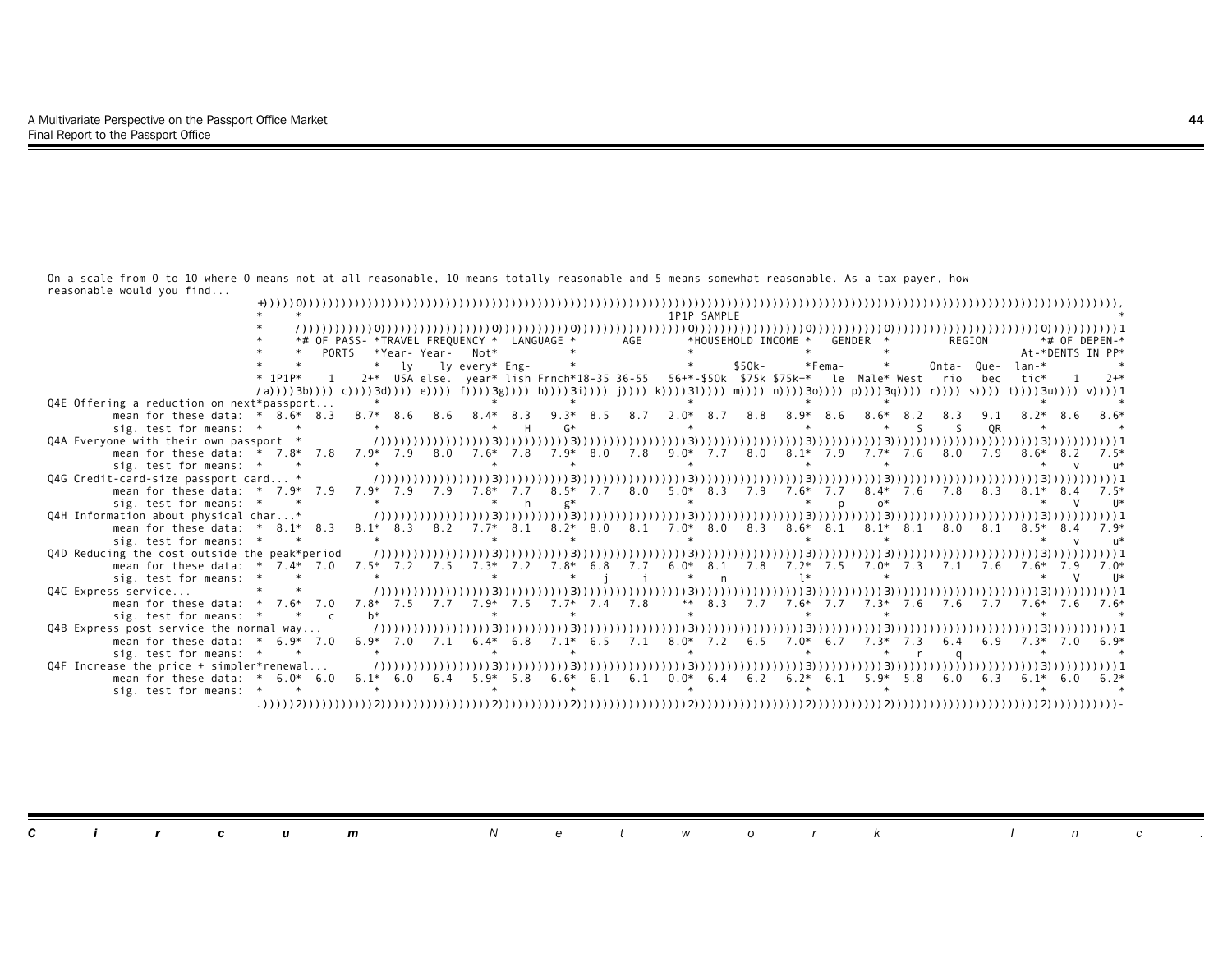ACTOR ANALYSIS OF POLICY POSITIONS GENERAL SAMPLE

Factor 1 = Pricing policy Factor 2 = Value adding policy Factor 3 = Application process

Rotation Method: Varimax

Orthogonal Transformation Matrix

|   | 0.62353    | 0.63517  | 0.45581 |
|---|------------|----------|---------|
|   | $-0.70636$ | 0.20784  | 0.67665 |
| ₹ | 0.33505    | -0.74388 | 0.57826 |

Rotated Factor Pattern

|     | FACTOR1    | FACTOR2    | FACTOR3    |                                          |
|-----|------------|------------|------------|------------------------------------------|
| Q4F | 0.75984    | $-0.04669$ | 0.13652    | Increasing the price of the passport to  |
| Q4C | 0.74890    | 0.20510    | 0.11729    | Offering an express service where the p  |
| 04B | 0.57609    | 0.49401    | $-0.17767$ | Making express post service the normal   |
| 04H | 0.06308    | 0.71258    | 0.11800    | Including some information about your p  |
| 04G | 0.14321    | 0.66819    | 0.17631    | Offering a credit-card-size passport ca  |
| Q4E | 0.25018    | $-0.06980$ | 0.77449    | Offering a reduction on the next passpo  |
| Q4A | $-0.03542$ | 0.23852    | 0.57843    | Demanding that children and adults requ  |
| 04D | 0.02988    | 0.43529    | 0.50298    | Reducing the cost of the passport if the |

| <b>Circum</b> Network Inc. |  |  |  |  |  |  |  |  |  |  |  |  |  |  |  |  |  |  |
|----------------------------|--|--|--|--|--|--|--|--|--|--|--|--|--|--|--|--|--|--|
|----------------------------|--|--|--|--|--|--|--|--|--|--|--|--|--|--|--|--|--|--|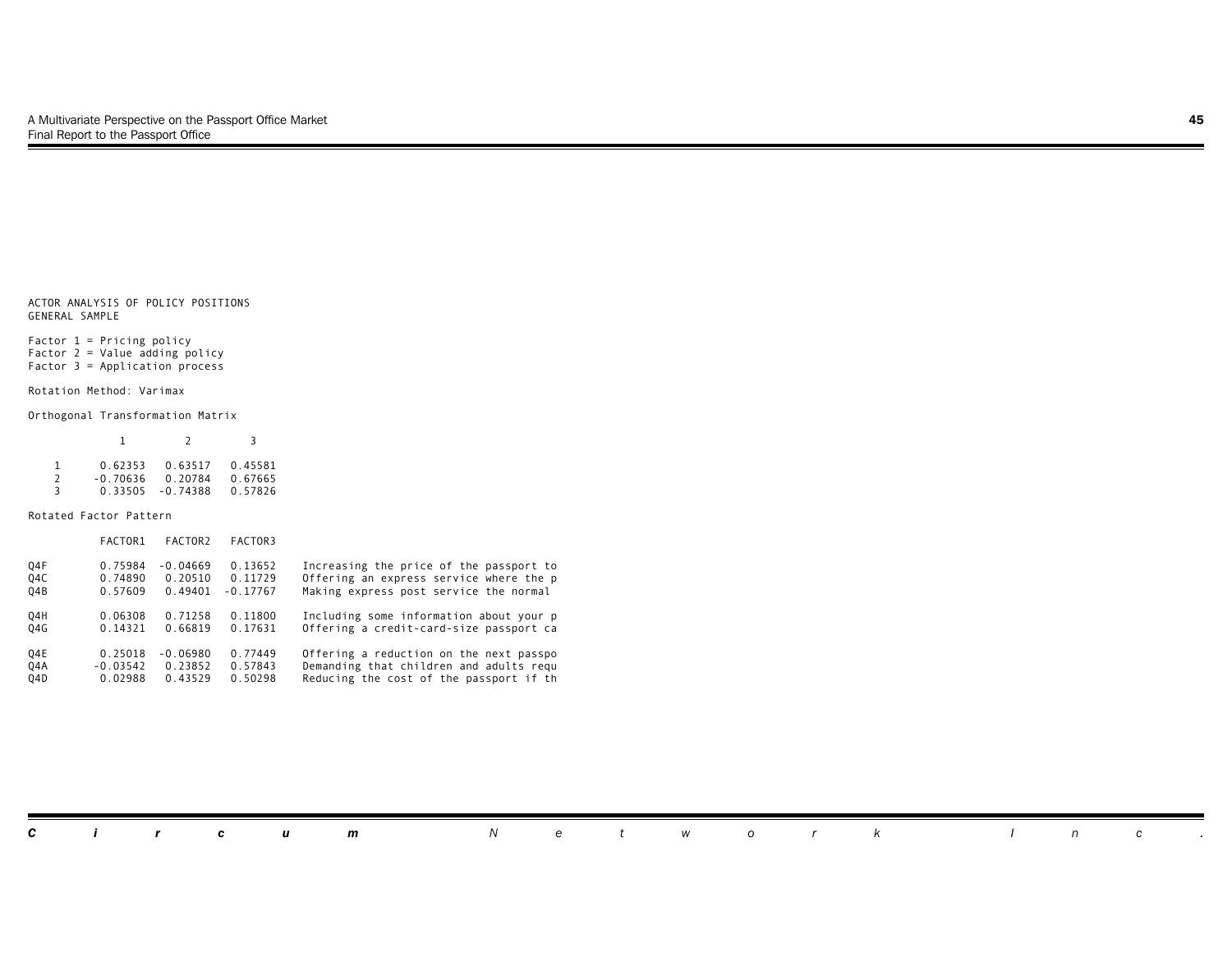|                                                                           |                                                                                                                                                         |                     | SAMPLE                           |           |     |                                                                                        |         |     |                   |     |         |                |         | GENERAL SAMPLE                                                                                        |        |                              |     |        |                     |                          |     |                                                        |          |
|---------------------------------------------------------------------------|---------------------------------------------------------------------------------------------------------------------------------------------------------|---------------------|----------------------------------|-----------|-----|----------------------------------------------------------------------------------------|---------|-----|-------------------|-----|---------|----------------|---------|-------------------------------------------------------------------------------------------------------|--------|------------------------------|-----|--------|---------------------|--------------------------|-----|--------------------------------------------------------|----------|
|                                                                           |                                                                                                                                                         |                     |                                  |           |     | *# OF PASS- *TRAVEL FREQUENCY * LANGUAGE *<br>PORTS                                    |         |     | *Year- Year- Not* |     |         |                | AGE     |                                                                                                       |        | *HOUSEHOLD INCOME * GENDER * |     |        |                     |                          |     | REGION                                                 | $At - *$ |
|                                                                           | *Gene- Mail-<br>/a))) b)))) c)))) d))))3e)))) f)))3g))) h)))) i)))3g)))) k)))3i))) k)))3l))) m))) n)))30))) a)))) g)))3r))) s)))3t)))) v))) v)))) w)))1 |                     | Ex-<br>* ral back_press 1P1P* 1* |           |     |                                                                                        | $*$ lv  |     | lv every* Eng-    |     | $\ast$  |                |         | 2 <sup>+*</sup> USA else. year* lish Frnch*18-35 36-55 56+*-\$50k \$75k \$75k+* le Male* West rio bec |        | $$50k-$                      |     | *Fema- |                     |                          |     | Onta- Que- lan-*                                       | tic*     |
| PPRIC Pricing policy<br>mean for these data:<br>sig. test for means:      | 6.7<br>BC.                                                                                                                                              | 7.3<br>AD           | 7.2<br>Ad                        | 6.8<br>Bc | 6.7 | 6.7                                                                                    | 6.7     | 6.9 | 6.7               | 6.7 | 6.8     | 7.0            | 6.5     | 6.7                                                                                                   | 7.0    | 6.5                          | 7.3 | 6.8    |                     |                          |     | 69                                                     | 7.0      |
| PVALU Value adding policy<br>mean for these data:<br>sig. test for means: | 8.0                                                                                                                                                     |                     | 7.9                              | 8.0       | 8.1 | 7.9 7.8                                                                                |         | 8.0 | 8.3               | 8.0 |         |                |         | 7.9 7.9 7.9 8.0                                                                                       | 8.3    | 8.1                          | 7.5 | 8.0    | 7.9                 | 7.9 7.8                  |     | 8.2                                                    | 8.4      |
| PAPPL Application process<br>mean for these data:<br>sig. test for means: |                                                                                                                                                         | 8.2 8.3             |                                  | 8.1 7.9   | 8.0 |                                                                                        | 8.2 8.1 | 8.2 | 8.4               |     |         |                |         | 8.2 8.1 8.1 8.1 8.4 8.2                                                                               |        | 8.3                          | 7.9 | 8.3    | 8.0                 | 8.0                      | 8.2 | 8.3                                                    |          |
|                                                                           |                                                                                                                                                         |                     |                                  |           |     |                                                                                        |         |     |                   |     |         | EXPRESS SAMPLE |         |                                                                                                       |        |                              |     |        |                     |                          |     |                                                        |          |
|                                                                           | $Ex - *$                                                                                                                                                | $\ast$              |                                  | $*$ lv    |     | *# OF PASS- *TRAVEL FREQUENCY * LANGUAGE *<br>PORTS *Year-Year- Not*<br>ly every* Eng- |         |     | $\ast$            | AGE |         |                | $$50k-$ | *HOUSEHOLD INCOME *                                                                                   | *Fema- | GENDER *                     |     |        | REGION<br>Onta-Oue- |                          |     | (1)<br>* EXPRESS *<br>At-* SERVICE *<br>lan-* 24- 48-* |          |
|                                                                           | *press*<br>/a))))3b)))) c))))3d)))) e)))) f)))3g)))) h)))3i)))) j))) k)))3l)))) m)))3n))) n)))330))) p)))330))) r))) s))) t)))3u)))) v)))1              |                     |                                  |           |     | 2+* USA else. year* lish Frnch*18-35 36-55 56+*-\$50k \$75k \$75k+*                    |         |     |                   |     |         |                |         |                                                                                                       |        | le Male* West rio bec        |     |        |                     |                          |     | tic* hour hour*                                        |          |
| PPRIC Pricing policy<br>mean for these data:<br>sig. test for means:      | 7.2                                                                                                                                                     | 6.7<br>$\mathsf{C}$ | 7.3<br><sub>h</sub>              |           |     | 7.2 7.2 7.2 7.2 7.2 7.1 7.3                                                            |         |     |                   |     |         |                |         | 7.4 7.3 7.4 7.7 7.4                                                                                   |        | 7.0                          | 7.2 | 7.1    | 7.3                 | 6.1                      |     | 7.2 7.1                                                |          |
| PVALU Value adding policy<br>mean for these data:<br>sig. test for means: | 7.9                                                                                                                                                     | 7.6                 | 7.9                              | 7.8       | 7.8 | 7.9                                                                                    | 7.9     | 7.7 | 7.8               | 7.9 |         | 8.1 8.1        | 8.2     | 7.6                                                                                                   | 8.0    | 7.8                          | 7.8 | 7.8    | 7.9                 | 9.0                      | 8.0 | 7.8                                                    |          |
| PAPPL Application process<br>mean for these data:<br>sig. test for means: |                                                                                                                                                         | 8.1 8.2             |                                  | 8.1 8.0   | 8.0 | 8.2 8.0                                                                                |         | 8.3 | 7.9               | 8.3 | 7.8     |                | 8.4 8.6 | 7.9                                                                                                   | 8.3    | 8.0                          | 8.0 | 7.8    | 8.3                 | 8.6                      |     | 8.1 8.1                                                |          |
|                                                                           |                                                                                                                                                         |                     |                                  |           |     |                                                                                        |         |     |                   |     |         | 1P1P SAMPLE    |         |                                                                                                       |        |                              |     |        |                     |                          |     |                                                        |          |
|                                                                           |                                                                                                                                                         |                     | PORTS                            |           |     | *# OF PASS- *TRAVEL FREQUENCY * LANGUAGE *<br>*Year- Year- - Not*                      |         |     |                   | AGE |         |                |         | *HOUSEHOLD INCOME *                                                                                   |        | GENDER *                     |     |        | REGION              |                          |     | (1)<br>*# OF DEPEN-*<br>At-*DENTS IN PP*               |          |
|                                                                           | $*$ 1P1P $*$<br>/a)))3b)))) c)))3d)))) e)))) f)))3g)))) h)))3i)))) j))) k)))3l)))) m)))3n))) m)))30))) p)))330))) r))) s))) t)))3u)))) v)))1            |                     |                                  | 1v        |     | ly every* Eng-<br>2+* USA else. year* lish Frnch*18-35 36-55 56+*-\$50k \$75k \$75k+*  |         |     | $\ast$            |     | $\ast$  |                | $$50k-$ |                                                                                                       | *Fema- | le Male*West rio             |     |        | bec                 | Onta- Oue- lan-*<br>tic* |     | $2+*$                                                  |          |
| PPRIC Pricing policy<br>mean for these data:<br>sig. test for means:      | 6.8                                                                                                                                                     | 6.7                 | 6.9                              | 6.9       | 7.1 | 6.7                                                                                    | 6.7     | 7.1 | 6.7               | 7.0 | 4.0     | 7.3            | 6.8     |                                                                                                       |        |                              | 6.9 | 6.7    | 7.0                 | 7.0                      | 6.9 | 6.9                                                    |          |
| PVALU Value adding policy<br>mean for these data:<br>sig. test for means: | 8.0                                                                                                                                                     | 8.1                 | 8.0                              | 8.1       |     | 8.1 7.8 7.9                                                                            |         | 8.4 | 7.9               |     | 8.1 6.0 |                |         | 8.1 8.1 8.1 7.9                                                                                       |        | 8.3                          | 7.9 | 7.9    | 8.2                 | 8.3                      | 8.4 | 7.7<br>$\mathbf{U}$                                    |          |
| PAPPL Application process<br>mean for these data:<br>sig. test for means: | 7.9                                                                                                                                                     | 7.7                 |                                  |           |     | 8.0 7.9 8.1 7.8 7.7                                                                    |         | 8.4 | 7.8               |     |         |                |         | 8.0 5.7 8.2 8.2 8.1 8.0 7.7 7.7 7.8 8.2 8.1                                                           |        |                              |     |        |                     |                          | 8.2 | 7.7                                                    |          |
|                                                                           |                                                                                                                                                         |                     |                                  |           |     |                                                                                        |         |     |                   |     |         |                |         |                                                                                                       |        |                              |     |        |                     |                          |     |                                                        |          |

|  |  | <b>Circum</b> Network Inc. |  |  |  |  |  |  |
|--|--|----------------------------|--|--|--|--|--|--|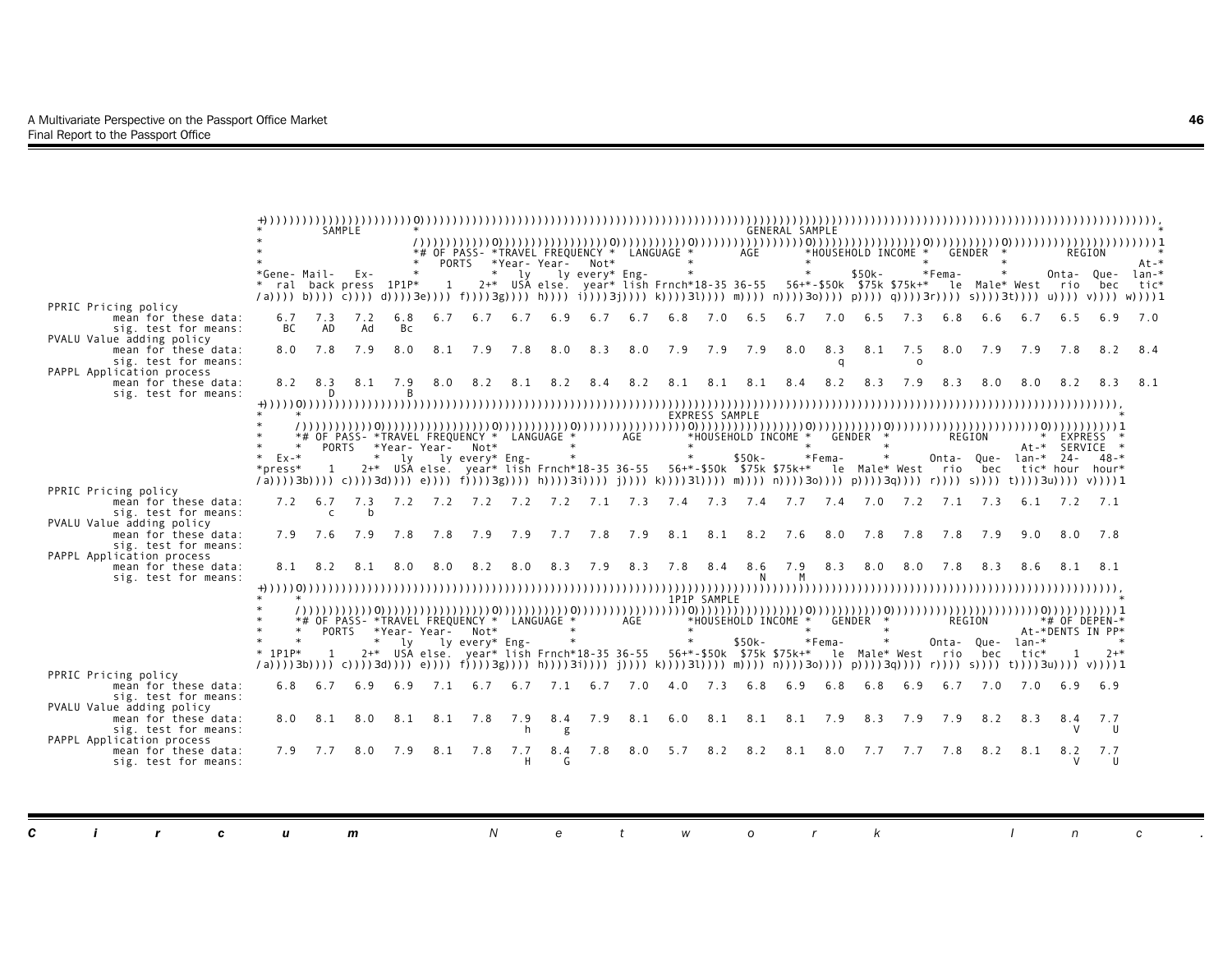ULTIPLE REGRESSION ANALYSES OF POLICY POSITIONS GENERAL SAMPLE 1P1P Policy

Model: MODEL1<br>Dependent Variable: Q4A Demanding that children and adults requ

Analysis of Variance

| Source                       | DF         | Sum of<br>Squares                    |                      | Mean<br>Square      | F Value          | Prob>F |
|------------------------------|------------|--------------------------------------|----------------------|---------------------|------------------|--------|
| Model<br>Error<br>C Total    | 312<br>313 | 35.58988<br>1855.25276<br>1890.84264 |                      | 35.58988<br>5.94632 | 5.985            | 0.0150 |
| Root MSE<br>Dep Mean<br>C.V. |            | 2.43851<br>8.53709<br>28.56369       | R-square<br>Adj R-sq |                     | 0.0188<br>0.0157 |        |

| Variable DF      | Parameter<br>Estimate | Standard<br>Error        | T for HO:<br>Parameter=0 | Prob >  T        | Standardized<br>Estimate  | Tolerance | Variable<br>Label                               |
|------------------|-----------------------|--------------------------|--------------------------|------------------|---------------------------|-----------|-------------------------------------------------|
| INTERCEP<br>TLOW | 8.653420<br>-1.090968 | 0.14559630<br>0.44593664 | 59.434<br>$-2.446$       | 0.0001<br>0.0150 | 0.00000000<br>-0.13719414 |           | Intercept<br>1.00000000 Least demanding cluster |

|  |  |  | <b>Circum</b> Network Inc. |  |  |  |  |  |  |
|--|--|--|----------------------------|--|--|--|--|--|--|
|  |  |  |                            |  |  |  |  |  |  |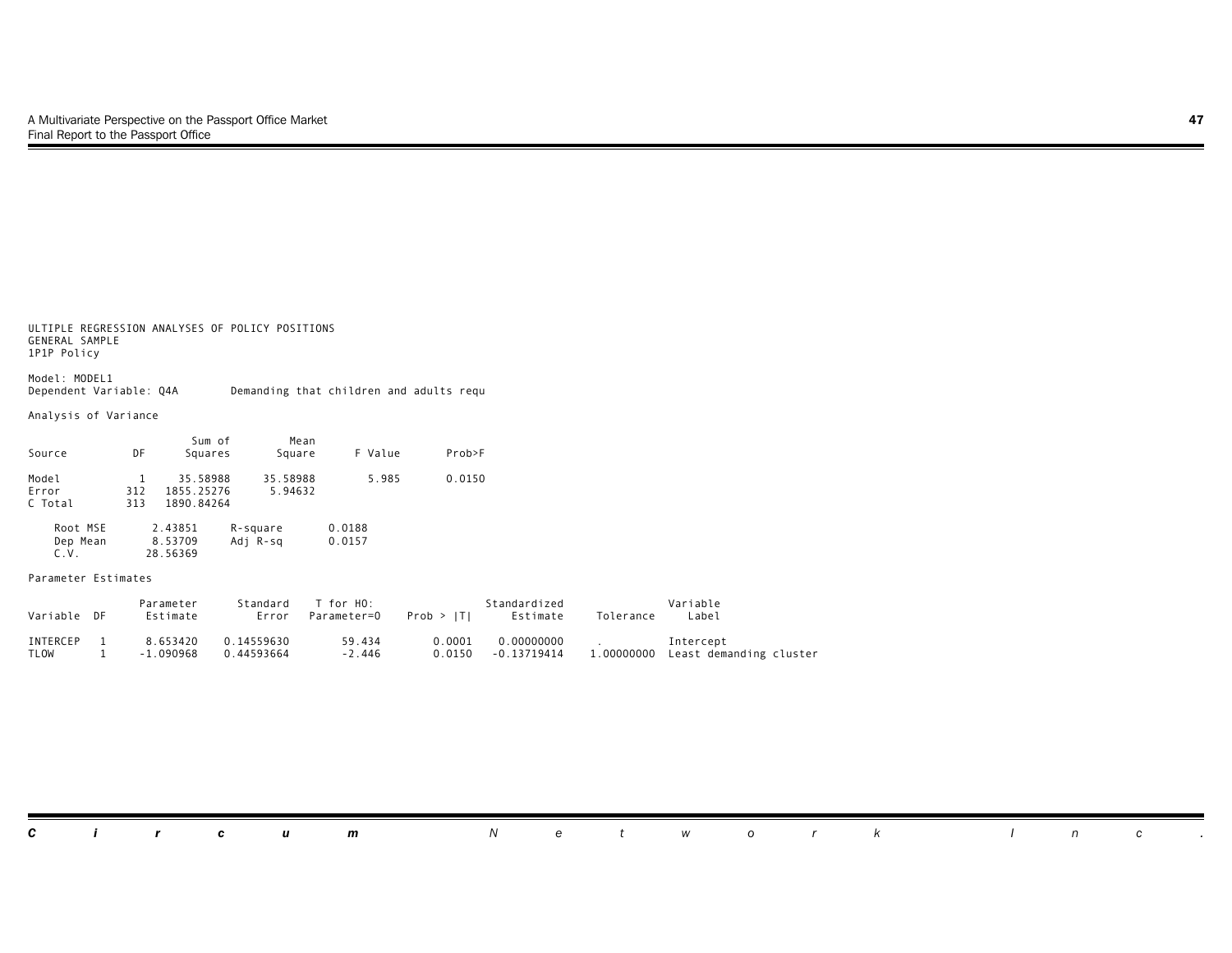MULTIPLE REGRESSION ANALYSES OF POLICY POSITIONS GENERAL SAMPLE Express post sevice

Model: MODEL1<br>Dependent Variable: Q4B Making express post service the normal

Analysis of Variance

| Source                       | DF  | Sum of<br>Squares              | Mean<br>Square        | F Value          | Prob>F |
|------------------------------|-----|--------------------------------|-----------------------|------------------|--------|
| Model<br>Error               | 311 | 579.22590<br>3165.33291        | 289.61295<br>10.17792 | 28.455           | 0.0001 |
| C Total                      | 313 | 3744.55881                     |                       |                  |        |
| Root MSE<br>Dep Mean<br>C.V. |     | 3.19029<br>6.81686<br>46.79992 | R-square<br>Adj R-sq  | 0.1547<br>0.1492 |        |

|             | Parameter | Standard   | T for HO:   |           | Standardized |           | Variable                                          |
|-------------|-----------|------------|-------------|-----------|--------------|-----------|---------------------------------------------------|
| Variable DF | Estimate  | Error      | Parameter=0 | Prob >  T | Estimate     | Tolerance | Label                                             |
| INTERCEP    | 1.096589  | 1.02872570 | 1.066       | 0.2873    | 0.00000000   |           | Intercept                                         |
| FACCESS     | 0.545014  | 0.07551790 | 7.217       | 0.0001    | 0.37626805   |           | 0.99995130 Access factor                          |
| Q1F         | 0.230312  | 0.10250453 | 2.247       | 0.0254    | 0.11714202   |           | 0.99995130 the entire process from getting a form |

|  |  |  | <b>Circum</b> Network Inc. |  |  |  |  |  |  |
|--|--|--|----------------------------|--|--|--|--|--|--|
|  |  |  |                            |  |  |  |  |  |  |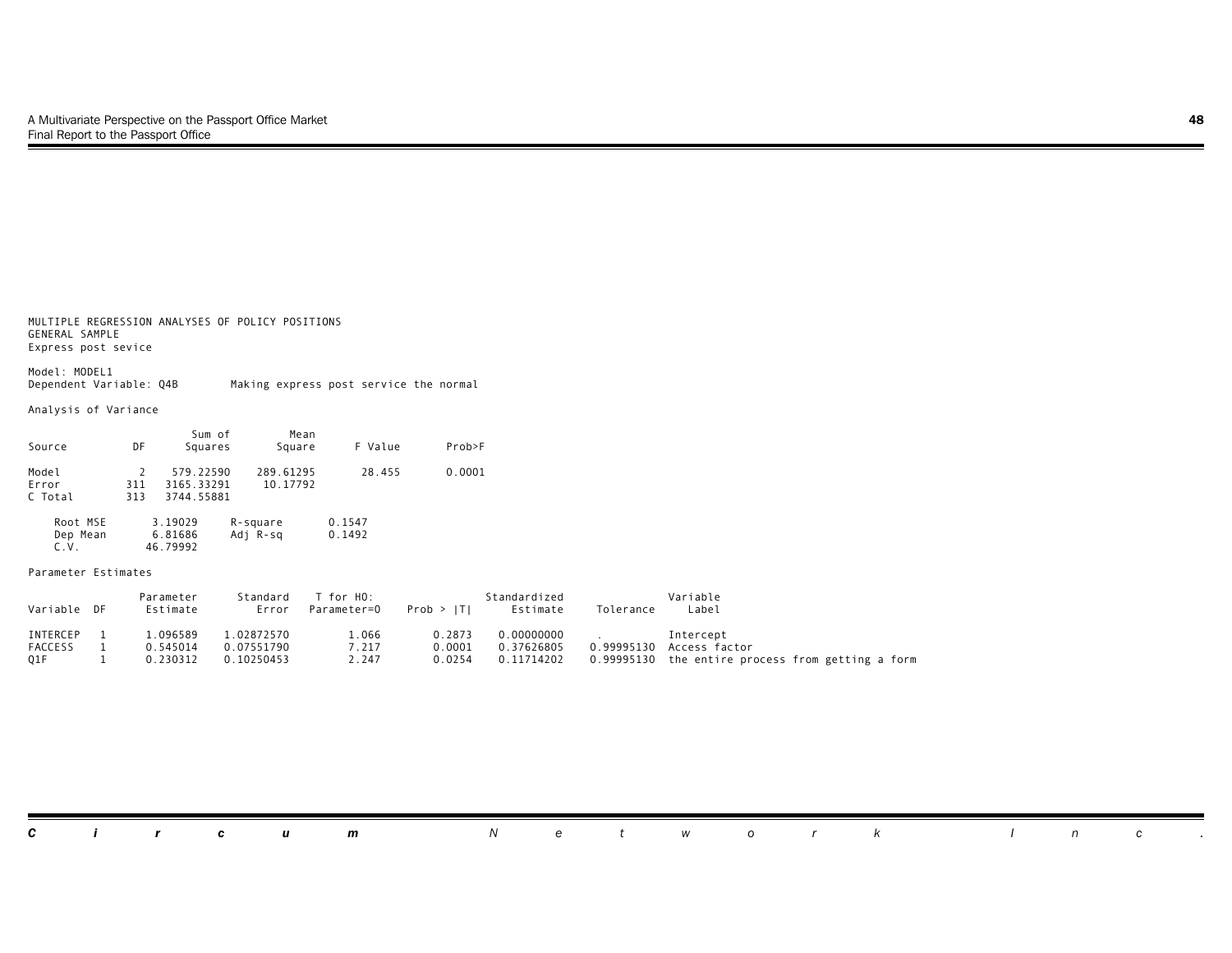MULTIPLE REGRESSION ANALYSES OF POLICY POSITIONS GENERAL SAMPLE Express service

Model: MODEL1<br>Dependent Variable: Q4C Offering an express service where the p

Analysis of Variance

| Source                       | DF              | Sum of<br>Squares                     | Mean<br>Square       | F Value          | Prob>F |
|------------------------------|-----------------|---------------------------------------|----------------------|------------------|--------|
| Model<br>Error<br>C Total    | 4<br>309<br>313 | 505.07377<br>2614.44130<br>3119.51507 | 126.26844<br>8.46098 | 14.924           | 0.0001 |
| Root MSE<br>Dep Mean<br>C.V. |                 | 2.90878<br>7.23235<br>40.21894        | R-square<br>Adi R-sq | 0.1619<br>0.1511 |        |

|             | Parameter | Standard   | T for HO:   |           | Standardized |            | Variable                |
|-------------|-----------|------------|-------------|-----------|--------------|------------|-------------------------|
| Variable DF | Estimate  | Error      | Parameter=0 | Prob >  T | Estimate     | Tolerance  | Label                   |
| INTERCEP    | 2.183166  | 0.88148582 | 2.477       | 0.0138    | 0.00000000   |            | Intercept               |
| FREQOTH     | 0.603791  | 0.33024922 | 1.828       | 0.0685    | 0.09533211   | 0.99757326 |                         |
| FTIME       | 0.219421  | 0.11319224 | 1.938       | 0.0535    | 0.10940636   | 0.85147056 | Time factor             |
| FACCESS     | 0.414651  | 0.07485020 | 5.540       | 0.0001    | 0.31363852   | 0.84616338 | Access factor           |
| TPRICES     | 0.737611  | 0.40296812 | 1.830       | 0.0681    | 0.09630927   | 0.97973835 | Price sensitive cluster |

|  |  | <b>Circum</b> Network Inc. |  |  |  |  |  |  |
|--|--|----------------------------|--|--|--|--|--|--|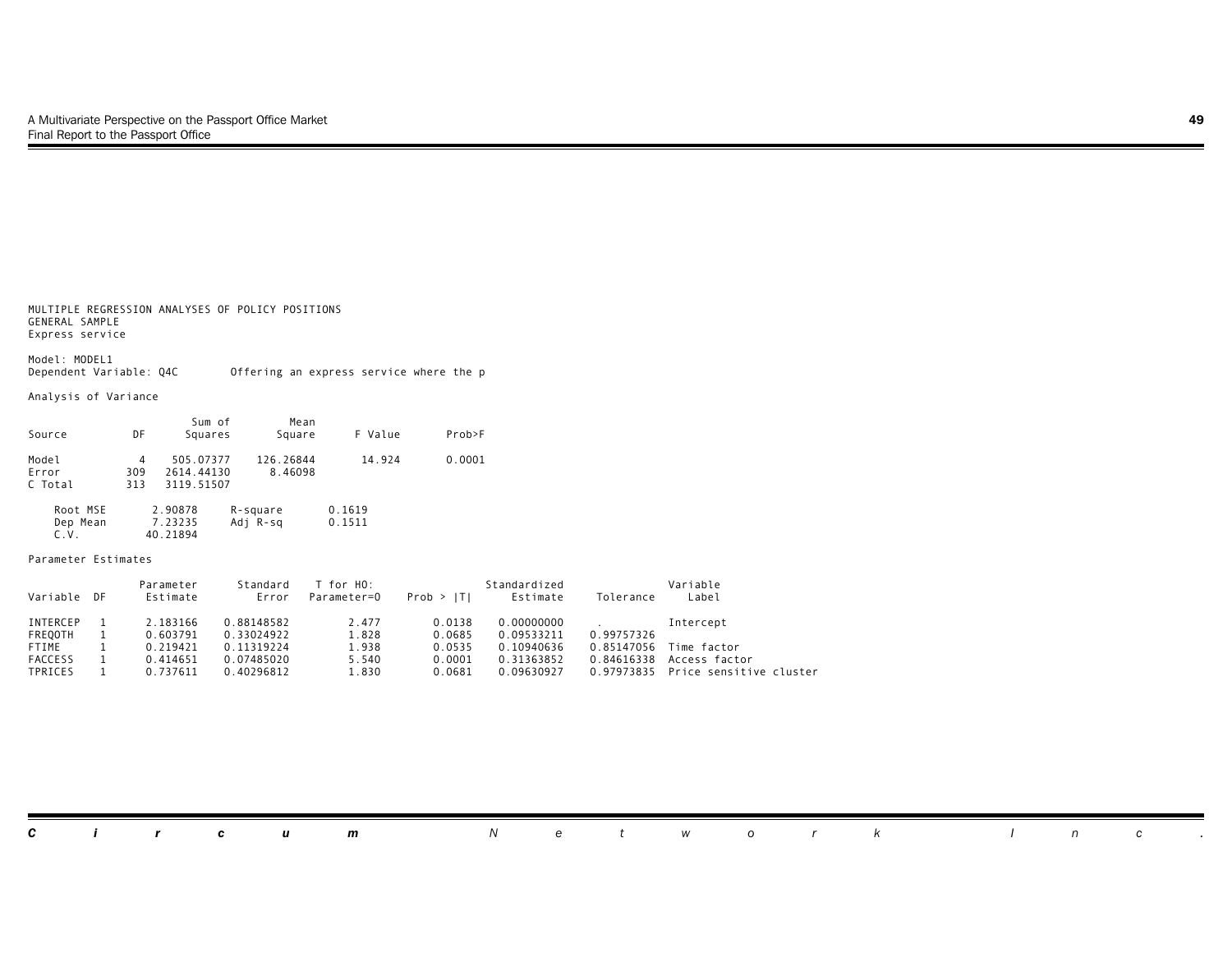MULTIPLE REGRESSION ANALYSES OF POLICY POSITIONS GENERAL SAMPLE Peak season reductions

Model: MODEL1<br>Dependent Variable: Q4D Reducing the cost of the passport if th

Analysis of Variance

| Source   | DF  | Sum of<br>Squares | Mean<br>Square | F Value | Prob>F |
|----------|-----|-------------------|----------------|---------|--------|
| Model    | 5.  | 218.36676         | 43.67335       | 4.664   | 0.0004 |
| Error    | 308 | 2884.30414        | 9.36462        |         |        |
| C Total  | 313 | 3102.67090        |                |         |        |
| Root MSE |     | 3.06017           | R-square       | 0.0704  |        |
| Dep Mean |     | 7.37500           | Adj R-sq       | 0.0553  |        |
| C.V.     |     | 41.49379          |                |         |        |

|             | Parameter   | Standard   | T for HO:   |           | Standardized  |            | Variable                |
|-------------|-------------|------------|-------------|-----------|---------------|------------|-------------------------|
| Variable DF | Estimate    | Error      | Parameter=0 | Prob >  T | Estimate      | Tolerance  | Label                   |
| INTERCEP    | 10.447518   | 2.40726204 | 4.340       | 0.0001    | 0.00000000    |            | Intercept               |
| ENGLISH     | 0.905419    | 0.39458762 | 2.295       | 0.0224    | 0.12667522    | 0.99033768 |                         |
| FEMALE      | 0.681857    | 0.34723316 | 1.964       | 0.0505    | 0.10844083    | 0.98972341 |                         |
| FVALUE      | $-0.420097$ | 0.24705503 | $-1.700$    | 0.0901    | $-0.09718346$ | 0.92402085 | Value factor            |
| TLOW        | $-1.748929$ | 0.59075772 | $-2.960$    | 0.0033    | $-0.17169411$ | 0.89736544 | Least demanding cluster |
| TPRICES     | 0.783850    | 0.42702301 | 1.836       | 0.0674    | 0.10262409    | 0.96564803 | Price sensitive cluster |

|  |  | <b>Circum</b> Network Inc. |  |  |  |  |  |  |
|--|--|----------------------------|--|--|--|--|--|--|
|  |  |                            |  |  |  |  |  |  |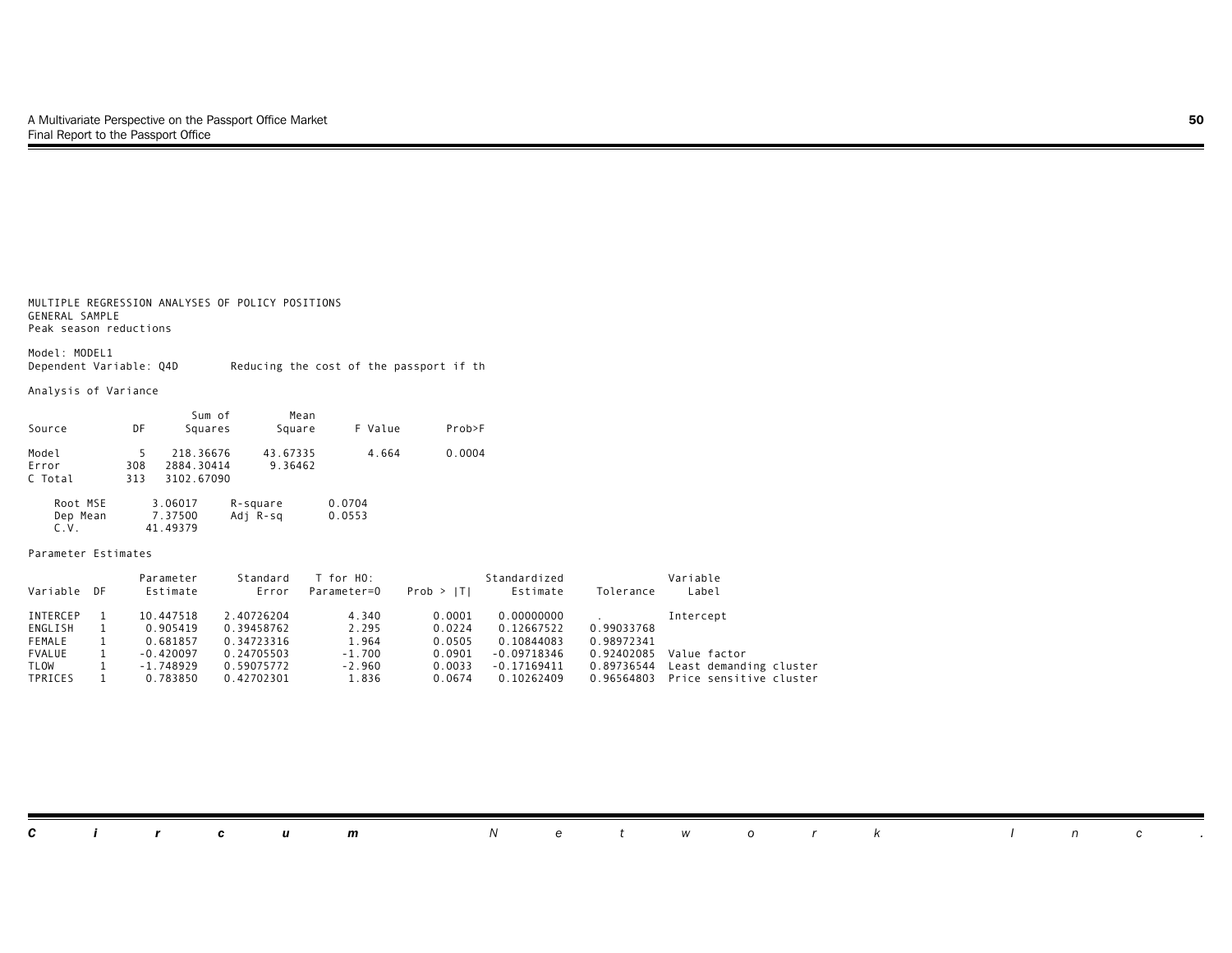MULTIPLE REGRESSION ANALYSES OF POLICY POSITIONS GENERAL SAMPLE Low maintenance reduction

Model: MODEL1<br>Dependent Variable: Q4E Offering a reduction on the next passpo

Analysis of Variance

| Source   | DF  | Sum of<br>Squares | Mean<br>Square | F Value | Prob>F |
|----------|-----|-------------------|----------------|---------|--------|
|          |     |                   |                |         |        |
| Model    |     | 63.46512          | 31.73256       | 7.260   | 0.0008 |
| Error    | 311 | 1359.25321        | 4.37059        |         |        |
| C Total  | 313 | 1422.71833        |                |         |        |
| Root MSE |     | 2.09060           | R-square       | 0.0446  |        |
| Dep Mean |     | 8.58407           | Adj R-sq       | 0.0385  |        |
| C.V.     |     | 24.35436          |                |         |        |

| Variable DF | Parameter<br>Estimate | Standard<br>Error | T for HO:<br>Parameter=0 | Prob >  T | Standardized<br>Estimate | Tolerance  | Variable<br>Label       |
|-------------|-----------------------|-------------------|--------------------------|-----------|--------------------------|------------|-------------------------|
| INTERCEP    | 6.332186              | 0 64899597        | 9 757                    | 0.0001    | 0.00000000               |            | Intercept               |
| FEMALE      | 0.449805              | 0.23628437        | 1.904                    | 0.0579    | 0.10564073               | 0.99755274 |                         |
| FPRICE      | 0.249104              | 0.07777571        | 3.203                    | 0.0015    | 0.17773763               |            | 0.99755274 Price factor |

|  |  |  | <b>Circum</b> Network Inc. |  |  |  |  |  |  |
|--|--|--|----------------------------|--|--|--|--|--|--|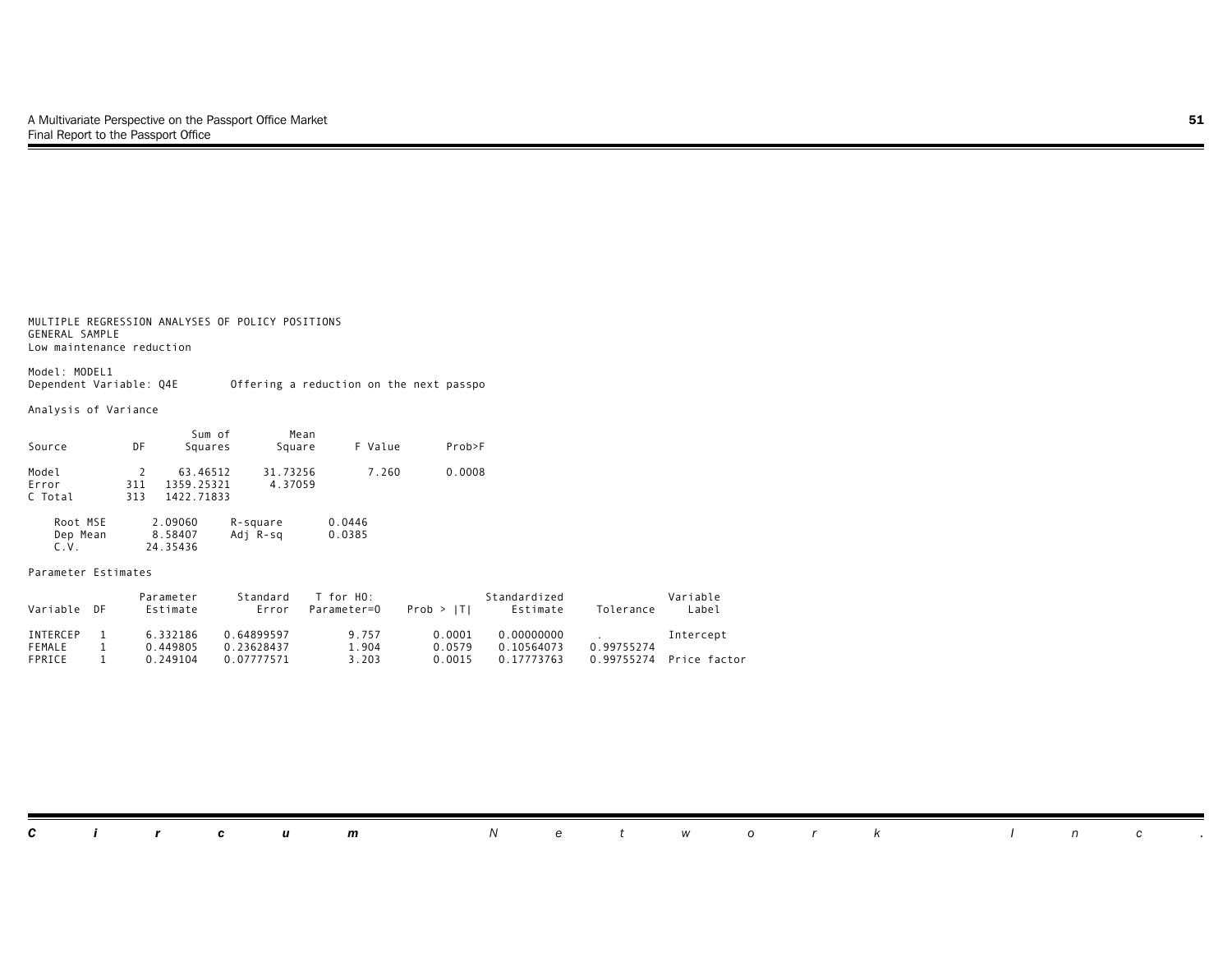MULTIPLE REGRESSION ANALYSES OF POLICY POSITIONS GENERAL SAMPLE Higher price and simple renewal

Model: MODEL1<br>Dependent Variable: Q4F Increasing the price of the passport to

Analysis of Variance

| Source                       | DF         | Sum of<br>Squares                    | Mean<br>Square       | F Value          | Prob>F |
|------------------------------|------------|--------------------------------------|----------------------|------------------|--------|
| Model<br>Error<br>C Total    | 312<br>313 | 82.94964<br>3655.62903<br>3738.57867 | 82.94964<br>11.71676 | 7.080            | 0.0082 |
| Root MSE<br>Dep Mean<br>C.V. |            | 3.42298<br>6.10417<br>56.07605       | R-square<br>Adj R-sq | 0.0222<br>0.0191 |        |

| Variable DF       | Parameter<br>Estimate | Standard<br>Error        | T for HO:<br>Parameter=0 | Prob >  T        | Standardized<br>Estimate | Tolerance  | Variable<br>Label        |
|-------------------|-----------------------|--------------------------|--------------------------|------------------|--------------------------|------------|--------------------------|
| INTERCEP<br>FTIME | 3 510599<br>0 327038  | 0.99370803<br>0 12291221 | 3.533<br>2.661           | 0.0005<br>0.0082 | 0.00000000<br>0.14895463 | 1.00000000 | Intercept<br>Time factor |

|  |  | Circum Network Inc. |  |  |  |  |  |  |
|--|--|---------------------|--|--|--|--|--|--|
|  |  |                     |  |  |  |  |  |  |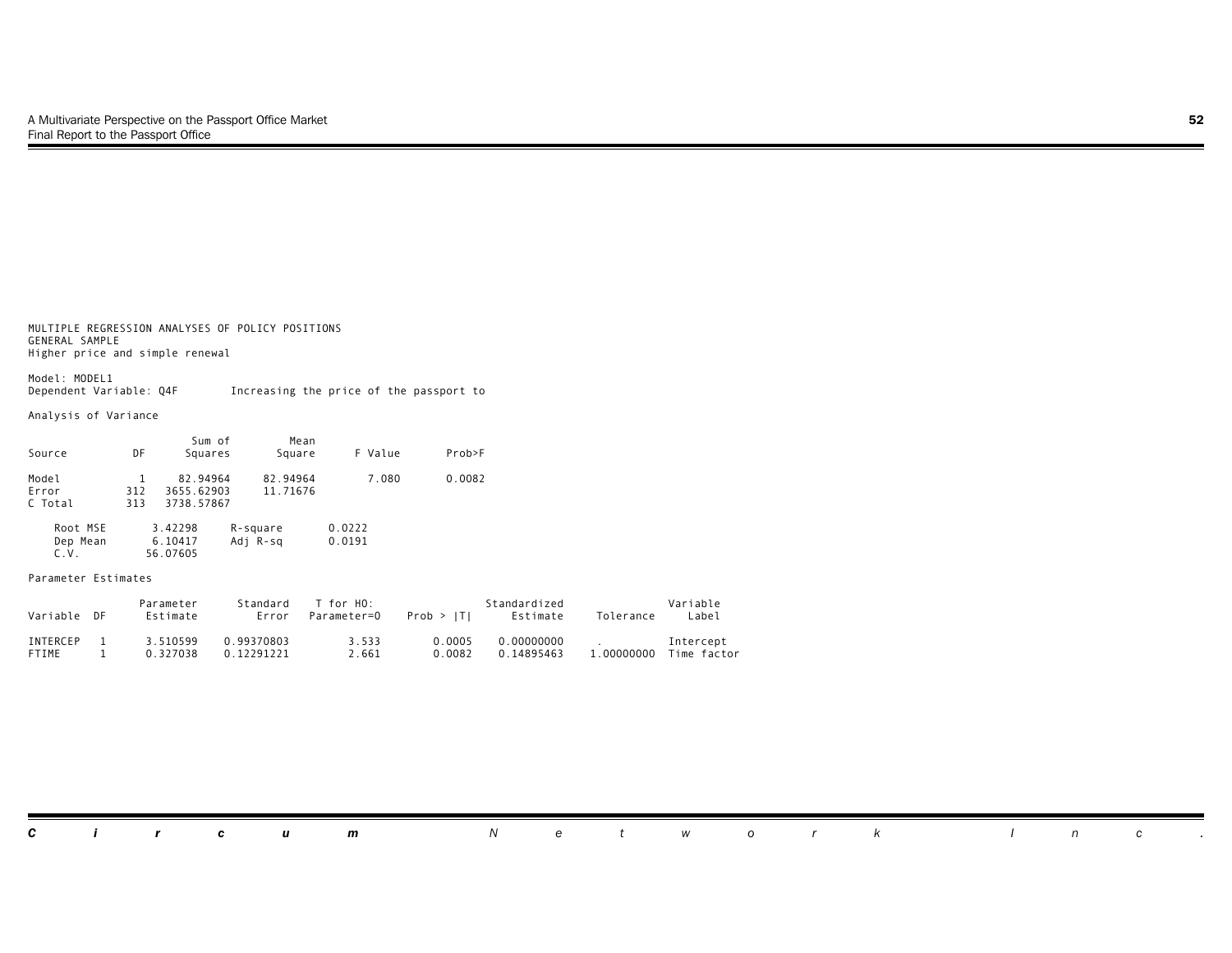MULTIPLE REGRESSION ANALYSES OF POLICY POSITIONS GENERAL SAMPLE Passport card

Model: MODEL1<br>Dependent Variable: Q4G Offering a credit-card-size passport ca

Analysis of Variance

| Source                       | DF         | Sum of<br>Squares                     | Mean<br>Square       | F Value          | Prob>F |
|------------------------------|------------|---------------------------------------|----------------------|------------------|--------|
| Model<br>Error<br>C Total    | 310<br>313 | 180.53443<br>2173.56357<br>2354.09800 | 60.17814<br>7.01150  | 8.583            | 0.0001 |
| Root MSE<br>Dep Mean<br>C.V. |            | 2.64792<br>8.07331<br>32.79846        | R-square<br>Adi R-sq | 0.0767<br>0.0678 |        |

|             |              | Parameter | Standard   | T for HO:                             |        | Standardized |           | Variable                           |
|-------------|--------------|-----------|------------|---------------------------------------|--------|--------------|-----------|------------------------------------|
| Variable DF |              | Estimate  |            | Error Parameter=0 Prob >  T  Estimate |        |              | Tolerance | Label                              |
| INTERCEP    |              | 5.034800  | 0.78524316 | 6.412                                 | 0.0001 | 0.00000000   |           | Intercept                          |
| FTIME       | $\mathbf{1}$ | 0.211330  | 0.10302330 | 2.051                                 | 0.0411 | 0.12129902   |           | 0.85176975 Time factor             |
| FACCESS     |              | 0.168238  | 0.06810075 | 2.470                                 | 0.0140 | 0.14648833   |           | 0.84708411 Access factor           |
| TPRICES     |              | 0.904445  | 0.36674624 | 2.466                                 | 0.0142 | 0.13594223   |           | 0.98019024 Price sensitive cluster |

| <b>Circum</b> Network Inc. |  |  |  |  |  |  |  |  |  |  |  |  |  |  |  |  |  |  |  |
|----------------------------|--|--|--|--|--|--|--|--|--|--|--|--|--|--|--|--|--|--|--|
|----------------------------|--|--|--|--|--|--|--|--|--|--|--|--|--|--|--|--|--|--|--|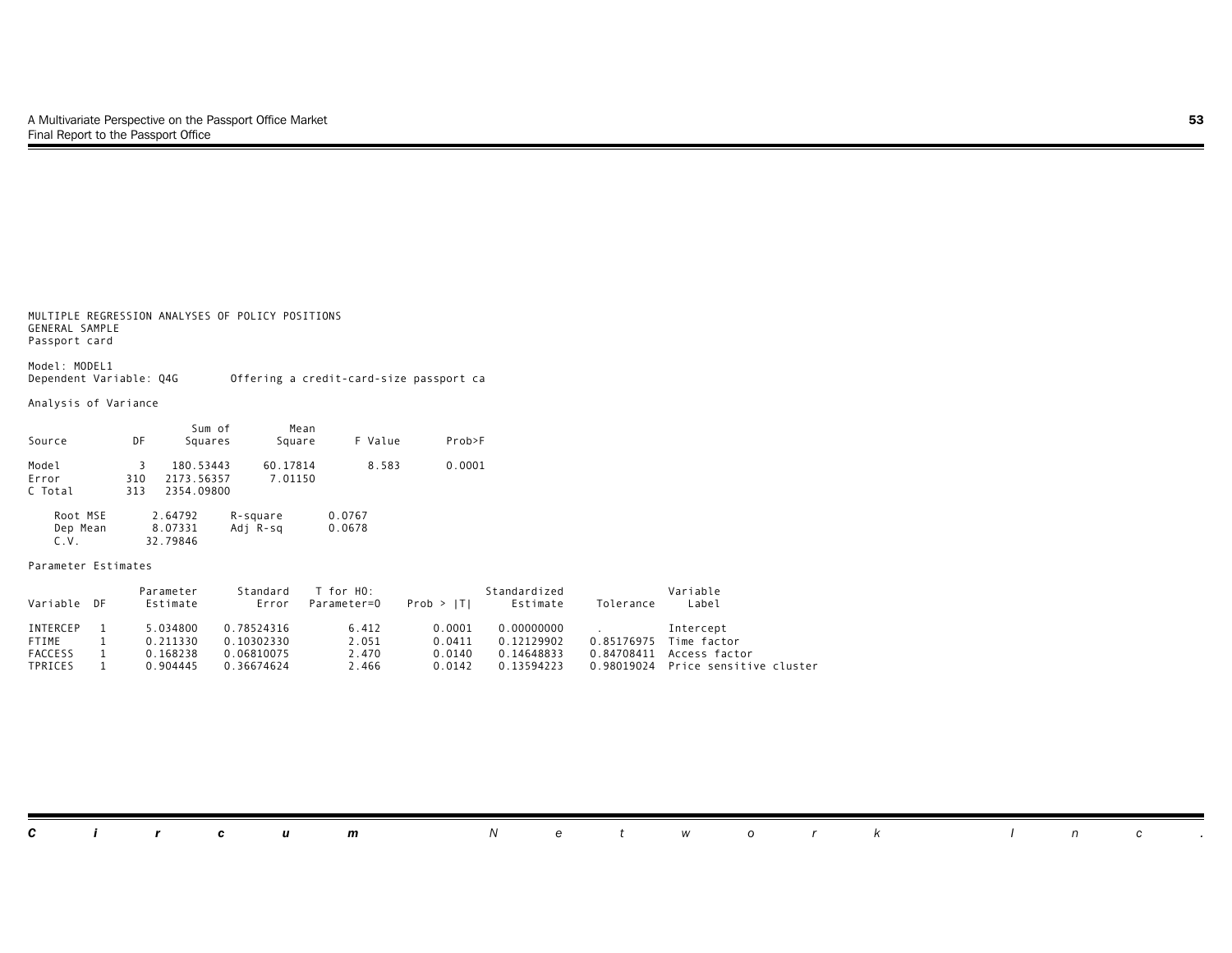MULTIPLE REGRESSION ANALYSES OF POLICY POSITIONS GENERAL SAMPLE Biometrics

Model: MODEL1<br>Dependent Variable: Q4H Including some information about your p

Analysis of Variance

| Source                       | DF              | Sum of<br>Squares                     | Mean<br>Square       | F Value          | Prob>F |
|------------------------------|-----------------|---------------------------------------|----------------------|------------------|--------|
| Model<br>Error<br>C Total    | 3<br>310<br>313 | 148.25320<br>2461.89792<br>2610.15111 | 49.41773<br>7.94161  | 6.223            | 0.0004 |
| Root MSE<br>Dep Mean<br>C.V. |                 | 2.81809<br>7.88270<br>35.75027        | R-square<br>Adj R-sq | 0.0568<br>0.0477 |        |

|             | Parameter | Standard   | T for HO:   |           | Standardized |           | Variable                                          |
|-------------|-----------|------------|-------------|-----------|--------------|-----------|---------------------------------------------------|
| Variable DF | Estimate  | Error      | Parameter=0 | Prob >  T | Estimate     | Tolerance | Label                                             |
| INTERCEP    | 5.163028  | 0.94076757 | 5.488       | 0.0001    | 0.00000000   |           | Intercept                                         |
| FACCESS     | 0.192286  | 0.06677399 | 2.880       | 0.0043    | 0.15900321   |           | 0.99796070 Access factor                          |
| Q1F         | 0.184517  | 0.09205955 | 2.004       | 0.0459    | 0.11240857   |           | 0.96733441 the entire process from getting a form |
| TVALUE      | -0.809954 | 0.39916115 | $-2.029$    | 0.0433    | -0.11390145  |           | 0.96562357 Focus on value cluster                 |

|  |  | <b>Circum</b> Network Inc. |  |  |  |  |  |  |
|--|--|----------------------------|--|--|--|--|--|--|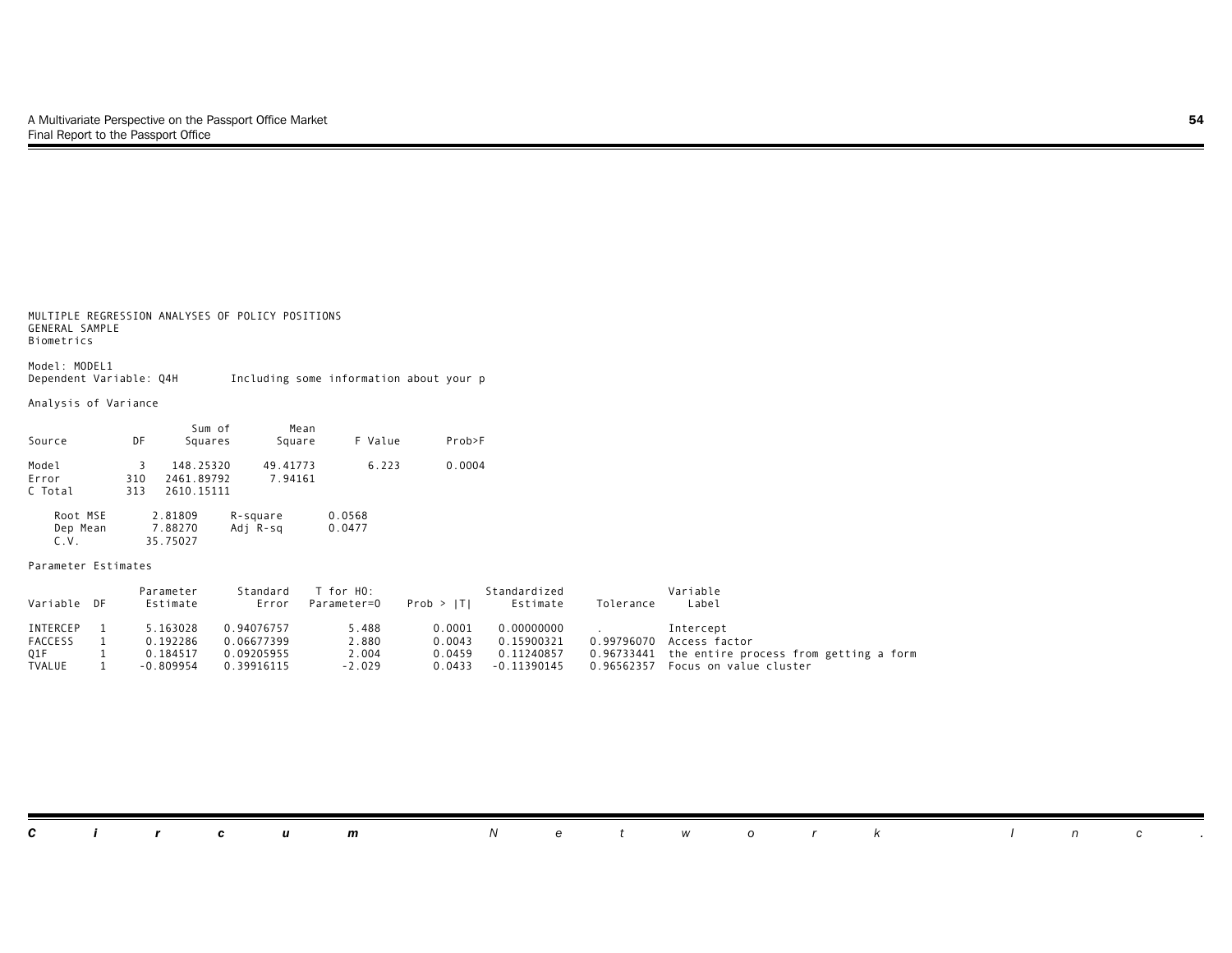MULTIPLE REGRESSION ANALYSES OF POLICY POSITIONS GENERAL SAMPLE Pricing policy factor

Model: MODEL1 Dependent Variable: PRICEP Pricing policy

### Analysis of Variance

| Source                       | DF              | Sum of<br>Squares                     | Mean<br>Square       | F Value          | Prob>F |
|------------------------------|-----------------|---------------------------------------|----------------------|------------------|--------|
| Model<br>Error<br>C Total    | 4<br>309<br>313 | 345.92624<br>1642.75439<br>1988.68063 | 86.48156<br>5.31636  | 16.267           | 0.0001 |
| Root MSE<br>Dep Mean<br>C.V. |                 | 2.30572<br>6.70376<br>34.39448        | R-square<br>Adj R-sq | 0.1739<br>0.1633 |        |

| Variable DF         | Parameter<br>Estimate | Standard<br>Error        | T for HO:<br>Parameter=0 | Prob >  T        | Standardized<br>Estimate | Tolerance  | Variable<br>Label                                 |
|---------------------|-----------------------|--------------------------|--------------------------|------------------|--------------------------|------------|---------------------------------------------------|
| INTERCEP<br>FREQOTH | 1.377664<br>0.452913  | 0.90436680<br>0.26224391 | 1.523<br>1.727           | 0.1287<br>0.0852 | 0.00000000<br>0.08956294 | 0.99405704 | Intercept                                         |
| FTIME               | 0.153730              | 0.09019981               | 1.704                    | 0.0893           | 0.09600297               | 0.84253015 | Time factor                                       |
| FACCESS             | 0.367614              | 0.05914496               | 6.215                    | 0.0001           | 0.34825669               |            | 0.85152674 Access factor                          |
| Q1F                 | 0.160533              | 0.07476992               | 2.147                    | 0.0326           | 0.11204135               |            | 0.98167170 the entire process from getting a form |

| <b>Circum</b> Network Inc. |  |  |  |  |  |  |  |  |  |  |  |  |  |  |  |  |  |  |
|----------------------------|--|--|--|--|--|--|--|--|--|--|--|--|--|--|--|--|--|--|
|----------------------------|--|--|--|--|--|--|--|--|--|--|--|--|--|--|--|--|--|--|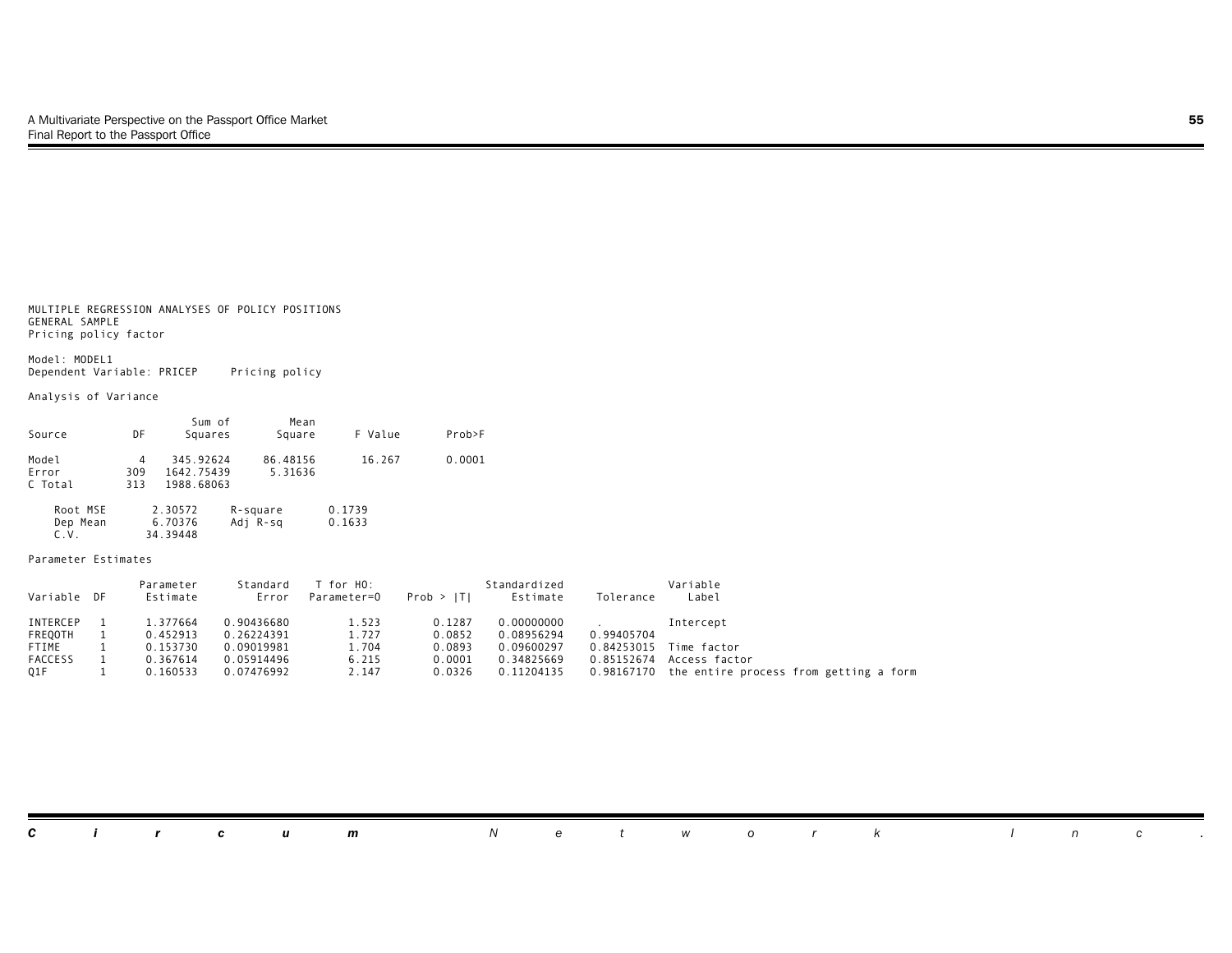MULTIPLE REGRESSION ANALYSES OF POLICY POSITIONS GENERAL SAMPLE Value adding factor

Model: MODEL1 Dependent Variable: VALUEA Value adding policy

Analysis of Variance

| Source                       | DF              | Sum of<br>Squares                     | Mean<br>Square       | F Value          | Prob>F |
|------------------------------|-----------------|---------------------------------------|----------------------|------------------|--------|
| Model<br>Error<br>C Total    | 4<br>309<br>313 | 149.65503<br>1435.45725<br>1585.11228 | 37.41376<br>4.64549  | 8.054            | 0.0001 |
| Root MSE<br>Dep Mean<br>C.V. |                 | 2.15534<br>7.97529<br>27.02523        | R-square<br>Adj R-sq | 0.0944<br>0.0827 |        |

|             | Parameter | Standard   | T for HO:   |           | Standardized |            | Variable                                          |
|-------------|-----------|------------|-------------|-----------|--------------|------------|---------------------------------------------------|
| Variable DF | Estimate  | Error      | Parameter=0 | Prob >  T | Estimate     | Tolerance  | Label                                             |
| INTERCEP    | 3.999254  | 0.82863032 | 4.826       | 0.0001    | 0.00000000   |            | Intercept                                         |
| FTIME       | 0.171915  | 0.08446625 | 2.035       | 0.0427    | 0.12025225   | 0.83955242 | Time factor                                       |
| FACCESS     | 0.163110  | 0.05550700 | 2.939       | 0.0035    | 0.17307746   |            | 0.84480406 Access factor                          |
| Q1F         | 0.162997  | 0.06975426 | 2.337       | 0.0201    | 0.12742288   |            | 0.98559006 the entire process from getting a form |
| TPRICES     | 0.502236  | 0.29852321 | 1.682       | 0.0935    | 0.09199462   |            | 0.98018185 Price sensitive cluster                |

|  |  |  | <b>Circum</b> Network Inc. |  |  |  |  |  |  |
|--|--|--|----------------------------|--|--|--|--|--|--|
|  |  |  |                            |  |  |  |  |  |  |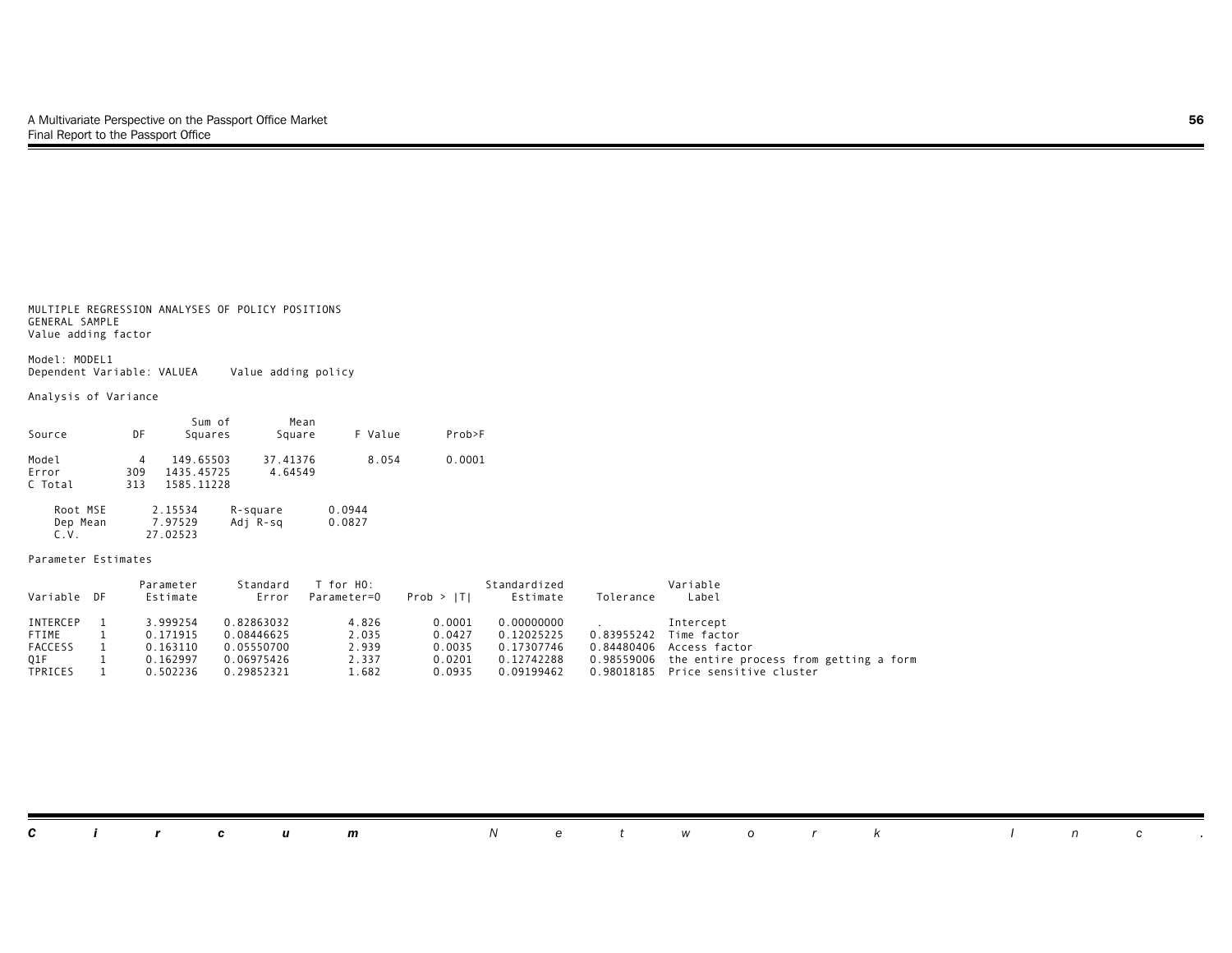MULTIPLE REGRESSION ANALYSES OF POLICY POSITIONS GENERAL SAMPLE Application process factor

Model: MODEL1 Dependent Variable: APPLIP Application process

### Analysis of Variance

|          |     | Sum of     | Mean     |         |        |
|----------|-----|------------|----------|---------|--------|
| Source   | DF  | Squares    | Square   | F Value | Prob>F |
| Model    | 2   | 68.52281   | 34.26141 | 11.196  | 0.0001 |
| Error    | 311 | 951.73303  | 3.06023  |         |        |
| C Total  | 313 | 1020.25584 |          |         |        |
| Root MSE |     | 1.74935    | R-square | 0.0672  |        |
| Dep Mean |     | 8.16908    | Adi R-sq | 0.0612  |        |
| C.V.     |     | 21.41431   |          |         |        |

| Variable DF | Parameter<br>Estimate | Standard<br>Error | T for HO:<br>Parameter=0 | Prob >  T | Standardized<br>Estimate | Tolerance  | Variable<br>Label                  |
|-------------|-----------------------|-------------------|--------------------------|-----------|--------------------------|------------|------------------------------------|
| INTERCEP    | 6.830837              | 0.63817580        | 10.704                   | 0.0001    | 0.00000000               |            | Intercept                          |
| FPRICE      | 0.175980              | 0.07494112        | 2.348                    | 0.0195    | 0.14827425               | 0.75231257 | Price factor                       |
| TLOW        | -0.883199             | 0.36883075        | $-2.395$                 | 0.0172    | -0.15120122              |            | 0.75231257 Least demanding cluster |

|  |  |  | <b>Circum</b> Network Inc. |  |  |  |  |  |  |
|--|--|--|----------------------------|--|--|--|--|--|--|